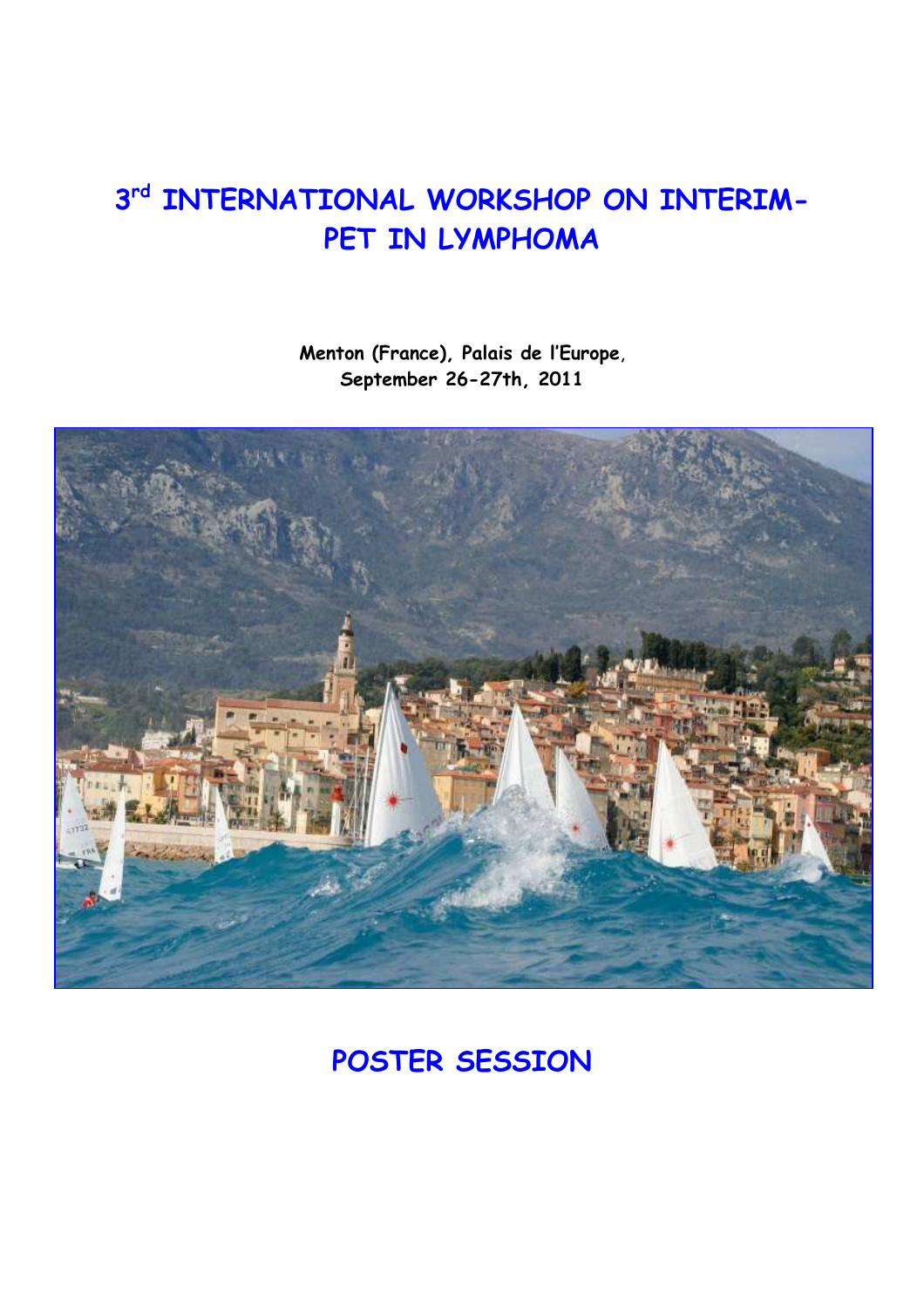**A 100 -** I. Garai(1), S.Barna (1), Zs. Miltényi (2), A. Gál (2), L. Varóczy(2) , F. Magyari (2), J. Varga (1), Á. Illés (2), ScanoMed, Debrecen (1), Internal Medicine, University of Debrecen (2)

# **PROGNOSTIC VALUE OF INTERIM 18FDG-PET/CT IN PATIENTS WITH HODGKIN'S LYMPHOMA USING DIFFERENT 5-POINT VISUAL SCALES**

Findings of interim 18FDG-PET/CT examinations have great importance in prognosis of HL patients. Currently there is no standard definition of minimal residual uptake (MRU) using 5 point visual scales. The aim of our study was to compare the effect on prognosis of the currently applied MRU definitions.

Interim PET/CT examinations of 82 newly-diagnosed HL patients stage (IIB-IVB) (m: 40; f: 42; average age: 36 ys) were evaluated by London, Hutchings, Gallamini and Barrington criteria. All of control PET/CT studies were performed on the same camera according to the standard protocol. Two experienced specialists visually analysed the studies. All patients had six courses of ABVB/EBVD and received radiotherapy according to the protocol if it was necessary. The result of interim PET/CT did not affect the later used therapy. The median follow-up period was 24 months (range, 9-47m).Chemotherapeutic protocol was not changed based on interim PET-CT results. Kaplan-Meier analysis was performed to determine the overall survival (OS) and progression free survival (PFS) and Mantel-Cox probe was calculated to compare the outcome of the different groups.

During the follow up period 78% (64/82pts) of patients did not progress. Comparing the PET negative group to the PET positive group poor prognosis was measured on the basis of all four criteria. The Barrington and Gallamini methods were more robust in estimating prognosis. Using forward stepwise Cox regression analysis Barrington method has been proved the most effective among 4 criteria systems (p<0.0001). However comparing PET negative groups there were not significant differences in OS or PFin either defined MRU groups.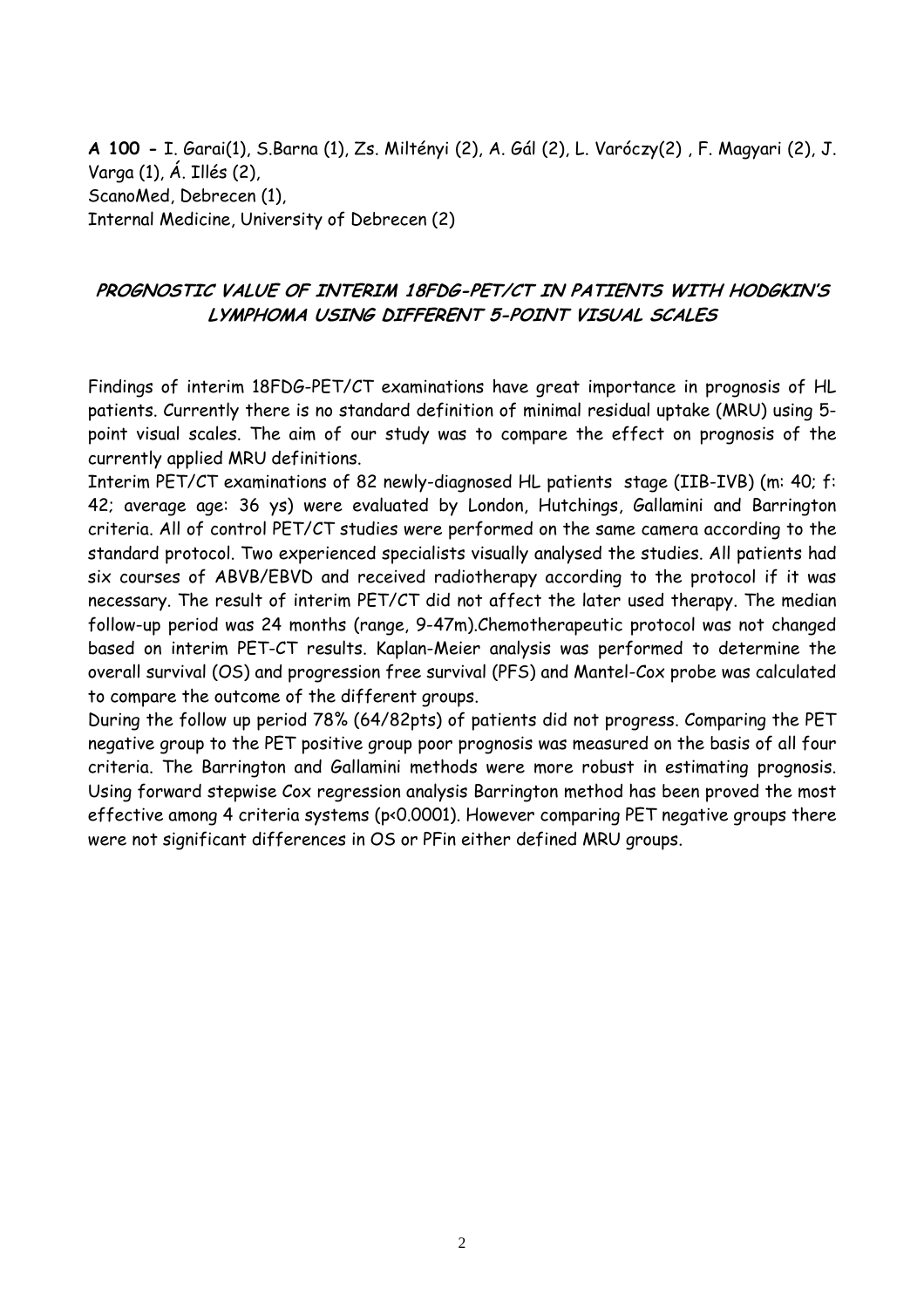**A 101 -** J. Zaucha, B. Małkowski, M. Kobylecka, M. Dziuk, A.Warszewska, J. Tajer, E. Subocz, J. Dzietczenia, W. Kulikowski, E. Chmielowska, D. Woszczyk, R. Kroll, P. Piwkowski, J. Walewski-Polish Lymphoma Research Group, PL

#### **INTERIM PET1 COMPARED TO PET2 IN PATIENTS WITH HODGKIN LYMPHOMA TREATED WITH ABVD-POLISH OBSERVATIONAL STUDY**

Several data confirm the high prognostic value of interim FDG-PET/CT testing the chemosensitivity of patients with Hodgkin lymphoma (HL) treated with ABVD . We launched in Poland an observational study to test the usefulness of 5-point scale by PET centers naïve in interpretation of interim PET scans. We hypothesized that PET after 1 ABVD cycle (PET1) should have better negative (NPV) and comparable positive predictive value (PPV) as after 2 cycle (PET2). 124 patients: 38 with early unfavorable (N-ADV) and 86 with advanced (ADV) stage HL were enrolled. PET1 was scored locally. Only If PET1 positive (score 4-5, POS) or equivocal (3-MRU), PET2 was performed. Subsequently, all scans will be assessed by the Polish-Italian panel of reviewers and compared to the initial local score. Before the study, all Polish reviewers scored training PET scans and their Krippendorf's alpha coefficient was 0.59. At the time of abstract submission only local scores are available. Within N-ADV group PET1 was POS in 5(13%) pts, MRU and negative (NEG) in 9(24%) and 24(63%) pts, respectively. PET2 was POS in 3(8%) pts: 2 of them had PET1 POS, the 3rd one had PET1 MRU. All pts except 1 with PET1 NEG or MRU remain in CR. Within ADV group PET1 was POS in 30(35%) pts, whereas MRU and NEG in 19(22%) and 37(43%), respectively. PET2 was scored POS in 13(15%) pts but only in pts with PET1 POS. All pts with PET1 MRU had either PET2 NEG or MRU. They, together with PET1 NEG pts remain in CR. Within pts with PET1 POS and PET2 NEG/MRU only 2 pts progressed but the follow-up is short. Our data suggest the higher NPV of PET1 than PET2. Longer follow-up is needed to assess the PPV of PET1 compared to PET2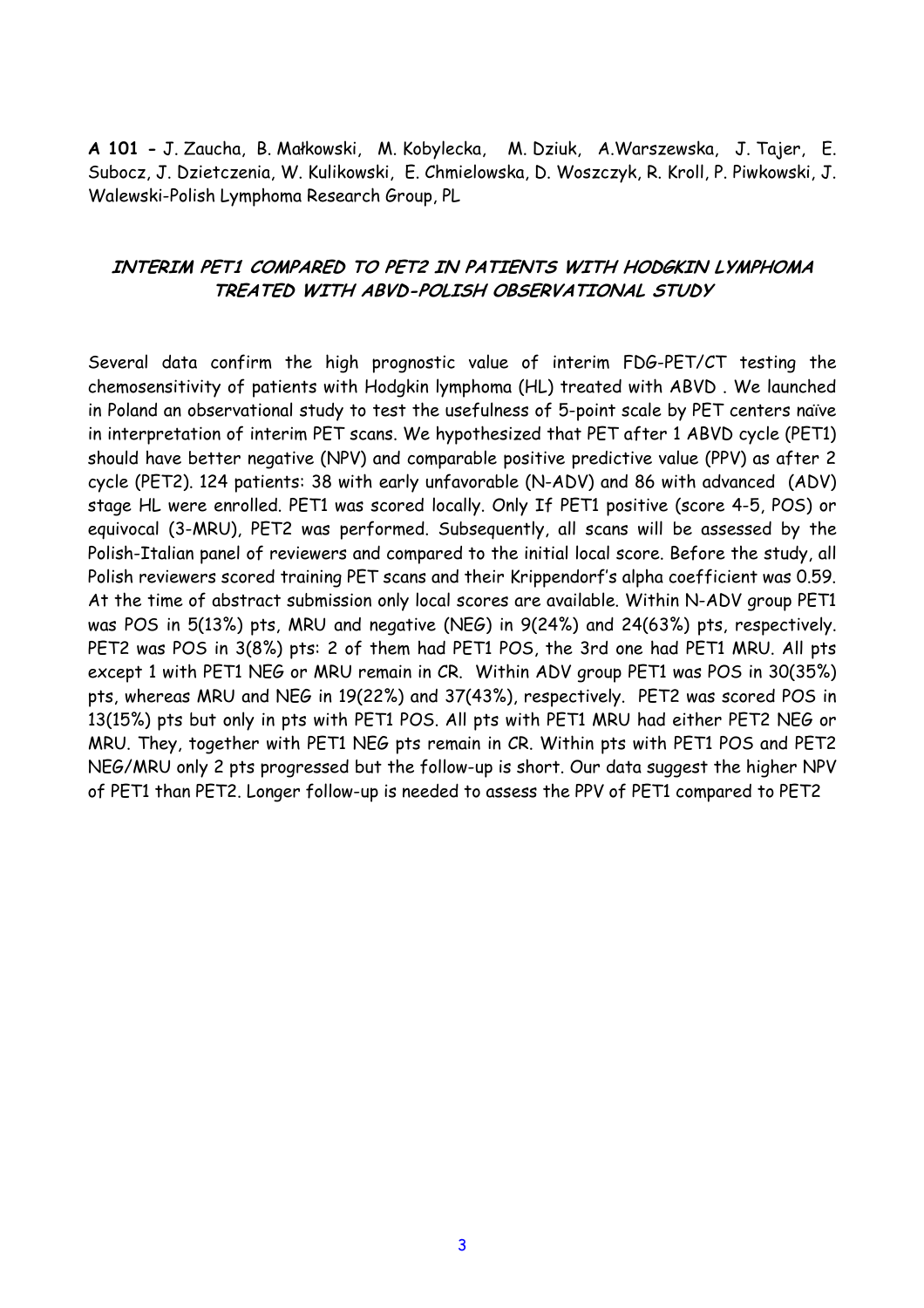**A 102 -** Pavlovsky A, Pavlovsky S, Fernandez I, Prates MV, Pavlovsky M, Zoppegno L, Basquiera A, Cerutti I, Rodriguez A, Castano V, Sackmann F, Rudoy S, Lastiri F, Eleta M, Milone GATLA , IMAXE

#### **TREATMENT FOR ALL STAGES OF HODGKIN LYMPHOMA ADAPTED TO THE RESULT OF PET-CT AFTER 3 CYCLES OF ABVD.**

OBJECTIVES: Reduce therapy in pts. with Hodgkin Lymphoma (HL) who achieve early complete remisssion (CR). Intensify therapy in pts. with positive (+) PET-CT after 3 cycles of ABVD (PET-CT+3). METHOD: One hundred and ninety three pts. with HL were included in a prospective multicenter trial (LH-05) . Pts. received 3 ABVD and then performed PET-CT+3 . Pts with a negative (-) PET-CT+3 received no further treatment. Pts. with persistent hyper metabolic lesions completed 6 cycles of ABVD+IFRT on PET + areas.Pts. with less than PR received more aggressive chemotherapy. One hundred and fifty (77%) had localized stage (I-II) and 43 (23%) advanced stage (III-IV), 33 (17%) had bulky disease.RESULTS: One hundred an forty eight (83%) achieved early CR with a - PET-CT+3. Forty five ( 17%) were PET-CT +, 4 with progressive disease, 41 pts. were in PR and completed 6 ABVD+IFRT. Thirty achieved CR and 11 persisted with PET +, 3 died of progresive disease. After finishing treatment, 178 pts (92%) were in CR. With a follow up of 39 months the EFS and OS at 36 months is 80% and 97%. Pts. with - PET-CT+3 regardless their stage at diagnosis had an EFS of 86% compared to 61% for all pts. with + PET-CT+3 (P< 0.001). In a multivariate analysis for EFS which included age, stage (I-II vs. III-IV), areas involved, Bulky disease and result of PET-CT+3, this last paramenter was the only one with statistical significance (P= 0.001). Comparing to our historical control (LH-96) there is no difference in EFS and OS at 36 months but in LH 05 only 17% received 6 ABVD plus IFRT vs. 61% and 100% in LH-96.CONCLUSION: Risk adapted ABVD to PET-TC+3 leads to a high EFS with less chemo and radiotherapy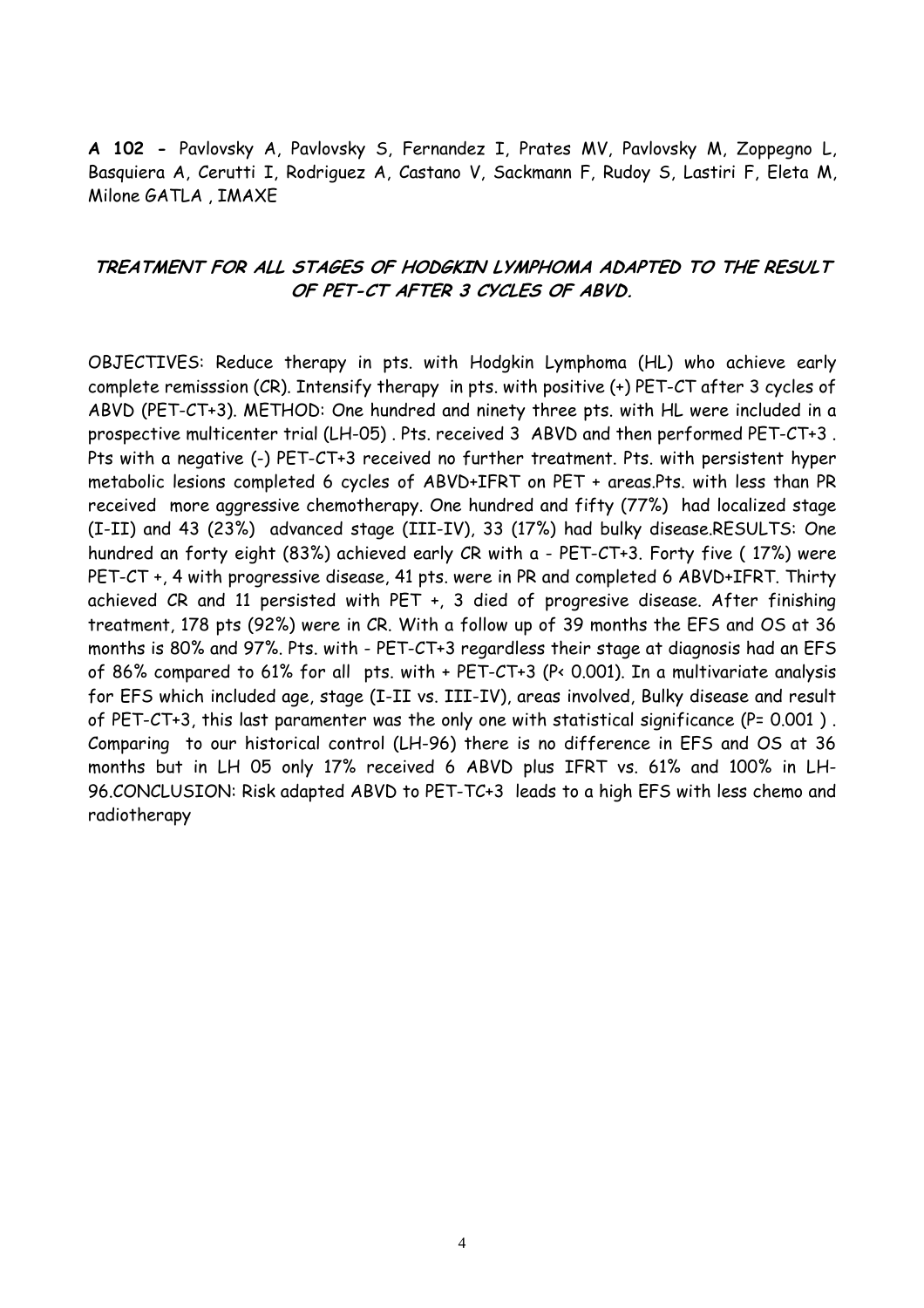**A 103 -** RO Casasnovas, M Meignan, A Berriolo-Riedinger, V Edeline, C Ferme on behalf of GELA

CHU Dijon, CHU Creteil, CGFL Dijon, C R.Huguenin / I Curie, IGR, France

# **AHL2011: AN ONGOING PHASE III GELA STUDY OF A TREATMENT DRIVEN BY INTERIM [18]FDG-PET RESPONSE IN PATIENTS WITH ADVANCED HODGKIN LYMPHOMA**

ABVD chemotherapy is currently widely used as standard treatment of Hodgkin lymphoma (HL) as well in USA as in Europe, but the escalated BEACOPP (BEACOPPesc) regimen, which delivers more drugs at a higher dose intensity appears to improve patient's outcome. BEACOPPesc provides a 10-years failure free and overall survival of 82% and 86% respectively (Engert A, JCO 2009; 27: 4548). The better efficiency of BEACOPPesc against HL is associated to a marked and frequent but manageable immediate hematologic toxicity and a higher risk of secondary myelodysplasia and leukemia.This toxicity is a real concern and encourages us to identify: -Early responding patients after BEACOPPesc treatment, able to benefit from a strategy of dose intensity decrease after upfront BEACOPPesc as well in term of treatment safety as in term of cure rate. - Patients requiring to maintain during the whole treatment a higher dose intensity than that provides by the ABVD regimen. [18]FDG-PET is currently the more convenient tool that could identify the population of patients which might benefit to a risk adapted strategy. In this setting, the AHL 2011 trial was designed to test in patients with Ann Arbor stage III, IV or high risk IIB according to the GHSG criteria, a treatment strategy driven by PET after 2 cycles of BEACOPPesc, delivering 4 cycles of ABVD for PET2 negative patients and 4 cycles of BEACOPPesc for PET2 positive patients, and compared to a treatment no monitored by interim PET. Interim PET will be interpreted according to modified 5 point scale criteria.

The design and the assumptions of the study along with the current accrual will be presented.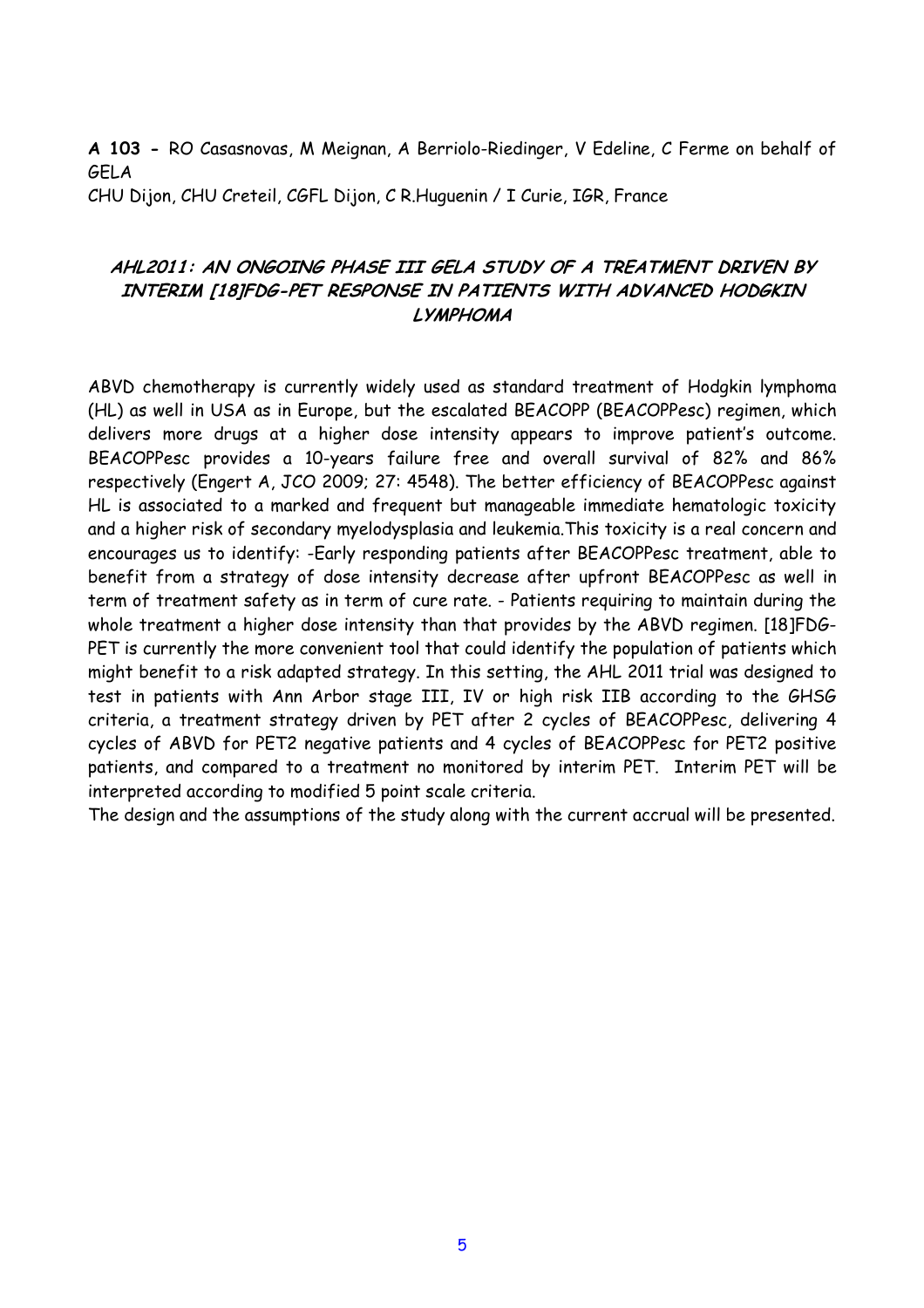**A 104 -** EJ. Dann, O. Bairey, R. Bar-Shalom, M. Izak, A. Korenberg, D. Attias, K. Filanovsky, U. Abadi, R. Abdah- Bortnyak, N. Goldschmidt, R. Epelbaum, D. Lavie, JM. Rowe, O. Shpilberg, O. Paltiel

# **TAILORED HL THERAPY BASED ON PREDEFINED RISK FACTORS AND INTERIM PET/CT: PRELIMINARY REPORT ON 191 PATIENTS ON ISRAEL NATIONAL HODGKIN STUDY**

This multicenter ongoing study prospectively evaluates the outcome of HL pts treated depending on baseline prognostic factors with further therapy tailoring based on PET/CT performed after 2 cycles of chemotherapy. Pts with classic HL aged 18-60 yrs, stages I-IV are eligible. After 2 cycles of ABVD, pts with early favorable HL and negative PET/CT undergo involved nodal radiation therapy (INRT) and pts with early unfavorable HL receive 2 more cycles of ABVD (total 4 cycles) followed by INRT. If interim PET/CT remains positive, pts are given 2 more cycles of ABVD (total 4-6 cycles) followed by RT. Pts with advanced HL including those with B symptoms or stages III and IV HL are assigned to treatment according to IPS. Standard risk pts (IPS 0-2) initially receive ABVD  $\times$  2 and pts with IPS  $\geq$  3 receive escalated BEACOPP (EB) x 2. If interim PET/CT is negative or shows minimal residual uptake in no more than 1 site, further therapy with ABVD  $\times$  4 is given and RT to bulky mediastinal masses is omitted. If interim PET/CT is positive, therapy is escalated to EB with RT given to bulky mediastinal masses. To date, 12 pts progressed; 5 of them had primary refractory disease. 2 pts died – 1 during auto BMT and the other from acute MI. 11 of 12 relapsed pts had negative interim PET. 8 pts with early disease had therapy escalation following positive interim PET/CT and none of them had disease progression. 89% of pts with advanced disease had interim negative PET/CT and therapy was reduced in 89% of advanced high risk pts. At a short follow up (median 21 m), the 2-y PFS was 88% and NPV was 92%, demonstrating that de-escalation is feasible and safe for patients with negative interim PET/CT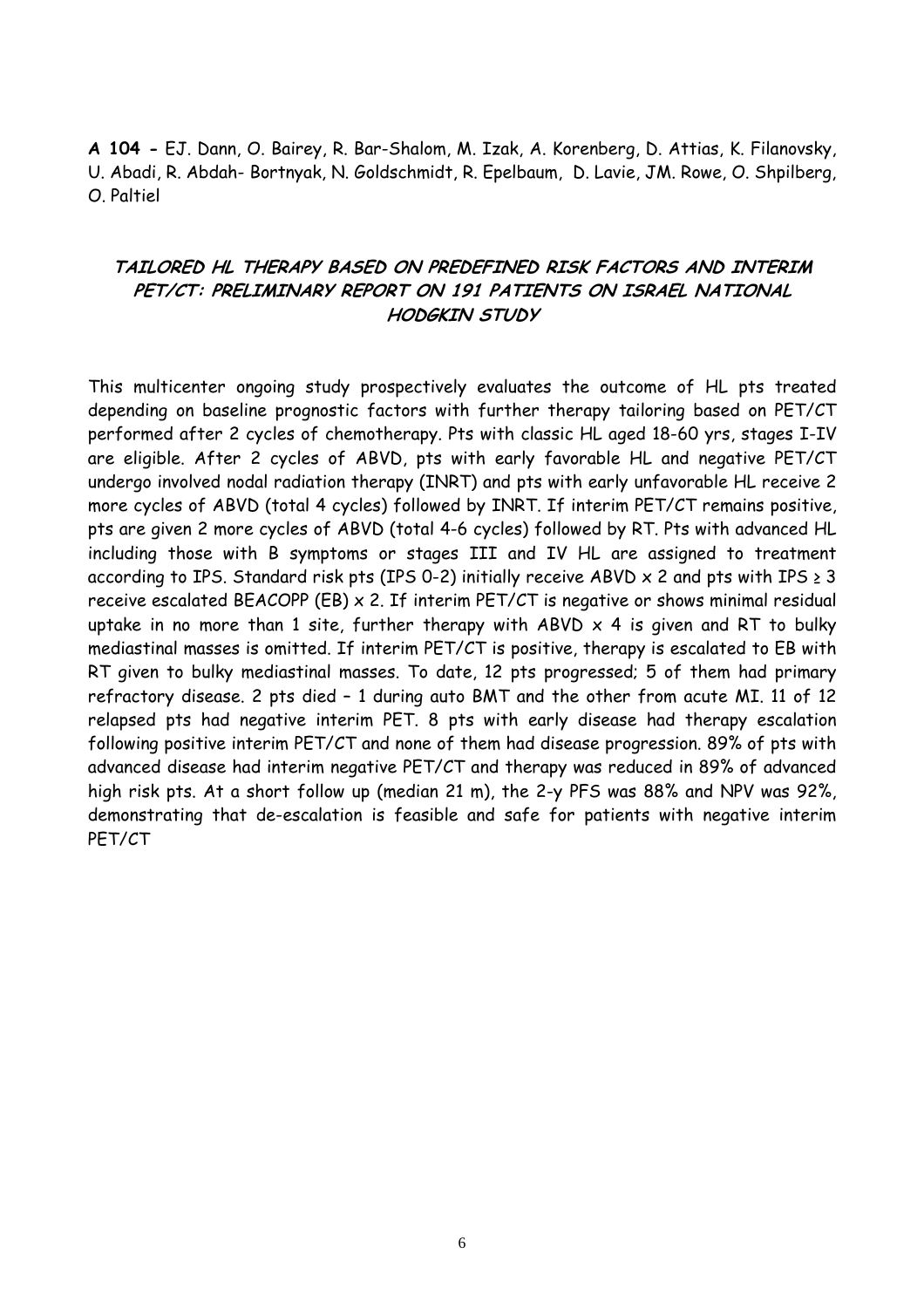**A 105 -** Kobe C(1), Engert A(2,3), Markova J(4), Haverkamp H(3), Zijlstra J(5), Eich HT(6), Mueller R-P(6), Dietlein M (1), Borchmann P(2,3), Diehl V(3)

# **ASSESSMENT OF RESIDUAL BULKY TUMOR USING FDG-PET IN PATIENTS WITH ADVANCED STAGES AFTER COMPLETION OF CHEMOTHERAPY. FINAL REPORT OF THE GHSG HD15 TRIAL**

#### Introduction:

The role of additional radiotherapy after chemotherapy for advanced-stage Hodgkin lymphoma (HL) is unclear. The German Hodgkin Study Group (GHSG) thus performed the HD15 trial in which advanced-stage HL patients having residual disease after 6 – 8 cycles of BEACOPP were evaluated by 18F- FDG-PET following chemotherapy.

#### Methods:

Entry criteria for the PET question in HD15 were partial remission after the end of chemotherapy with at least one involved nodal site measuring more than 2.5 cm in diameter by CT. A total of 2182 patients with de novo HL were included in HD15 of whom 740 wee qualified for the PET question. An expert panel performed the assessment of response and PET. The negative-predictive value (NPV) of PET was defined as the proportion of patients without progression or relapse within 12 months.

Results:

The full analysis set included 740 patients of whom 712 had at least 12 months of follow-up. 74% were PET-negative and 26% PET-positive. In the PET-negative group, a total of 31 patients relapsed or had radiotherapy resulting in a negative prognostic value of 94%.Overall, only 12% of patients had additional radiotherapy as compared to 70% in our prior HD9 trial. In addition, there was no difference in PFS or overall survival as compared to our earlier trials in advanced-stage HL.

#### Discussion:

The NPV of PET of 94% suggests that indeed only patients with residual disease after chemotherapy who are PET-positive need additional radiotherapy. PET-negative patients at least after BEACOPP can be spared from additional radiotherapy.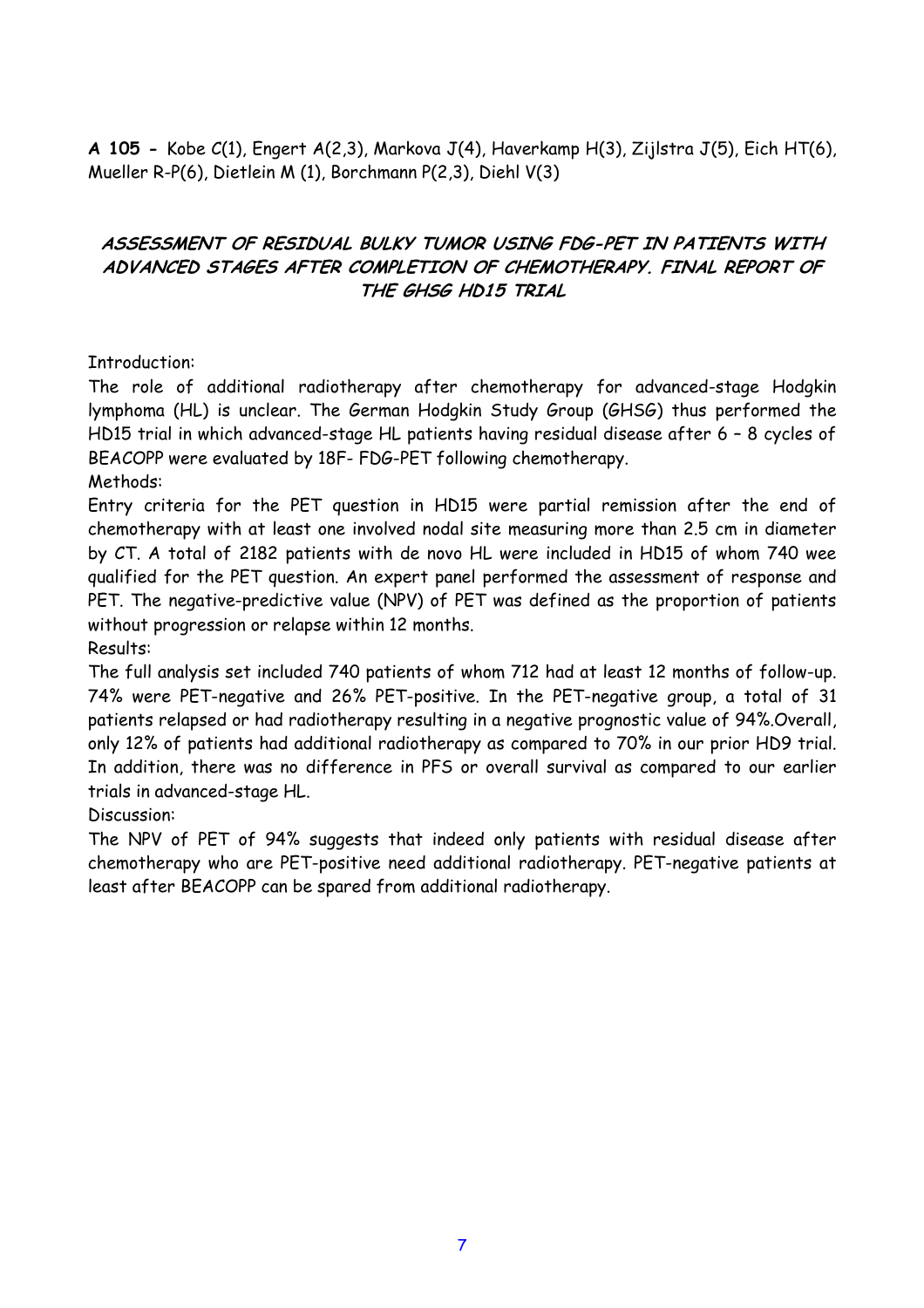**A 106 -** R.Kluge, D.Hasenclever, L.Kurch, A.Elsner, L.Tchavdarova, F. Montravers, M. Hoffmann, C.Kobe, O.Sabri, C.+D.Körholz; Universities of Leipzig, Paris, Vienna, Cologne, Halle, Hermes Med.Sol.,Stockholm

# **SEMIAUTOMATIC METHOD FOR DISCRIMINATION BETWEEN ADAEQUATE AND INADAEQUATE EARLY RESPONSE IN FDG PET/CT OF PAEDIATRIC HODGKIN LYMPHOMA(HL) PATIENTS**

For interim response assessment in HL visual comparison of FDG uptake in residual tumour lesions vs. liver and mediastinal blood pool (MBP) is recommended. This approach can be problematic especially in case of small residua or enhanced background activity. A semiautomatic algorithm for calculation of the quotients between SUVpeak in the lesion with worst local response and mean liver (Qresid/liver) and MBP uptake (Qresid/med) was developed and tested in 152 children with HL. Mean uptake in MBP and liver were proportional (mean factor 0.68), with higher signal-to-noise ratio in the liver. Therefore, in order to project residua of all patients on a uniform scale Qresid/liver was used for further evaluation. Histogram of Qresid/liver in 152 cases suggests a mixture model of a roughly normal "negative" part including 78% of cases with mean value of 0.95 and an abnormal "positive" part including 22% of cases with a median of 2.0; a value of 1.3 could be suggested as best cut-off. 78/152 cases were in addition visually interpreted by four readers; (resid=liver) was documented in median at Qresid/liver of 1.3, suggesting a biologically meaningful cutpoint in good agreement with visual criteria. We interpret the first peak as residual signals of responsive lesions representing inflammation or cell debris elimination processes while the residuals of the abnormal positive part may be indicative of inadaequate response to chemotherapy. In contrast, use of MBP as cutpoint corresponds to a Qresid/liver of about 0.9 (0.68  $*$  1.3) which is in the range of the peak of the "negative" part. This could be a reason for the low PPV observed in several clinical studies using MBP as reference.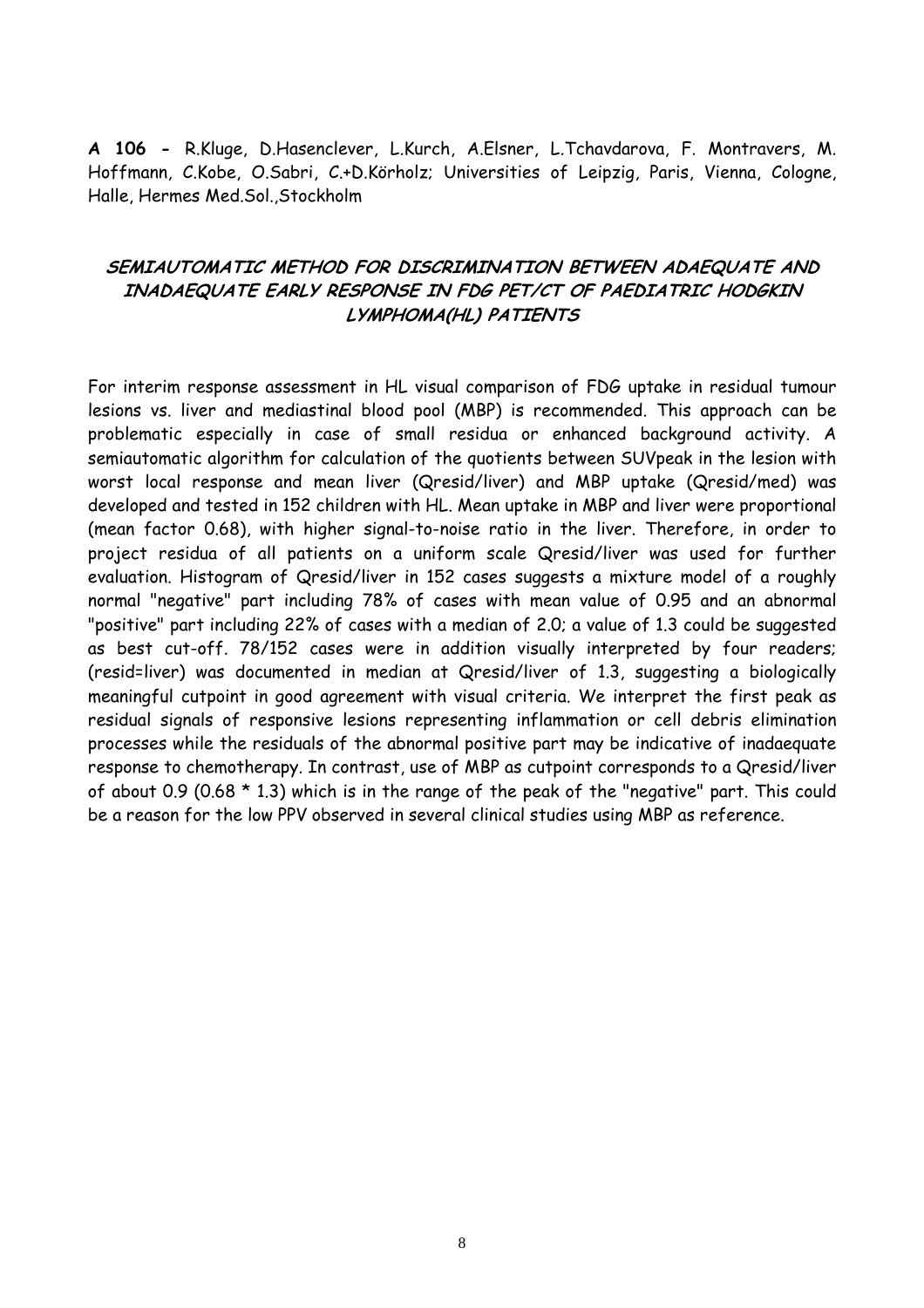**A 107 -** J. Radford, M. O'Doherty, S. Barrington, W. Qian, R. Pettengell, S. Coltart, D. Culligan, J. Wimperis, E. Bessell, B. Popova, D. Linch, D. Cunningham, A. Lister, B. Hancock, P. Hoskin, P. Johnson, T. Illidge

# **UK NCRI RAPID TRIAL IN PATIENTS WITH CLINICAL STAGE IA/IIA HODGKIN LYMPHOMA: AN UPDATE FOLLOWING ATTAINMENT OF THE RECRUITMENT TARGET**

In limited stage HL abbreviated chemotherapy (CT) followed by involved field radiotherapy (IFRT) is the current standard of care but some pts may be cured by CT alone. 18FDG-PET provides an opportunity to identify patients (pts) with an excellent prognosis after CT but the impact of PET determined treatment de-escalation on disease control requires careful assessment.

For pts with stages IA/IIA HL taking part in RAPID a PET scan is performed after 3 cycles standard ABVD. If this is reported -ve (score 1 or 2 on 5 point scale) following central review at the Core Lab in London, pts are randomly allocated either IFRT or no further treatment. Pts with a +ve PET scan (score 3, 4 or 5) have a 4th cycle ABVD and IFRT. With 400 PET-ve pts randomised the trial is powered to exclude ≥7% difference in PFS. At the time of datalock in 05/11, 602 pts (320 male, 282 female; median age 34 yrs) had been registered. Following 3 cycles ABVD, 571 had a PET scan allocated a score of 1 (n=301, 52.7%), 2 (n=125, 21.9%), 3 (n=90, 15.8%), 4 (n=32, 5.6%) or 5 (n=23, 4.0%) giving an overall PET-ve rate (scores 1 and 2) of 74.6%. 420 of 426 PET-ve pts have been randomised to receive IFRT (n=209, 49.8%) or no further treatment (n=211, 50.2%) and 6 pts have not been randomised. After a median 34.1 months from randomisation and combining both arms, 389 of 420 (92.6%) pts are alive and progression free, 24 (5.7%) have progressed and 6 (1.4%) have died giving a combined 3 year progression-free survival of 92.2% and overall survival of 98.2%.

This update confirms a PET+ve rate after 3 cycles ABVD at the upper end of the expected range, a low event rate and no reason to halt the trial early.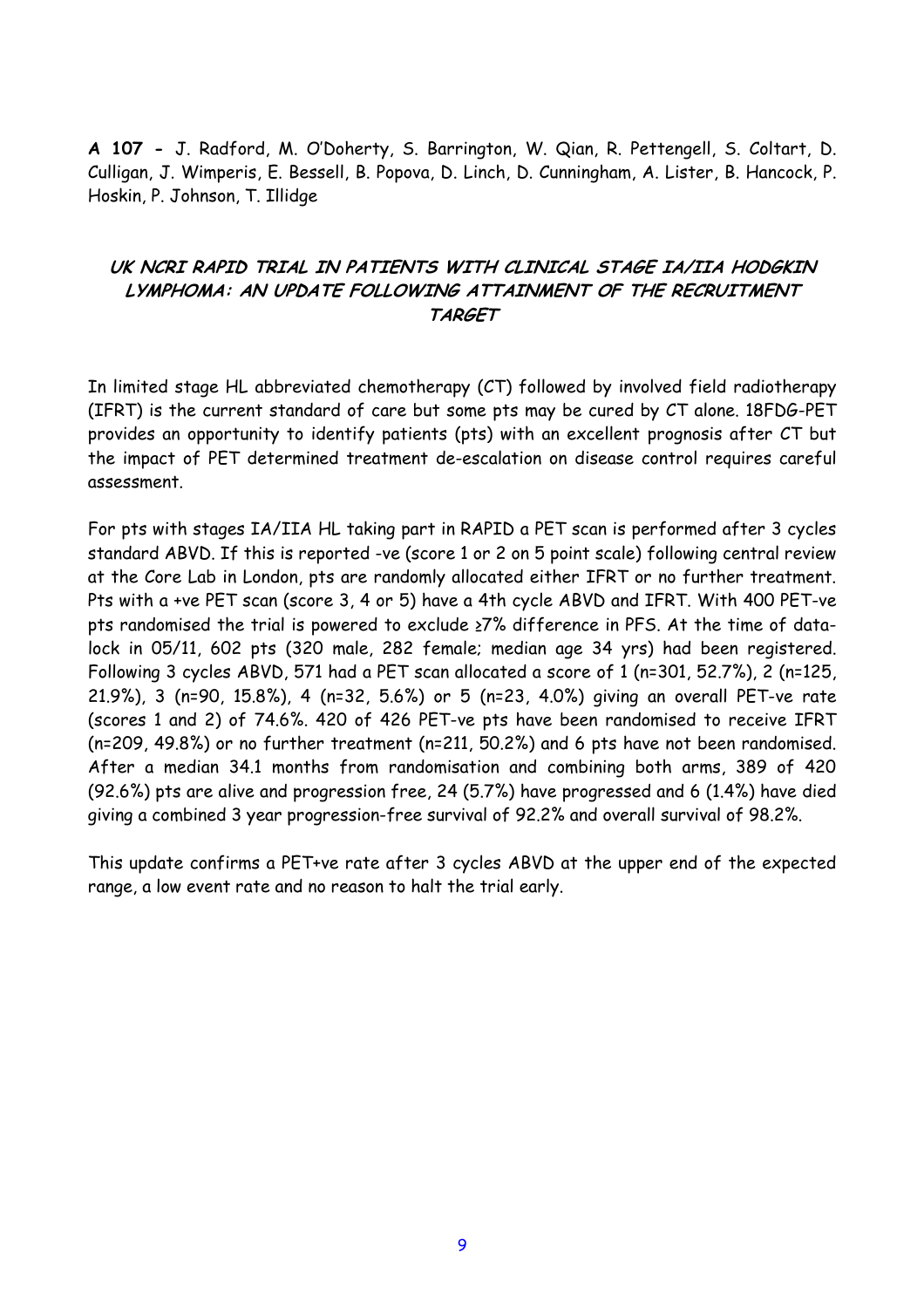**A 108 -** J Markova (1) D Kahraman (2) C Kobe (2) M Skopalova (3) H Mocikova (1) K Klaskova (1) K Dedeckova (4) HT Eich (5) B Böll (6, 7) M Dietlein (2) T Kozak (1)

# **THE ROLE OF FDG-PET IN EARLY AND LATE THERAPY ASSESSMENT OF PATIENTS WITH ADVANCED HODGKIN LYMPHOMA TREATED WITH BEACOPP**

#### Introduction:

The prognostic value of positron emission tomography (PET) in early therapy response assessment, after completion of chemotherapy, and 3 months after the end of treatment, in advanced Hodgkin lymphoma (HL) remains to be defined.

Methods:

We report the results of 69 patients with first presentation of advanced HL. FDG-PET scan was performed after 4 cycles (PET-4), on completion of chemotherapy after 6/8 cycles (PET-6/8) and 3 months after completion of chemotherapy (PET 3-months).

Results:

Median follow-up was 55 months. The NPV for PET-4, PET-6/8 and PET 3-months were 98%, 95% and 97%, respectively. The 4-year PFS for PET-4 negative (n=51) and PET-4 positive (n=18) patients were 96% and 78%, respectively (p=0.016). The 4-year PFS for PET-6/8 negative (n=59) and positive PET-6/8 (n=9) patients were 95% and 78%, respectively (p=0.046). Patients with large mediastinal mass contributed to nearly all of the PET-4 positive (16/18) and PET-6/8 positive (8/9) patients. After radiotherapy of PET-6/8 positive patients, PET 3-months was negative in 64 (97%) and positive in 2 (3%) patients. Conclusion:

The PET 3 months after end of chemotherapy is of limited value when interim PET-4 is negative. Interim PET after 4 cycles of BEACOPP is a strong prognostic marker for PFS in advanced HL.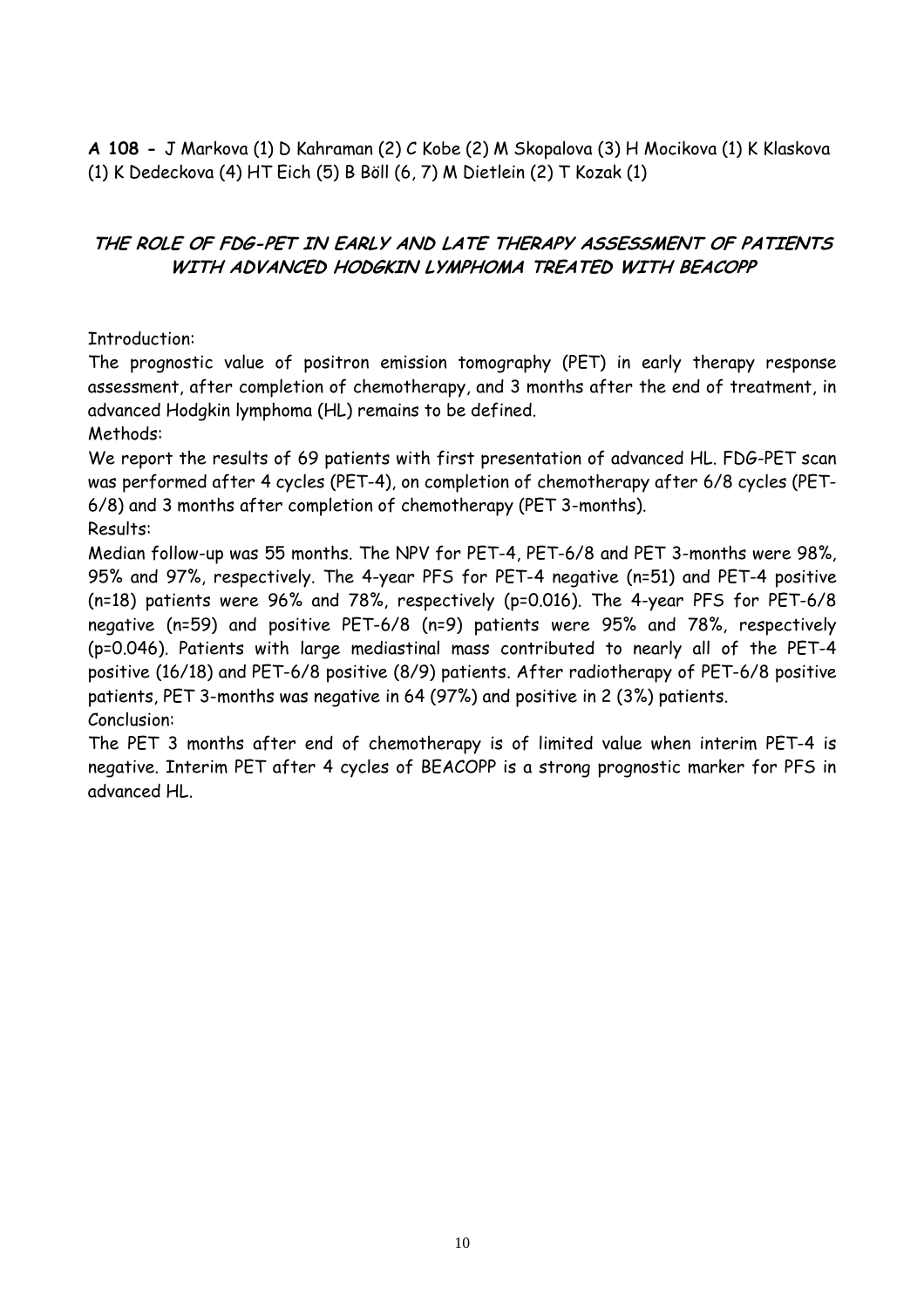**A 109 -** Zsófia Simon1, Edit Páyer1, Sándor Barna2, Ferenc Magyari1, Ildikó Garai2, Zsófia Miltényi1, Árpád Illés1 1 Internal Medicine Department, University of Debrecen 2 ScanoMed Ltd.

#### **INTERIM PET/CT IN HODGKIN'S LYMPHOMA-THE HUNGARIAN EXPERIENCES**

The role of the interim 18FDG-PET/CT in Hodgkin's lymphoma's treatment is obvious.

The authors has enrolled 89 new Hodgkin lymphoma patients to the prospective CHEAP study (chemotherapy effectiveness assessed by PET) in Hungary. They examined 89 Hodgkinlymphoma patients between 2007 January and 2011 March. Forty seven women and forty two men underwent staging and interim PET/CT. The mean age was 36.7 (17-79) years at the time of the diagnosis. Nodular sclerotic was the most common histological subtypes (37 % of the patients). 47 % of the patients were diagnosed in early stage, 53 patients had B symptoms. The first-line therapy was ABVD or EBVD, and radiotherapy if it was necessary. We made the interim PET/CT after the second cycle of the chemotherapy. Two experienced specialists visually analysed the scans, based on the Gallamini criteria. Kaplan-Meier analysis was performed to determine overall - and event-free survival (EFS). 55 % of the patients were in complete metabolic remission (CMR), we detected minimal residual uptake (MRU) in 28 %, and stabile disease or progression was seen in 17 %. The 3-years overall-, and eventfree survival is 100 % and 84 % in the CMR and MRU group, 78 % and 20 % in the PET positive group. Restaging PET/CT was done in 73 patients up to now. Based on the interim PET/CT results: in the CMR group 87 % of the patients remained in CMR, in the MRU group 80 % of the patients got into CMR at the restaging. There were 5 progression in the interim CMR group at the restaging, they underwent autologous stem cell transplantation.

Interim 18FDG-PET/CT is an useful and independent predictor of EFS in Hodgkin-lymphoma. It could be possible to avoid und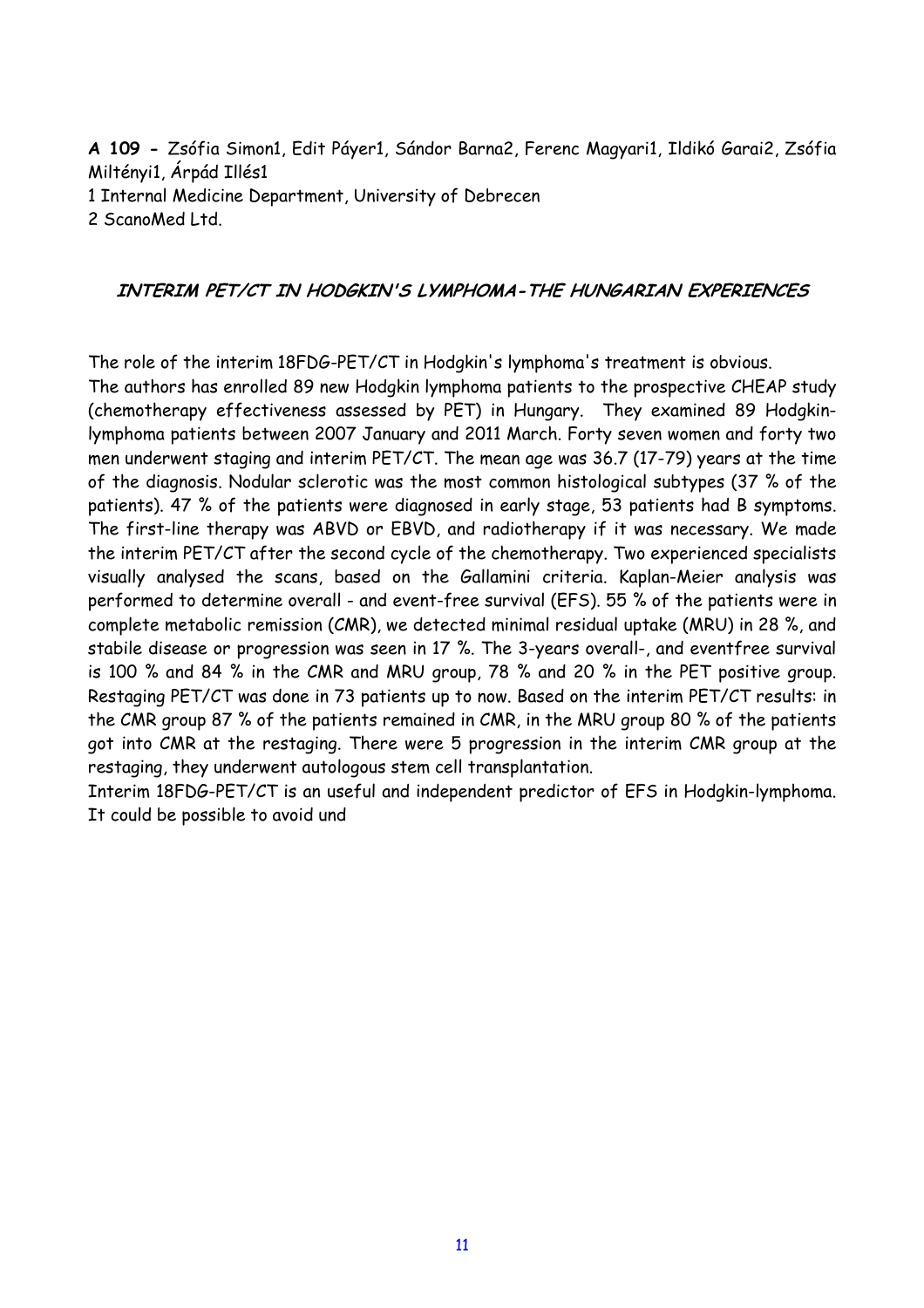**A 110 -** Mounier N, Bower M, Spina M, Besson C, Schiantarelli C, Re A Bonnet F, Hentrich M, Schommers P, Van Den Neste E, Costagliola D, Borsatti E, Tirelli U for the GECAT.

# **EARLY DETERMINATION OF TREATMENT SENSITIVITY IN HIV-RELATED HODGKIN LYMPHOMA BY FDG-PET/CT AFTER TWO CYCLES OF ABVD CHEMOTHERAPY.**

#### Introduction:

The high prognostic value of FDG-PET/CT performed after two cycles of chemotherapy for HIV negative Hodgkin lymphoma (HL) is well known. However, experience with PET scanning in HIV-related HL needs to be further studied as nodal FDG uptake can be observed in various opportunistic infections and AIDS-related conditions (i.e. false positive results).

#### Materials and Methods:

A total of 44 HIV-related HL patients were enrolled in 9 centers from the GECAT(European Cooperative Study Group on AIDS and tumors). The were 41 male, median age 46 yo. Median CD4 count was 394/mm3. Viral load was negative in 37 patients. 42 received concomitant HAART. Stage III-IV disease was present in 24 patients. S\_IPI scored 3-5 in 23. All PET/ CT study after 2 cycles were scored blinded to treatment outcome by experienced PET readers, according to the 5-point Deauville criteria (1-3 vs 4-5).

# Results:

Overall, 77% of patients achieved a complete remission after first-line ABVD. At a median FU of 18 months, 3 patients had experienced a PFS event. PET was negative in 39 patients (88%) after the second cycle (2-year PFS = 100%) and 5 (12%) were PET positive (2-year PFS = 60%, p=0.003). All patients who were PET-negative after the 2nd cycle stayed PETnegative after the 4th cycle and entered a durable CR.

#### Conclusions:

Patients responding well to HL chemotherapy can be accurately identified by PET/CT after 2 cycles of chemotherapy. De-escalation treatment strategies may be better tailored to well responding individuals based on PET/CT results after two cycles of chemotherapy.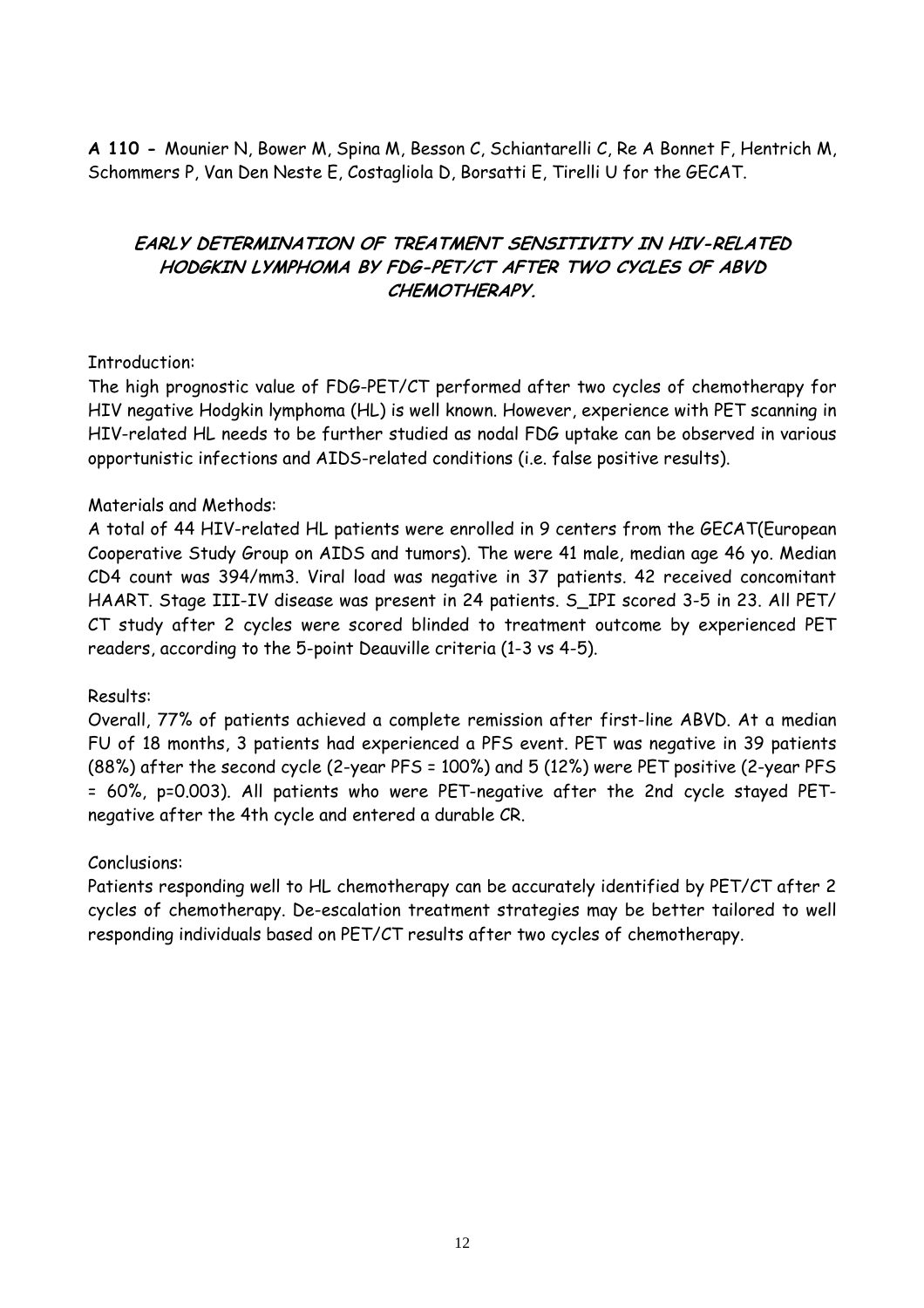**A 111 -** Vassilakopoulos TP, Angelopoulou M, Datseris I, Dadakaridou M, Prassopoulos V, Chatziioannou S, Tsirkinidis P, Variami E, Panayiotidis P, Meletis J, Pangalis G, Rontogianni P, Athens, Greece

## **INTERIM PET-SCAN FOR EARLY RESPONSE ASSESSMENT AFTER 2 ABVD CYCLES (PET-2) IN ADVANCED STAGE HODGKIN LYMPHOMA (HL)**

A positive PET-2 following ABVDx2 is a strong unfavorable prognostic factor in advanced HL. The evaluation of PET-2 is based on well defined, though arbitrary, criteria, requiring prospective validation. Early treatment intensification might improve prognosis. We present a retrospective study of 26 pts with advanced HL according to GHSG definition (25/26 <60 years). PET-2 was evaluated by the established 5-grade scale. Pts' median age was 28 years (19-72), 69% were men, 3,10 and 13 had stage II,III,IV, 70% B-symptoms; median IPS was 2.5 (0-5). 21/26 pts (81%) had negative PET-2: It was completely negative in 10; 8 pts had residual uptake <liver; 3 developed new sites with alternative explanation available and regression of the initial disease sites. PET-2-Neg Pts: A final PET was available in15 pts (too early for 6): 14/15 were PET-neg, but 1/15 had frankly progressive disease. After 13 months median follow up, 1/14 PET-neg pts relapsed. Overall 2/21 pts have failed so far: 1/10 with completely negative PET-2 and 1/8 pts, who had mild (<liver) residual uptake. PET-2-Pos Pts: Among 5 PET-2 pos pts, only 1 switched to BEACOPP-escalatedx6 (continuous CR for 16 months) and 4 continued on ABVD (2 converted to PET-neg and remain in CR and 2 progressed at 4 and 7 months). If all the 26 pts had been treated with B-escx6-8, they would have had received 156-208 chemo cycles. According to our preliminary data, current criteria for PET-2 evaluation appear valid. During this initial phase of PET-2 incorporation, a negative result appeared to be reassuring. However, treating physicians tended to be reluctant to make early modifications of treatment plan, in the case of positive PET-2.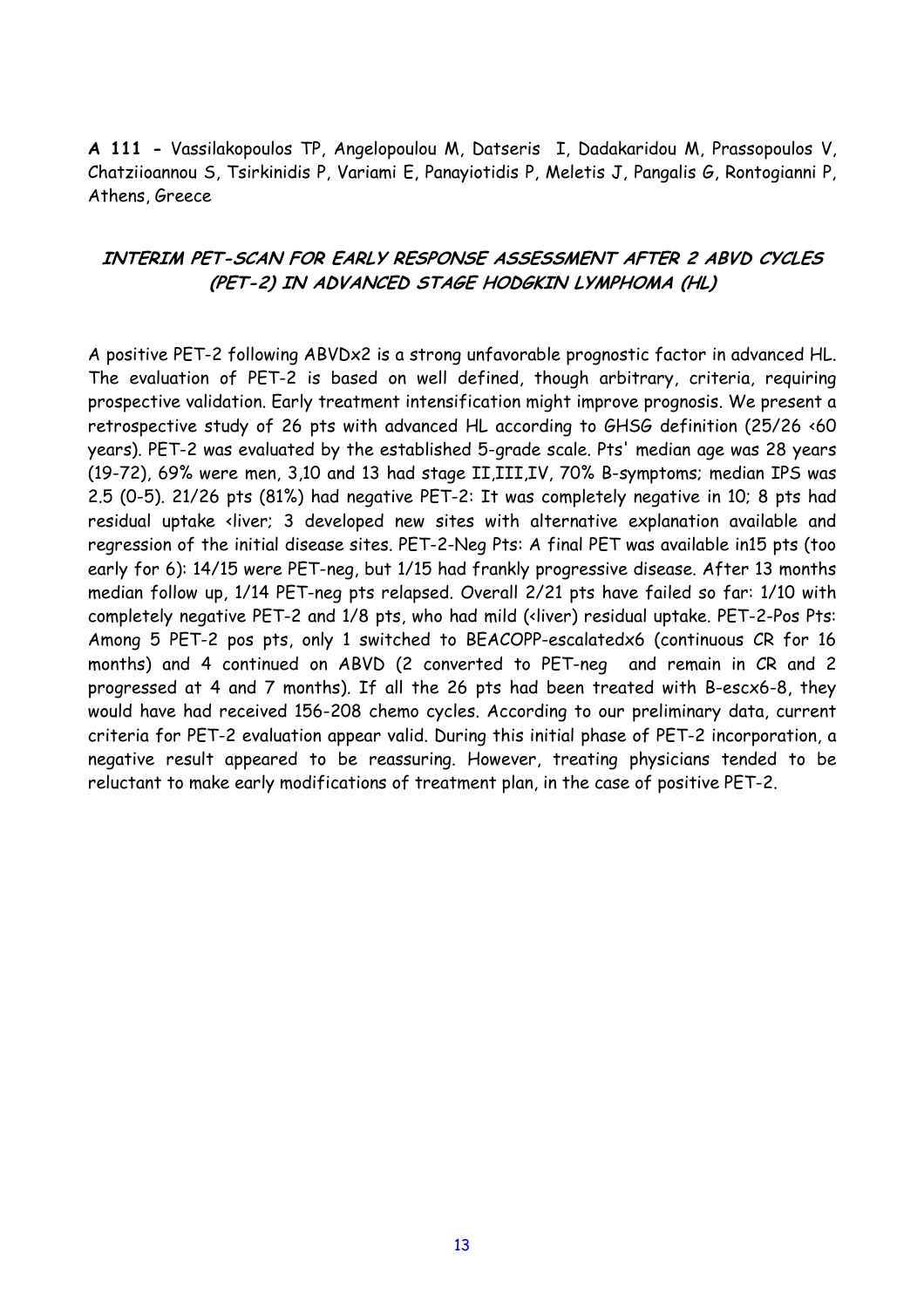**A 112** – <sup>1</sup>A. Gallamini, <sup>2</sup>C. Tarella, <sup>3</sup>C. Patti, <sup>4</sup>AM. Gianni, <sup>5</sup>S. Bolis, <sup>6</sup>L. Trentin, <sup>7</sup>G. La Nasa, <sup>8</sup>A. Olivieri, <sup>9</sup>F. Fiore, <sup>10</sup>F Di Raimondo, <sup>11</sup>F. Ciceri, <sup>12</sup>A. Biggi, <sup>13</sup>S. Chauvie, <sup>14</sup>M.R. Mennitto, and <sup>15</sup>A. Rambaldi

# **MULTICENTRE CLINICAL STUDY WITH EARLY TREATMENT INTENSIFICATION IN HIGH-RISK HODGKIN LYMPHOMA (HL) PATIENTS, WITH A POSITIVE FDG-PET SCAN AFTER TWO ABVD COURSES – GITIL HD0607 STUDY**

**Background:** Interim PET scan after 2 CT courses (PET-2) is the most powerful predictor of treatment outcome in advanced-stage, ABVD-treated HL patients (pts.). Although retrospectively demonstrated, the overall efficacy of a PET response-adapted treatment for ABVD-treated advanced-stage HL is still prospectively unproven. **Methods:** In the HD 0607 study, after 2 ABVD PET-2+ pts are randomized to BEACOPP escalated (Be) plus BEACOPP baseline (Bb) (4+4 courses) versus Be+Bb (4+4) plus Rituximab. PET-2 negative pts continue with 4 ABVD +/- consolidation radiotherapy on the sites of initial bulky disease. All the nonnegative PET-2, defined as scans with any residual FDG uptake in any site outside the physiological areas of the tracer concentration, are uploaded in a website for review by a panel of 6 nuclear medicine experts. Scans are interpreted by visual assessment according to the Deauville 5-point scale. **Results** From 07/2008 till 07/2011, 365 advanced-stage (IIB-IVB) pts were consecutively enrolled and 315 performed PET-2. Overall, 130/315 PET-2 were considered non-negative and reviewed: 51/130 turned out positive (score 4-5) and 79/130 negative (score 1-3). In the 51 PET-2+ pts, 32 showed a single site, 19 ≥ 2 sites of persistent FDG uptake. In the 32 single site-PET-2+ pts, the most frequent site was mediastinum (25), laterocervical (3), lung (2), supraclavear (1), and iliac (1) nodes. The median time from PET uploading in the website to review was 1.22 days. The binary concordance rate among reviewers was very good, and ranged from 0.75 to 0.92 (Cohen's k coefficient); overall concordance rate was 0.83 (Krippendorf's alpha). 122/315 pts completed the scheduled treatment and are suitable for the analysis after a mean follow-up of 403 days from the end of treatment: 17 with a positive and 105 with a negative PET-2. 13/17 PET-2+ pts became negative at the end of treatment. The 1-y PFS was 76.5%, 96.2% and 93.4% for PET-2+, PET-2- p, and for the entire population, respectively. **Conclusions** These preliminary findings seem to show that 1) PET scan online review system is feasible and timely available; 2) concordance rate among reviewers is very good; 3) most PET-2+ pts after 2 ABVD courses could enter a sustained CR if promptly rescued with BEACOPP.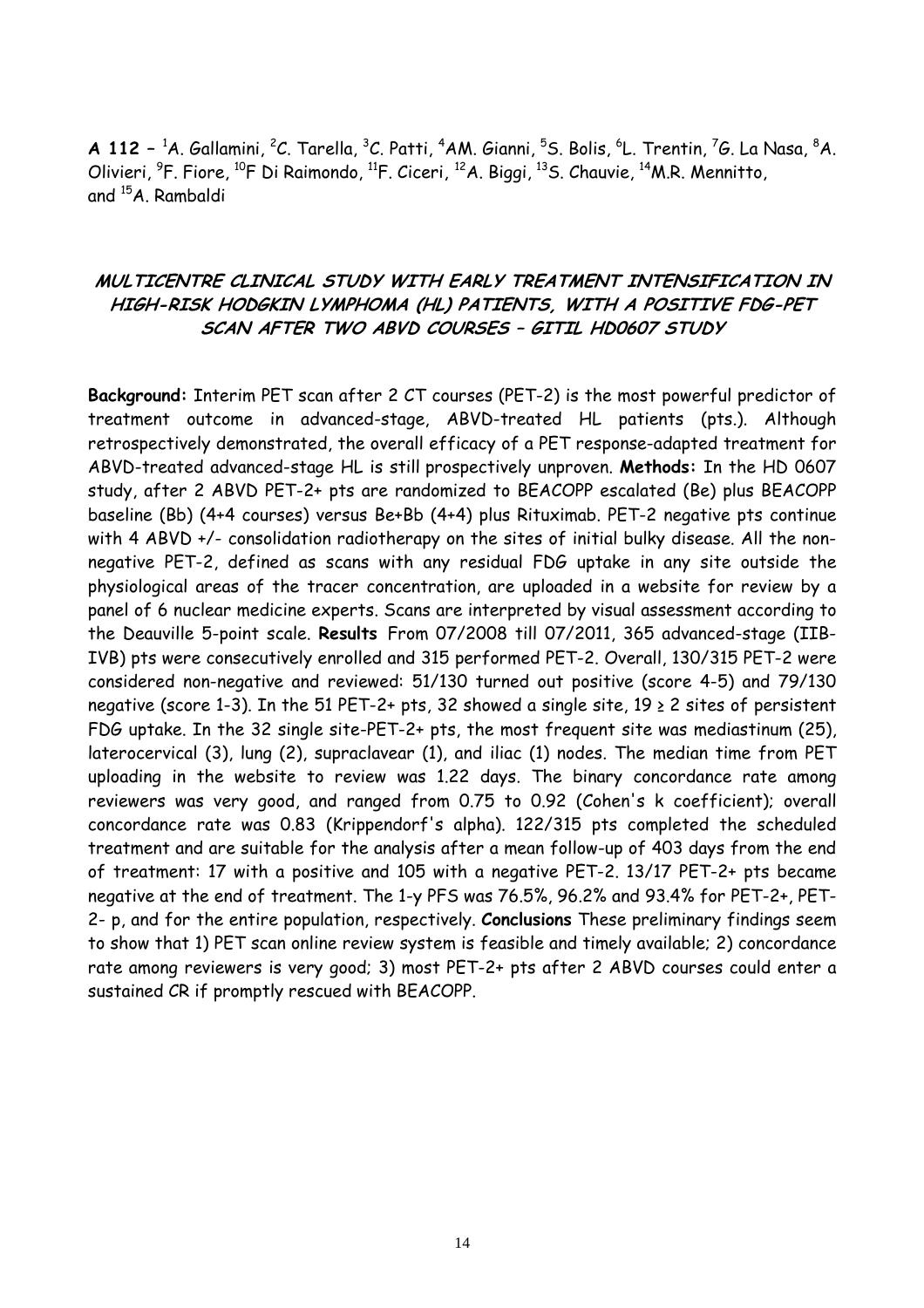**A 113 -** C. Furth, H. Amthauer, H. Hautzel, I. G. Steffen, J. Ruf, J. Schiefer, S. Schönberger, G. Henze, R. Grandt, P. Hundsdoerfer, M. Dietlein, C. Kobe Magdeburg / Jülich / Düsseldorf / Berlin / Cologne

# **EVALUATION OF INTERIM PET RESPONSE CRITERIA IN PAEDIATRIC HODGKIN'S LYMPHOMA--RESULTS FOR DEDICATED ASSESSMENT CRITERIA IN A BLINDED DUAL-CENTRE READ.**

Background: The aim of this study was to evaluate the use and reliability of the new positron emission tomography

(PET)-based response criteria for interim positron emission tomography (iPET) in patients with paediatric Hodgkin's

lymphoma (pHL). Particular emphasis was put on interobserver variability and on identification of a visual cut-off

defining patients with very low risk for relapse.

Patients and methods: The iPET scans of 39 pHL patients were evaluated in two independent centres by two

PET-experienced specialists in nuclear medicine (blinded read, centre consensus) each. The iPET scans were

interpreted using a 5-point scale and were compared with the outcome. Cohen's kappa-test (kappa) was used to analyse

the interobserver agreement.

Results: Concordant ratings were assessed in 19 patients with iPET-negative findings, in 11 patients with

iPET-positive findings and in 2 patients with inconclusive ratings. A 'substantial agreement' between attended centres

was achieved (kappa = 0.748). All patients suffering relapse were concordantly identified, taking mediastinal blood pool

structures (MBPS) as visual cut-off between PET-positive and PET-negative findings, respectively. All pHL patients

with uptake lower than or equal to MBPS remained in complete remission.

Conclusion(s): The iPET interpretation assured low interobserver variability. High sensitivity for identification of pHL

patients suffering relapse is achieved if [18F]-fluorodeoxyglucose uptake above the MBPS value is rated as

a PET-positive finding.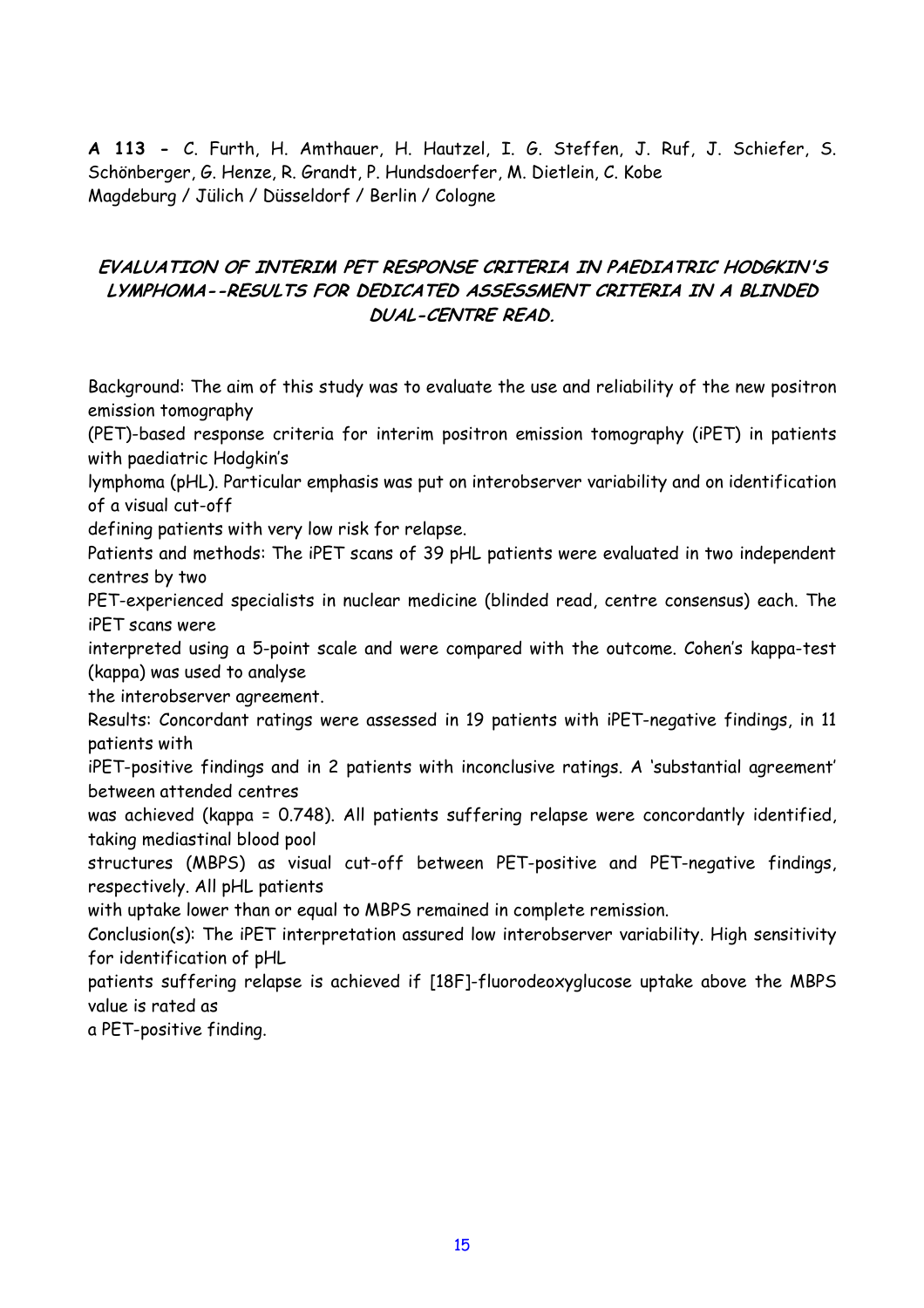**A 114 -** M. Meignan, M. Hutchings, A. Versari, P. Olivier, R. Ricci, I. Hristova, C. Fortpied, T. Vander Borght, S. Bardet, M. Federico, M. Bellei, J. Raemaekers, O. Reman, M. André. on behalf of GELA/EORTC/FIL

# **SOFTWARE AND VIEWER EFFECTS ON INTERIM PET REPORTING IN THE H10 TRIAL**

The H10 trial is an EORTC/GELA/FIL randomized trial with a treatment adaptation based on interim PET after two cycles of ABVD in stages I/II Hodgkin's lymphoma. IHP criteria were used for interim PET reporting. A centralized reading (CRd) was performed using slightly different approaches by Groups 1(GELA) and 2 (EORTC/FIL), respectively G 1: 6 experts; an online centralized network and PET reporting on dedicated workstations linked by a VPN. G2: 5 experts; PET reporting on a web based, non-dedicated software .An interim analysis (IA) was scheduled after approximately 34 events. In this IA, 1137 patients were analyzed; 80% were PET negative.

Aim of this study: Evaluate the impact of the two different ways of CRd on the results.

Methods: A new review was performed on 85 baseline scans and corresponding iPET scans.Half of patients had events. The scans were blindly reviewed on the same workstation, two experts from G2 reviewed the G1 scans, and vice versa. Agreements and differences in PET positivity were assessed between the new and original reviews.

Results: Less than 9% discrepancies between the two reviewers within each group. The agreement between new review and original was almost perfect for G2 experts reading G1 scans, (k=0.82), but moderate for G1 experts reading G2 scans, (k=0.54). Six patients from this group considered negative in the first review turned positive in the new review by both reviewers, but this had no potential significant impact on the outcome of the IA.Conclusion: The use of the same dedicated software for all experts for iPET reporting is mandatory in clinical trials to reduce the risk of missing residual activity.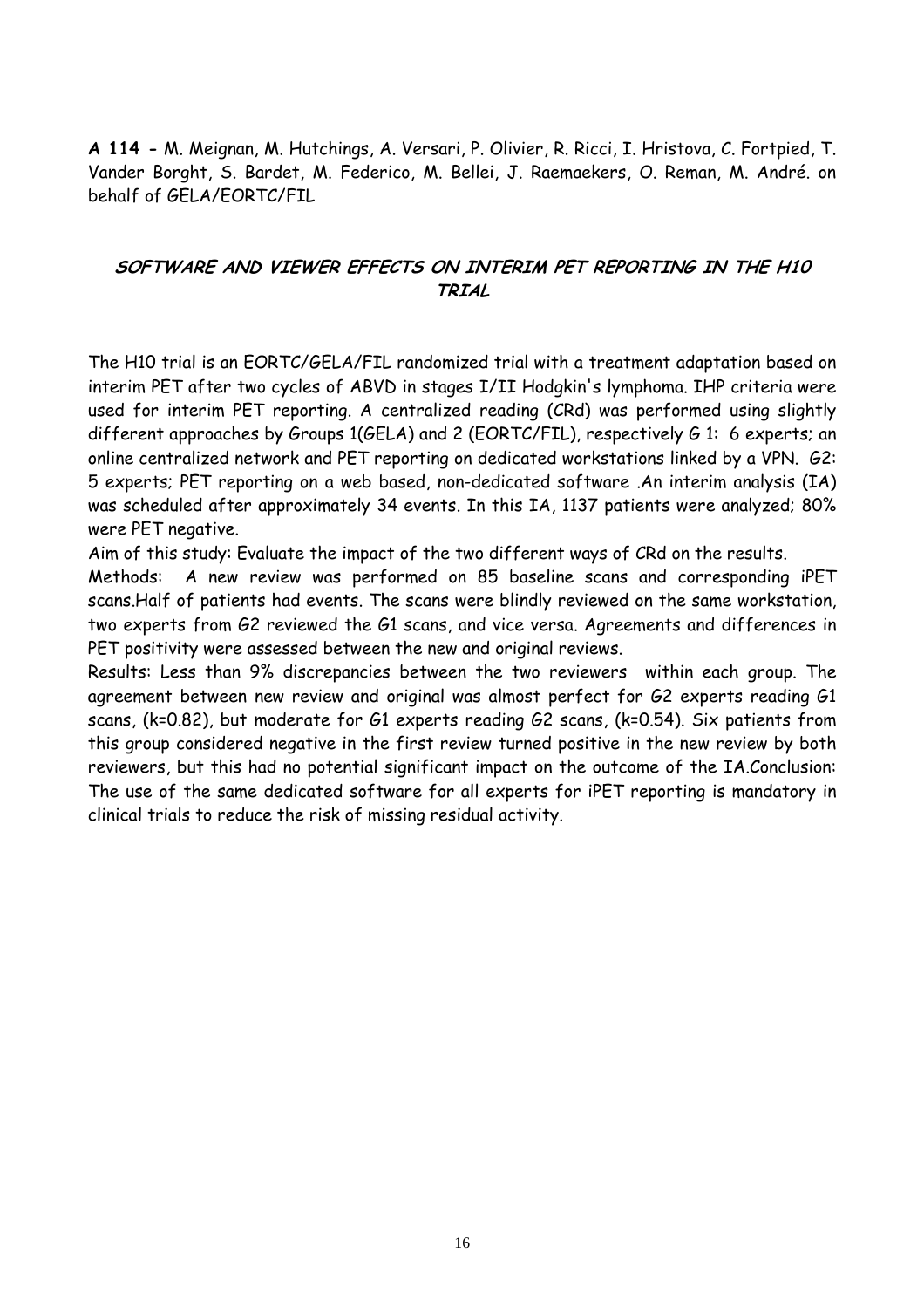**A 115 - <sup>1</sup>Borra A, <sup>2</sup>Marchetti M, <sup>3</sup>Biggi A, <sup>45</sup>Chauvie S, <sup>4</sup>Stancu A, <sup>4</sup>Cerello P, <sup>1</sup>Cavallo A, <sup>1</sup>Gallamini A <sup>1</sup>Hematology,** <sup>3</sup>Nuclear Medicine, <sup>5</sup>Medical Physics S. Croce e Carle Hosp. Cuneo, <sup>2</sup>Hematology C. Massaia Hosp., Asti, <sup>4</sup>National Institute of Nuclear Physics, Turin,

#### **COST – EFFECTIVENESS OF INTERIM PET RESPONSE – ADAPTED THERAPY IN ABVD – TREATED, ADVANCED – STAGE HODGKIN LYMPHOMA**

Interim PET performed early during chemotherapy is considered a surrogate test for chemosensitivity assessment in lymphoma. In ABVD-treated (AT) Hodgkin Lymphoma (HL) patients, interim PET after two courses (PET-2) is the best predictor or treatment response. PET-2 positive patients show a very dismal prognosis and a more aggressive treatment is required. In advanced-stage, ABVD treated HL, a PET response-adapted strategy with a shift to BEACOPP in PET2 positive patients (A/B-T) was shown to increase the 2-y Failure Free Survival (FFS) of this patients subset from 12% to 62%, and to improve the disease control in the overall patient population by indirect retrospective comparison (Gallamini Br. J. Haematol 2011). Since PET is an expensive diagnostic procedure, a careful cost-benefit evaluation of an overall PET-based flexible therapeutic strategy such as A/B-T compared to standard AT is mandatory. The present report was built on a decision model based on Markov arrays, comparing A/B-T with AT for advanced HL. The model is based on a retrospective cohort of 154 advanced-stage HL patients in which PET2 was performed after 2 ABVD courses. PET-2 negative continued with ABVD x 4 and consolidation RxT in presence of bulky disease at baseline; PET-2 positive shifted to BEACOPP escalated x 4 + BEACOPP baseline x 4. Patients failing either AT or A/B-T were treated with IGEV x 4 and ASCT. In case of ASCT failure, DHAP reinduction therapy and allogeneic SCT (alloSCT) was given whenever possible. The decision model included 12 healthstates: each health state last 1 month and the overall time horizon at baseline was 5 years. We considered severe toxicity in patient care (morbidity) and transplant-related mortality. Quality of life was reduced by 20% for chemotherapy, 30% for transplant and 40% for relapse. The model assessed the following endpoints: survival, quality of life – adjusted survival (QALY) and costs (in the perspective of the health-care system) as the principal end-points. TreeAge SW (2008) was run. National charges were used as estimators of unitary costs.  $1<sup>st</sup>$  and  $2<sup>rd</sup>$ order sensitivity analysis was performed. A/B-T reduced the overall percentage of patients failing treatment (refractory and relapsing) from 27% to 14%. This clinical advantage induced a prolongation of quality-adjusted survival from 53.20 to 55.63 quality-adjusted months, that is a gain of 0.18 QALYs (90% CI: -0.1;+1.4). The number of interim PET needed to avoid one ASCT was 8.3. The cost of universal interim PET (€1,546) was offset by the reduced number of ASCT procedures (€36,575). Consequently, health-care costs were €27,861 for A/BT versus €29,050 for AT strategy, which is a €1189 (90%CI: -41,208; +13,240) saving. At sensitivity analysis we verified that the results were mildly sensitive to the costs of PET and ASCT: A/B-T was not cost saving if PET would cost > €3,031 and ASCT < €20,200. A/B-T would cost > € 40,000/QALY only at a PET cost > €16,300. The results were also sensitive to the portion of PET-2 positive patients: A/B-T wouldn't turn out cost saving if the portion was > 22%. The results were not sensitive to the rate of severe adverse events during chemotherapy. The results were overall robust, since A/B-T cost < €30,000/QALY in > 80% out of 100,000 simulations (MonteCarlo analysis). In conclusion, this study suggests that the routine clinical use of a A/B-T strategy is cost-effective and could even improve treatment efficacy of standard AT in advanced-stage HL, while sparing toxicity to most of them.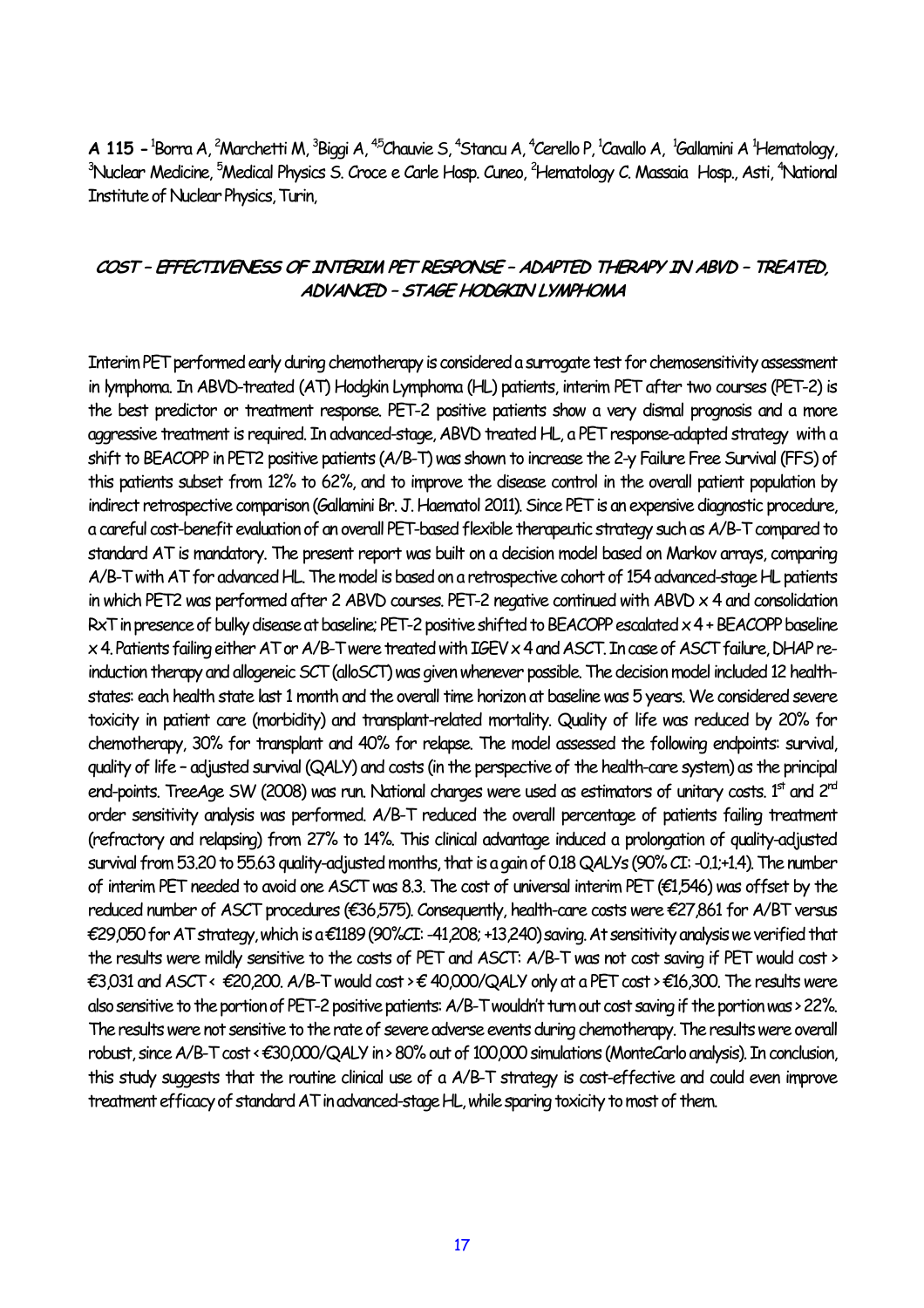**A 116 -** A. Biggi (1); S. Chauvie (3); A. Stancu (3); F. Fallanca (4); A. Chiaravalloti (5); M. Gregianin (6); U. Ficola (7); U. Guerra (9); Rambaldi (10); O. Schillaci (5); A. Cavallo (2); A. Gallamini (2)

(1) Nuclear Medicine Unit, (2) Hematology Unit and (3) Medical Physics S. Croce e Carle Hospital, Cuneo (4) Nuclear Medicine Unit, Institute of Cancer Research San Raffaele, Milan; (5) Nuclear Medicine Unit, University Tor Vergata, Rome; (6) Nuclear Medicine Unit, Ospedale Policlinico, Padova; (7) Nuclear Medicine Unit, Ospedale La Maddalena, Palermo; (9) Nuclear Medicine Unit (10) Hematology Unit Ospedali Riuniti, Bergamo

# **CONCORDANCE IN INTERIM PET REPORTING IN THE PROSPECTIVE HD 0607 CLINICAL TRIAL IN ABVD-TREATED, ADVANCED-STAGE HODGKIN LYMPHOMA**

**ackground:** Interpretation rules for interim-PET (PET-2) reporting are still lacking. As a consequence, an expert review panel for PET interpretation has been implemented in the HD-0607 trial (NCT Identifier: NCT00795613). The latter was aimed at assessing the role of chemotherapy intensification in ABVD-treated Hodgkin Lymphoma (HL) patients with PET-2 positive after 2 cycles. **Patients and methods:** 370 advanced-stage HL patients have been consecutively enrolled in the Italian GITIL (Gruppo Italiano Terapie Innovative nei Linfomi) prospective multicenter clinical trial HD-0607. HL patients, after baseline PET (PET-0), are first treated with 2 ABVD courses and PET-2 was performed afterwards. All non-negative PET-2 scan (defined as a scan with any residual FDG uptake outside the physiological areas) are uploaded along with PET-0 in the web site. Hence the scans distributed to a panel of six independent expert reviewers. The latter interpreted the scans according to the 5-point semiquantitative score (Deauville criteria) (positive lesion: FDG uptake higher than liver uptake). The first three reviewers replying within 72 hours from PET upload determined the panel final decision; the remaining three reviewers reported the scans later. Patients with a positive PET2 shifted to BEACOPP or Rituximab-BEACOPP escalated treatment; patients with a negative PET2 continued with ABVD. Patients with bulky lesion (nodal mass > 6 cm) were treated with consolidation radiotherapy. **Results:** According to the results of the reviewed 338 of the patients that already underwent PET-2, 57 (16,8%) were scored as positive and 281 (83,2%) were scored as negative. The 57 PET-2 positive scans showed a single residual focus in 36 cases and multiple foci of residual FDG uptake in 21 (in 9 of them the attributed score was 5). Thirty-six showed lesions in the mediastinum, 19 in superficial lymph nodes and 2 in the lung. In 23/36 (64%) patients the single residual FDG uptake was within a bulky lesion and in 13/36 (36%) was outside. The agreement among reviewers was automatically calculated by WIDEN. The concordance between couples of reviewers (Cohen's Kappa) ranged between 0.78 and 0.84. The overall concordance among all the six reviewers (Krippendorf's Alpha) was 0.803. The concordance based on score was 0.422 considering the 1-5 scoring system and 0.585 scoring 1 as negative, 2 as above mediastinum and 3 above liver. Lower concordance among reviewers was found in scans showing FDG residual uptake in anatomical structures not clearly related to lymphoma (brown fat, large vessels, bowel, tonsil and inflammatory lung lesions). **Conclusions**: (1) the online review process for PET-2 scan is feasible and simple (2) a very high binary and overall concordance rate among reviewers is obtained using the Deauville score for PET-2 reporting; (3) most of the positive PET-2 scan showed a residual FDG uptake in the site of bulky disease, mostly in mediastinum.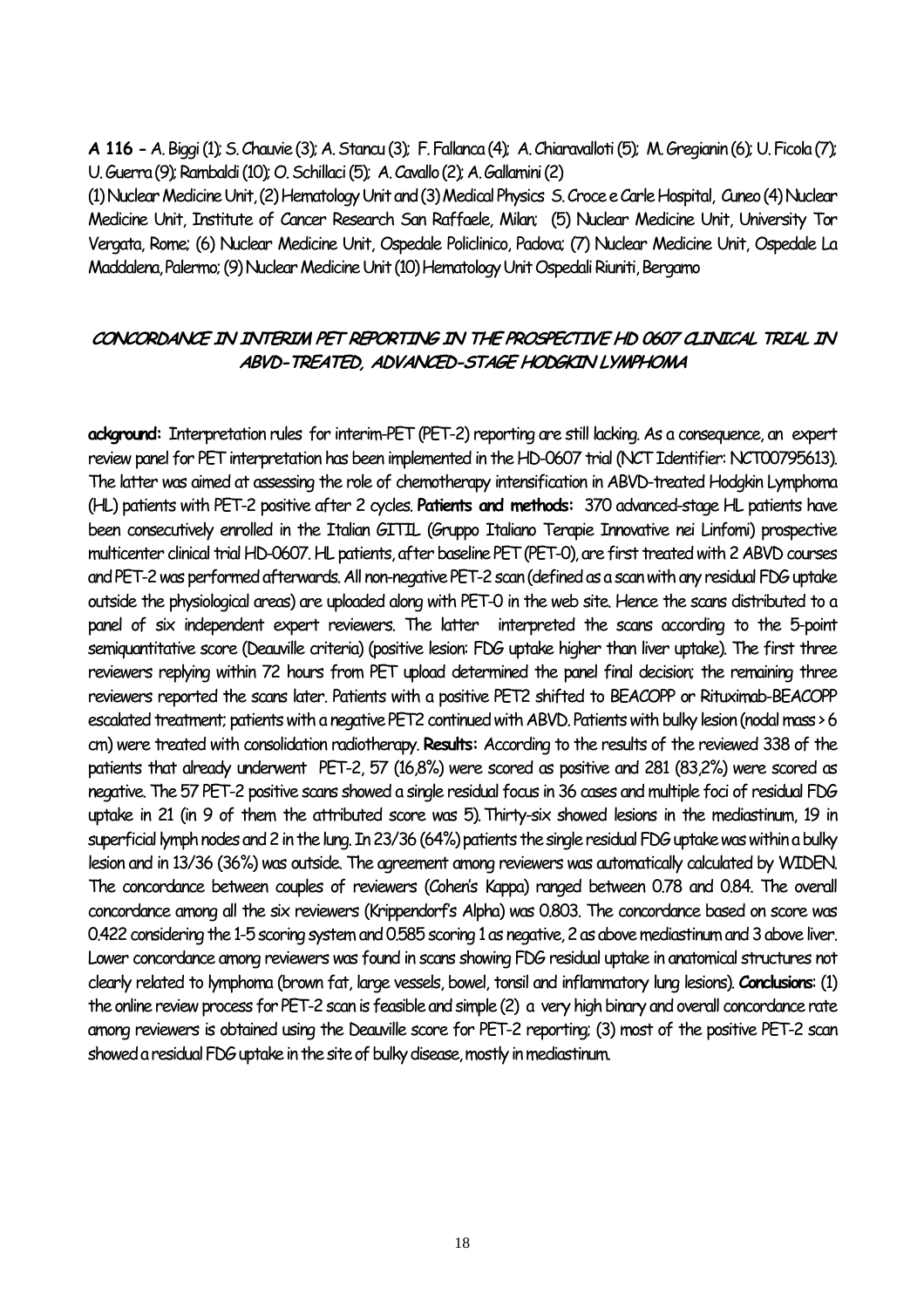**A 117 –** E. Brusamolino, A. Castagnoli, G. Rossi, U. Vitolo, F. Zaia, A. Pulsoni, V. Pavone, G. Ciccone, U. Riccardi, A. Santoro, A. Levis, P.L. Zinzani, on behalf of the Fondazione Italiana Linfomi (F.I.L.)

# **PET-BASED EARLY SALVAGE WITH HIGH-DOSE CHEMOTHERAPY AND STEM CELL TRANSPLANTATION IN ADVANCED STAGE HODGKIN LYMPHOMA**

The role of FDG/PET functional imaging to demonstrate the chemosensitivity of Hodgkin lymphoma and to predict outcome has recently been emphasized. Patients who become PET negative after two courses of ABVD (PET-2) have shown a very low probability of relapse, whereas patients who remain PET positive are at high risk of progression. Accordingly, we adopted a treatment strategy tailored on early response to ABVD, evaluated with PET after two courses of chemotherapy. In this trial, PET-2 negative patients will complete the ABVD program (six courses), while PET-2 positive patients will switch to early salvage therapy with four courses of IGEV (ifosphamide, gemcitabine, vinorelbine) for debulking and stem cell harvesting. At restaging after IGEV, PET negative patients will receive BEAM conditioning followed by autologous rescue, while PET positive patients with an HLA-identical donor will receive an autologous followed by a reduced-intensity conditioning allogeneic transplant. Patients with no identical donor, will receive a double autologous trasplant, with high-dose melphalan and BEAM, respectively. This trial is on-going and the sample size of 300 patients is being achieved. Data on interim PET and on early rescue efficacy will be illustrated and discussed.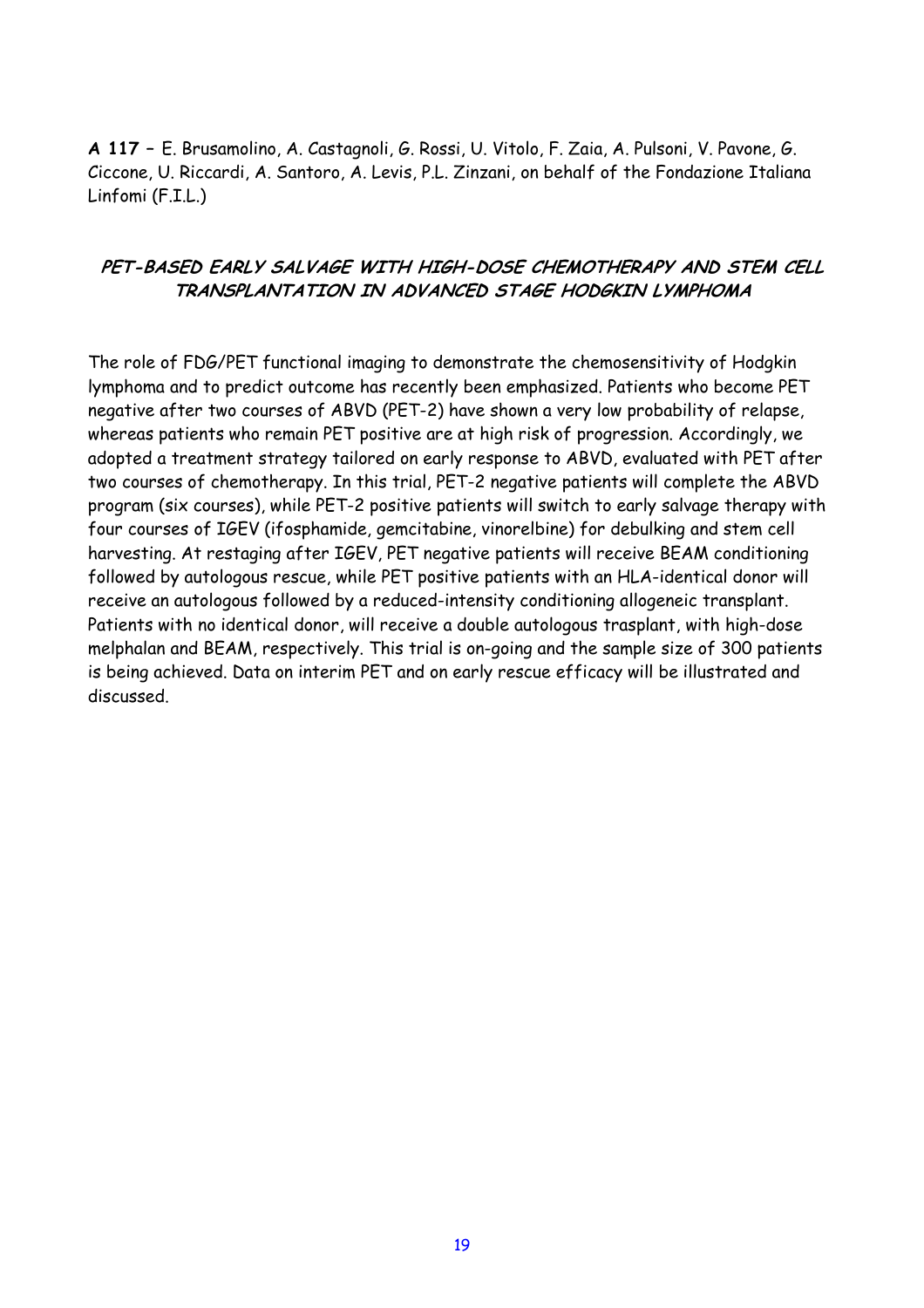**B 100 -** Deok-Hwan Yang1, Byun Byung Hyun2, Jung-Joon Min2, Jae-Sook Ahn1, Yeo-Kyeoung Kim1, Hee-Seung Bom2, Ik-Joo Chung1, Hyeoung-Joon Kim1, Won Seok Kim3 and Je-Jung Lee1

## **INTERIM PET/CT-BASED PROGNOSTIC MODEL FOR THE TREATMENT OF DIFFUSE LARGE B CELL LYMPHOMA IN POST-RITUXIMAB ERA**

FDG-PET/CT has been used for staging and monitoring responses to treatment in patients with diffuse large B cell lymphoma (DLBCL). We investigated the prognostic accuracy of interim PET/CT using three different methods of the response assessment during R-CHOP chemotherapy in patients with DLBCL. Patients and Methods: One hundred and twenty-four patients with newly diagnosed DLBCL were enrolled. The assessment of PET/CT was performed at the time of diagnosis, the third or fourth cycle and the completion of R-CHOP chemotherapy. The response of interim PET/CT was assessed based on the combination with three parameters of the Deauville five-point scale (5-PS), the reduction rate of maximal standardized uptake value (∆SUVmax), and the reduction rate of metabolic tumor volume (∆MTV2.5). Results :Over the median follow-up of 23.8 months, both the positivity in Deauville 5-PS and the optimal cutoff value of ∆SUVmax could predict the prognostic difference in patients with DLBCL after R-CHOP chemotherapy. The response of interim PET/CT based on 5-PS,  $\triangle$ SUVmax, and  $\triangle$ MTV2.5 showed a significant potential as a prognostic value in PFS, respectively. Furthermore, when divided the patients into four groups according to the sum of score for three adverse factors; consisted of grade 4-5 by Deauville 5-PS, ∆SUVmax≤91.8% and ∆MTV2.5≤99.3%, the clinical outcome of patients with factor 0 was significantly superior than that of patients with factor 3 or even with factor 1 or 2. Conclusion: The combined evaluation with three parameters using visual, quantitative SUV-based and MTV-based assessment could have a more differential potential for predicting the prognosis in patients with DLBCL.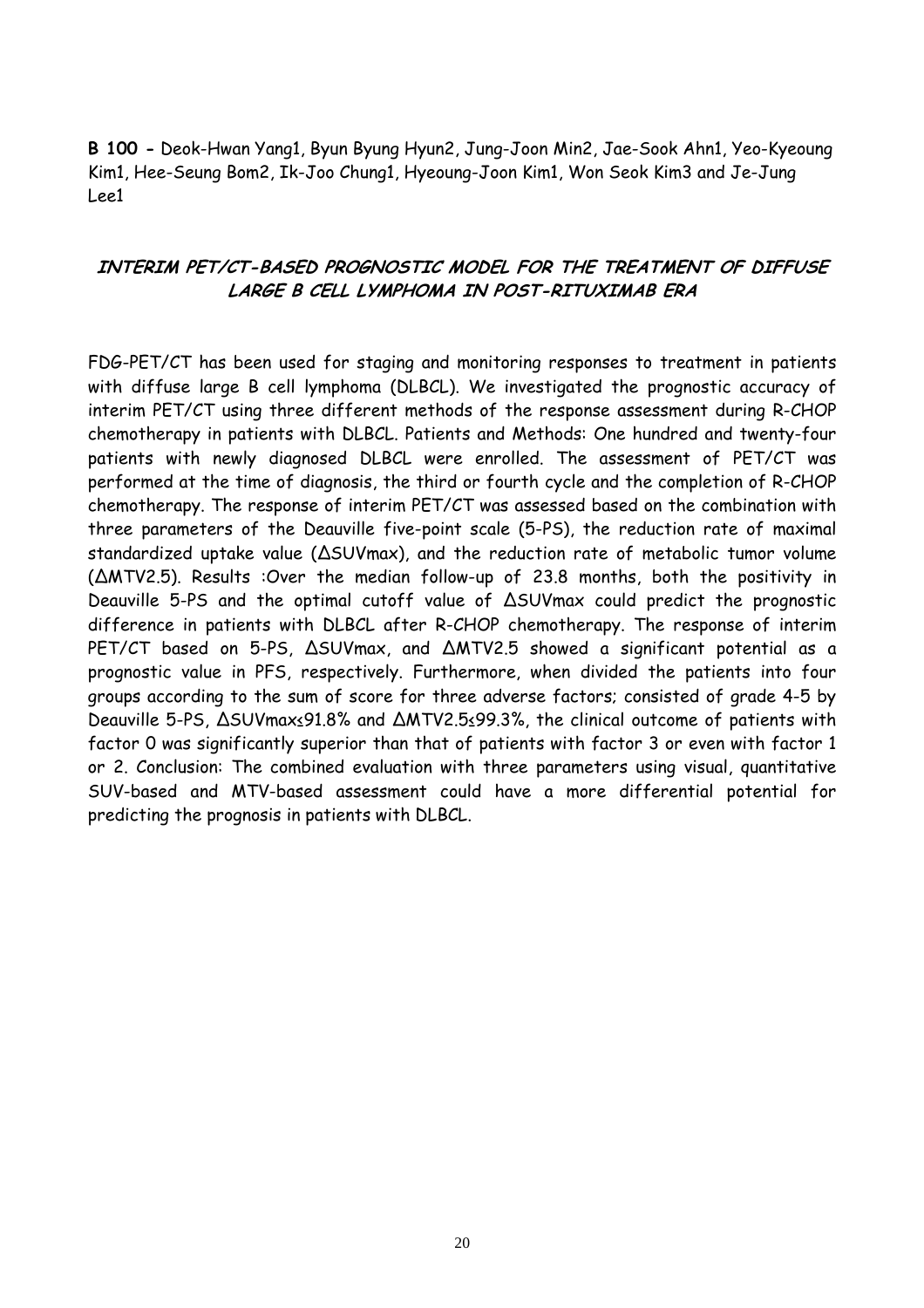**B 101 -** Silvia Park1, Seok Jin Kim1, Joon Young Choi2, Seung Hwan Moon2, Won Seog Kim1/ Department of Medicine1 and Nuclear Medicine2, Samsung Medical Center, Sungkyunkwan University School of Medicine

## **INITIAL TLG AND SUVTOTAL CAN PREDICT THE OUTCOME OF DLBCL**

Taking a step forward from the IPI, attention is focused on the role of 18F-FDG PET as a tool for guidance in risk stratification. We attempt to investigate the most appropriate PET parameter for prediction of disease progression in patients with an IPI score of 1, 2, or 3.

Method: 120 patients with newly diagnosed DLBCL between January 2008 and February 2010 were assessable for SUV and TLG at baseline and interim PET/CT in a retrospective chart review. SUVtotal, SUVmax, and TLG were collected for initial PET parameters, and ∆SUVtotal, ∆SUVmax, and ∆TLG were used as interim PET parameters.

Results: The median number of RCHOP cycles was 6 (range, 2-9), and interim PET/CT was performed after 2 to 5 (median, 3) cycles. IPI showed strong predictive value for PFS in all patients with DLBCL (p<0.01). When comparing PFS according to initial PET parameters, initial SUVtotal and TLG showed significant difference in prediction of PFS in all patients (p<0.01 and p=0.03) and in patients with an IPI score of 1, 2, or 3 (p=0.05 and p=0.02). No significant difference in PFS was observed between patients with higher initial SUVmax and those with lower SUVmax. In regard to the interim PET parameters, none of the PET parameters, including ∆SUVtotal, ∆SUVmax, and ∆TLG showed a significant difference in PFS in all patients and in patients and in patients with an IPI score of 1,2 or 3.

Conclusion: Parameters from initial PET/CT, rather than interim PET/CT, and TLG or SUVtotal, rather than SUVmax, appeared to have a better value in prediction of PFS, and would be worthy of further evaluation for its use in clinical practice as an adjunct to IPI in patients with an IPI score of 1, 2, or 3.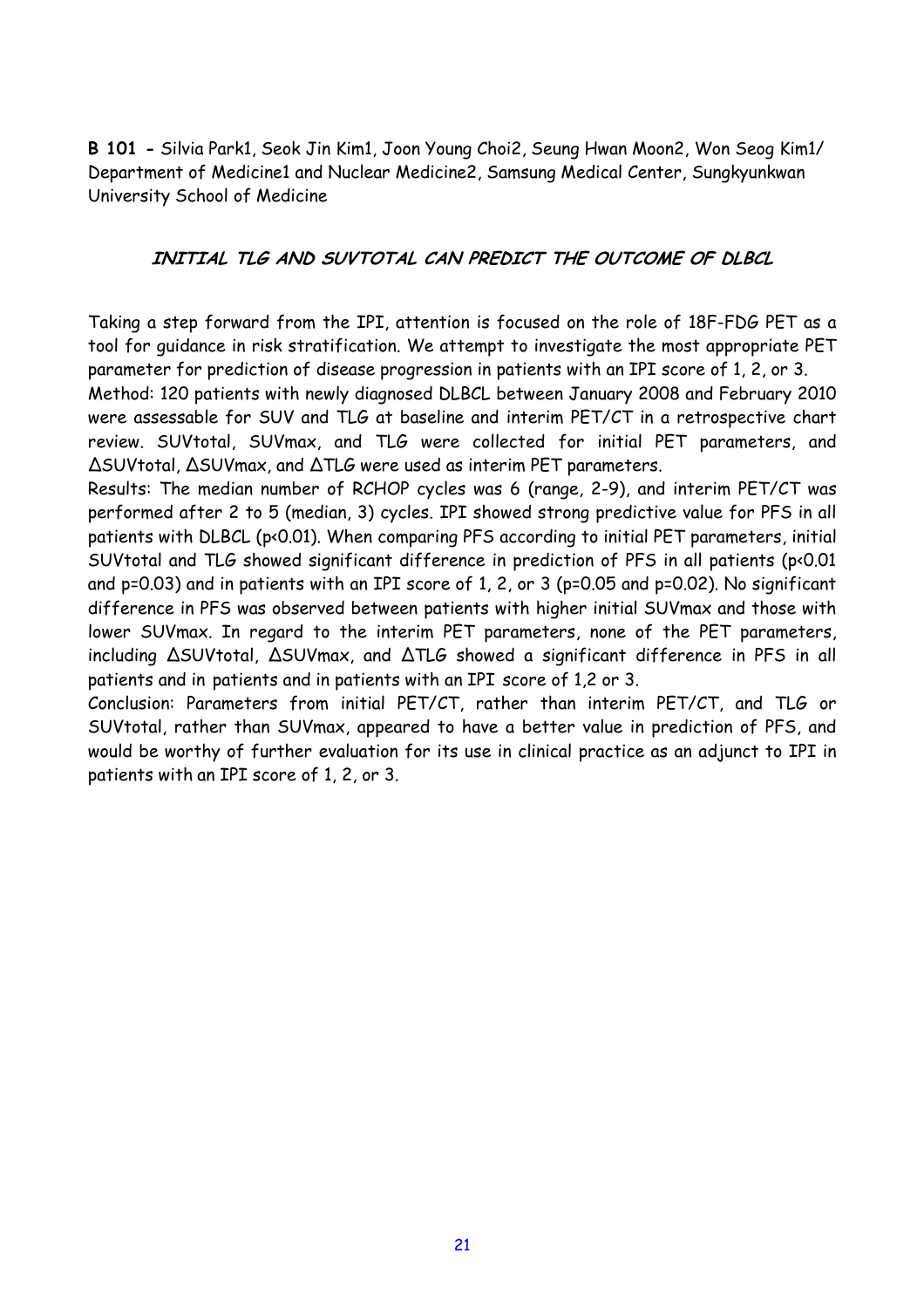**B 102 -** Pardal E, Grande C,Martín A, Marín-Niebla A, Panizo C, Conde E, Bello JL, Hérnandez M, Pérez E, Gónzalez-Barca E, Arranz R, Bargay J, Ramírez MJ, Salar A, Canales M, Caballero MD.

# **UTILITY OF INTERIM PET FOR TREATMENT DEESCALATION IN POOR RISK DIFFUSE LARGE B CELL LYMPHOMA (DLBCL). A PHASE II GELTAMO TRIAL**

Background: Treatment results for patients with high-risk DLBCL are unsatisfactory even in the rituximab era. In order to improve outcomes, autologous stem cell transplantation (ASCT) is still considered in prospective trials. The aim of our study is to assess the role of early PET in stratify ulterior treatment. Patients and method: This a prospective multicenter phase II trial. Patients (pts) with an age-adjusted IPI>1 or equal to 1 with high beta2 microglobulin level were included. All pts received 3 cycles of R-MegaCHOP. A PET scan was performed at diagnosis and after the third cycle (PET3). PET3 negative pts received 3 additional R-MegaCHOP cycles. PET3 positive pts received salvage therapy with 2 R-IFE cycles and responding pts underwent ASCT with BEAM. Primary endpoint was progression-free-survival (PFS). Results: A total of 73 pts with a median age of 54 years (25-65) were included.66 pts were evaluated after 3 R-MegaCHOP cycles: 0.7% of pts progressed; 54% achieved PET3 negative complete remission and received 3 additional cycles. 44.9% achieved PET3+ partial response and received R-IFE and 90% of them ASCT. At a median follow up of 19 months, 3 years PFS and OS were 68% and 77%, respectively. 3 year PFS and OS were 79% and 87%, respectively, in the R-MegaCHOP group (6 relapses, 4 deaths) and 59% and 73%, respectively, in the R-IFE/ASCT group (6 progressions, 6 deaths) (p>0.1 in both cases). Comments: In pts with high risk DLBCL good results can be obteined after induction with R-MegaCHOP with or without ASCT. Our preliminary results show that a treatment deescalation based on early PET could be an option, offering ASCT only to patients with a positive PET.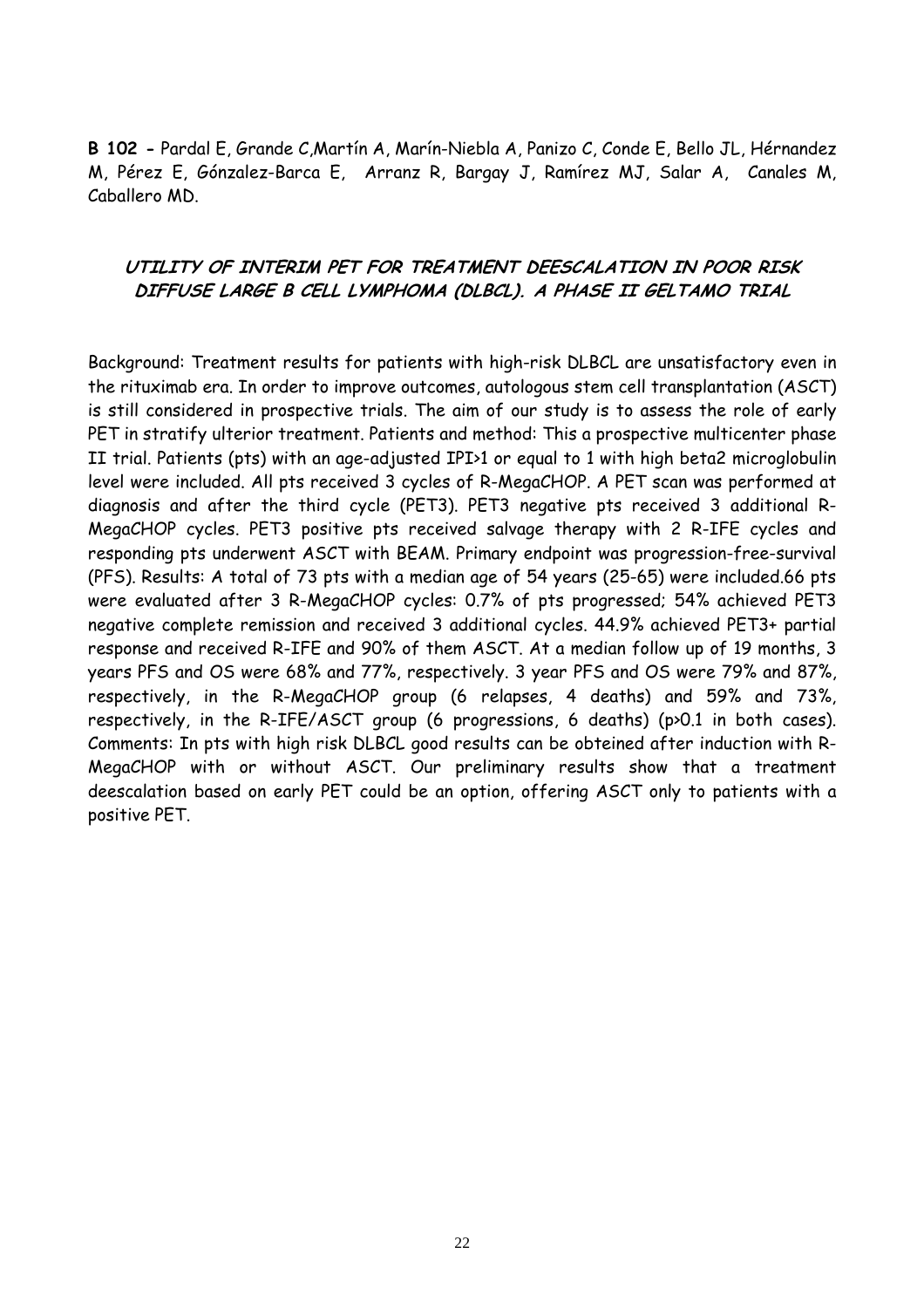**B 103 -** S. Barna (1),F. Magyari (2),Zs. Miltényi (2),L. Váróczy (2),L. Gergely (2),Zs. Simon(2),J. Varga(1), Á. Illés (2), I Garai (1) 1: Scanomed Ltd 2: Internal Medicine Department, University of Debrecen

# **THE ROLE OF SUVMAX REDUCTION IN THE PROGNOSIS OF DIFFUSE LARGE B-CELL LYMPHOMA BASED ON INTERIM 18FDG PET/CT**

The aim of the study was to assess the effect of ∆SUVmax in association with the progression-free, the event-free and the overall survival in east-Hungarian patients with DLBCL. The clinical value of the decrease of ∆SUVmax in relation to the prognosis of DLBCL has not been validated in the literature yet. Interim PET/CT scans were performed in 50 patients (21 f/29 m, mean age 54y) with newly-diagnosed DLBCL. 3 patients were diagnosed with stage I, 20 patients with stage II, 7 patients with stage III and 20 patients with stage IV DLBCL. The mean follow-up time was 581 days (60-1140). After 4 cycle R-CHOP both staging and interim PET/CT scans were done in all cases. The assessment was based on the decrease of ∆SUVmax between staging and interim PET/CT scans. Cox regression analysis with forward stepwise (likelihood ratio) method identified one single significant factor influencing the outcome variable defined as the relapse-free survival of patients: the relative change of SUVmax (p=0.022). Beyond this none of the other observed variables (baseline SUVmax, interim SUVmax, the absolute change of SUVmax and the age) had significant effect. Kaplan-Meier analysis showed that the relapse-free survival was significantly different in the subgroups of patients with relative SUVmax change in each quartile of the range by Breslow (Generalized Wilcoxon) test (p=0.033).The most relevant difference was found between the subgroups with ∆SUVmax below and over 80%.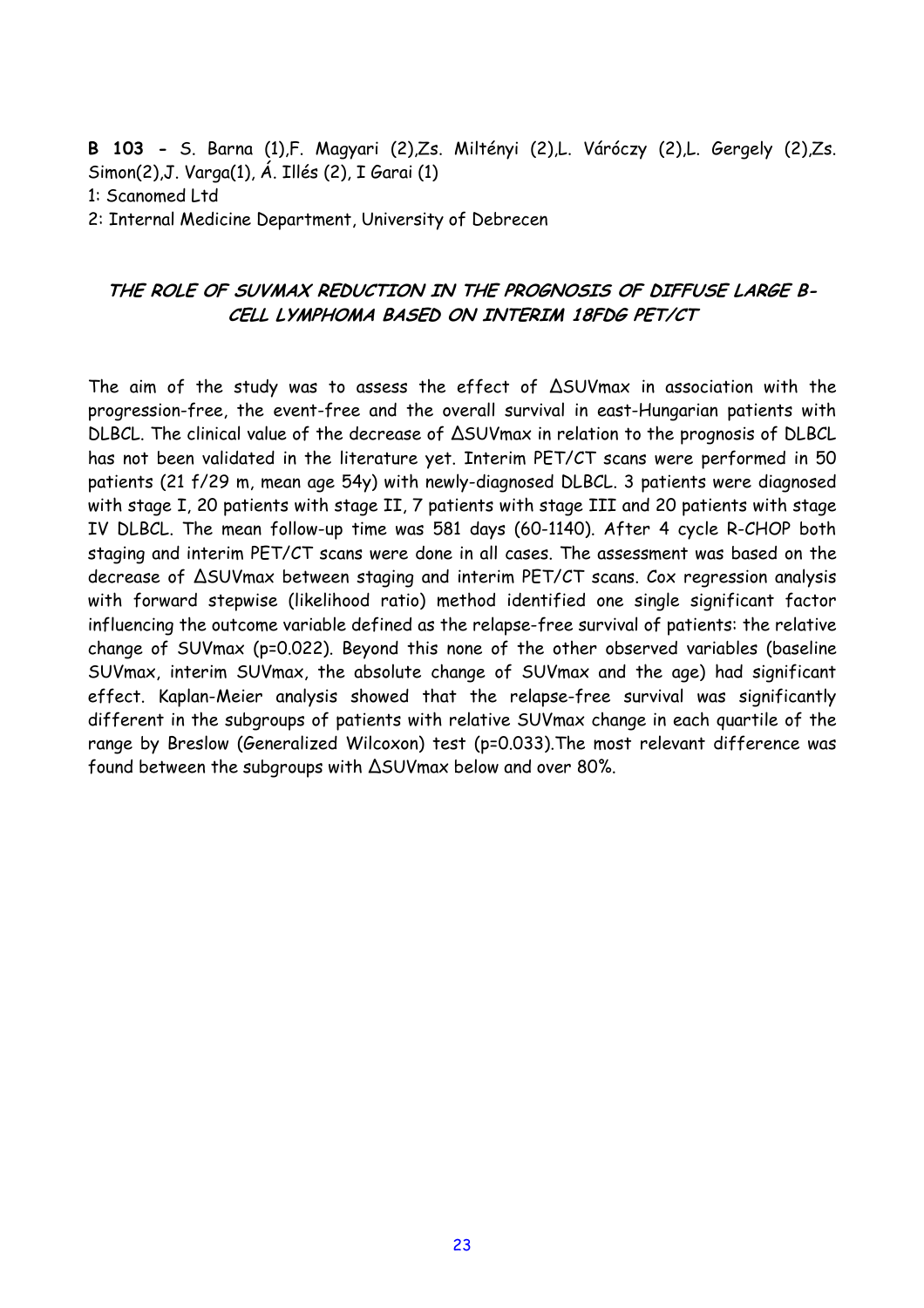**B 104 -** PREGNO P.<sup>1</sup>, CHIAPPELLA A.<sup>1</sup>, BELLO' M<sup>1</sup>, PASSERA R.<sup>1</sup>, BOTTO B.<sup>1</sup>, FERRERO S.<sup>1</sup>, FRANCESCHETTI S.<sup>1</sup>, GIUNTA F.<sup>1</sup>, LADETTO M.<sup>1</sup>, MENGA M.<sup>1</sup>, NICOLOSI M.<sup>1</sup>, PUCCINI B.<sup>2</sup>, RIGACCI L. $^2$ ,VAGGELLI L. $^2$ , SALVI F $^1$ , BISI G. $^1$  and VITOLO U. $^1$ 

<sup>1</sup>Hematology 2 and Nuclear Medicine, San Giovanni Battista Hospital and University, Turin; <sup>2</sup>Hematology and Nuclear Medicine, Careggi Hospital and University, Florence; Italy.

# **THE OUTCOME OF DIFFUSE LARGE B-CELL LYMPHOMA (DLBCL) PATIENTS TREATED WITH R-CHOP IS NOT PREDICTED BY INTERIM-18-FDG-POSITRON EMISSION TOMOGRAPHY/COMPUTED TOMOGRAPHY (PET) EVALUATION.**

The role of Interim-PET in DLBCL is controversial. Aim of the study was to determine the predictive value of interim (I-PET) and final PET (F-PET) on Progression Free Survival (PFS) in a cohort of DLBCL patients treated with R-CHOP. Between April 2004 and October 2009, 88 DLBCL patients at diagnosis, were included and treated with 6-8 R-CHOP regardless of Interim-PET results. PET were performed at diagnosis, after 2-4 courses and at the end of therapy with centrally reviewing according to visual dichotomous criteria according to First Consensus Conference (Deauville 2009). Clinical features were: median age 55 years (18-80); stages I-II/III-IV 29/59; L/LI-I/IH/H IPI score 53/35. I-PET was performed after 2 R-CHOP in 58 patients, after 3 or 4 in 30. Results were: Interim-PET 72% negative, 28% positive; final-PET 88% negative, 12% positive; clinical complete response 90%. Concordance between clinical response and final-PET negativity was 97% due to 2 false positive. With a median follow-up of 26.2 months, 2-year OS and PFS were 91% and 77%. 2-year PFS rates for Interim-PET negative vs positive and for Final-PET negative vs positive were: I-PET 85% vs 72% (p.0475); F-PET 83% vs 64% (p<.001). Two Cox-models were tested for PFS. In model 1 Final-PET retained its value compared to Interim-PET (HR 5.03, 95%CI 1.37-18.43, p=.015 vs 1.27, 95%CI 0.40-4.03, p=.691); in model 2, Final-PET (HR 4.54, 95% CI 1.68-12.31) and IPI score (HR 5.36, 95% CI 1.91-15.05, p=.001) remained independent prognostic factors. In conclusion, positive interim-PET is not predictive of worse outcome in DLBCL patients treated with R-CHOP. Larger prospective studies and harmonization of criteria reading for Interim-PET are needed in DLBCL.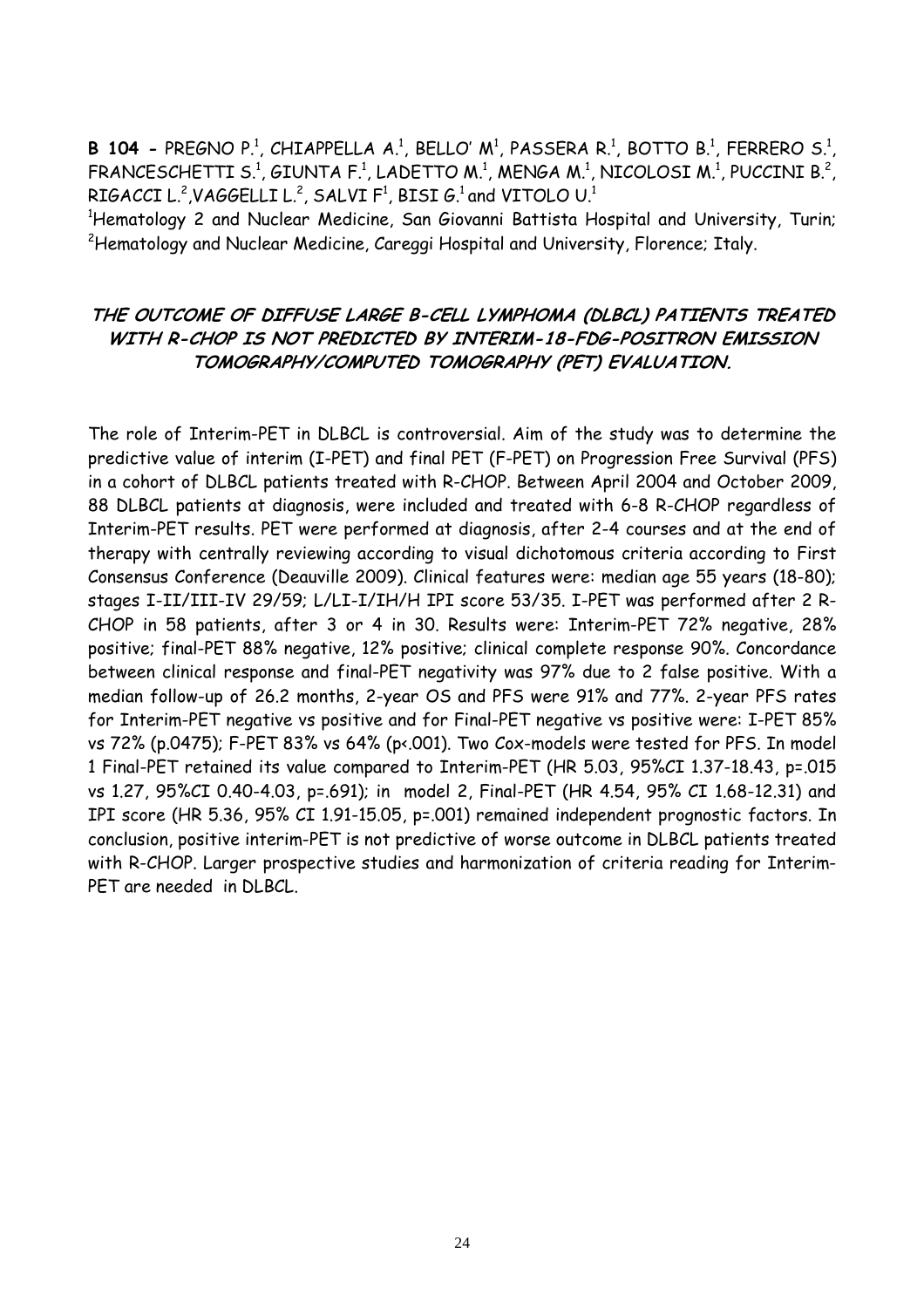**B 105 -** RO Casasnovas\*, M Meignan, A Berriolo-Riedinger,S Bardet, A Julian, C Thieblemont, P Vera, S Bologna, JP Jais, C Haioun, B Coiffier, F Morschhauser on behalf of the GELA, \*CHU Dijon, France.

# **INTERIM [18]-FDG PET SUVMAX REDUCTION IS SUPERIOR TO VISUAL ANALYSIS BASED ON DEAUVILLE CRITERIA TO PREDICT EARLY PATIENT'S OUTCOME IN DLBCL**

Interim PETcould predict treatment outcome in DLBCL provided that suitable interpretation criteria are used. We previously demonstrated that visual analysisbased on IHP criteria was related to an excess of false positive results compared to a semiquantitative approach using the reduction of maximal SUV (DSUVmax) at interim PET (Blood 2011;118: 37). In order to assess the clinical usefulness of the visual Deauville criteria (5PS) we compared the impact of interim PET interpretation according to 5PS and DSUVmax on the outcome of 84 patients (pts) included in the LNH2007-3B GELA trial. PET was done at baseline (PET0) and after 2 (PET2) and 4 cycles (PET4) of R-ACVBP or R-CHOP14. All PET scans were centrally reviewed and interpreted using 5PS criteria and DSUVmax values between PET0 and PET2 (DSUVmaxPET0-2) or PET4 (DSUVmaxPET0-4). According to 5PS, a PET scan was considered positive if greater than liver uptake. Pts with DSUVmaxPET0-2>66% and DSUVmaxPET0- 4>70% were considered as good responders after 2 and 4 cycles respectively. Using 5PS criteria, respectively 46% and 65% of pts achieved a negative PET2 and PET4. 36 of 48 PET2+ pts had a DSUVmaxPET0-2>66% and 22 of 30 PET4+ pts reached a DSUVmaxPET0- 4>70%.PET2 and PET4 results assessed by the 5PS criteria had no influence on PFS and OS. Conversely, DSUVmaxPET0-2 (>66%v ≤66%) identified 2 groups of pts with different 2 year PFS (77% v 57%; p=0.028) and OS (60% v 93%;p<0.0001) andDSUVmaxPET0-4 (>70% v ≤70%) was also more accurate to identify pts with different 2 year PFS (83 v 40%) or OS (94% v 50%) (p<0.0001). In summary,DSUVmax analysis of interim PET better predicts outcome than visual analysis based on 5PS criteria.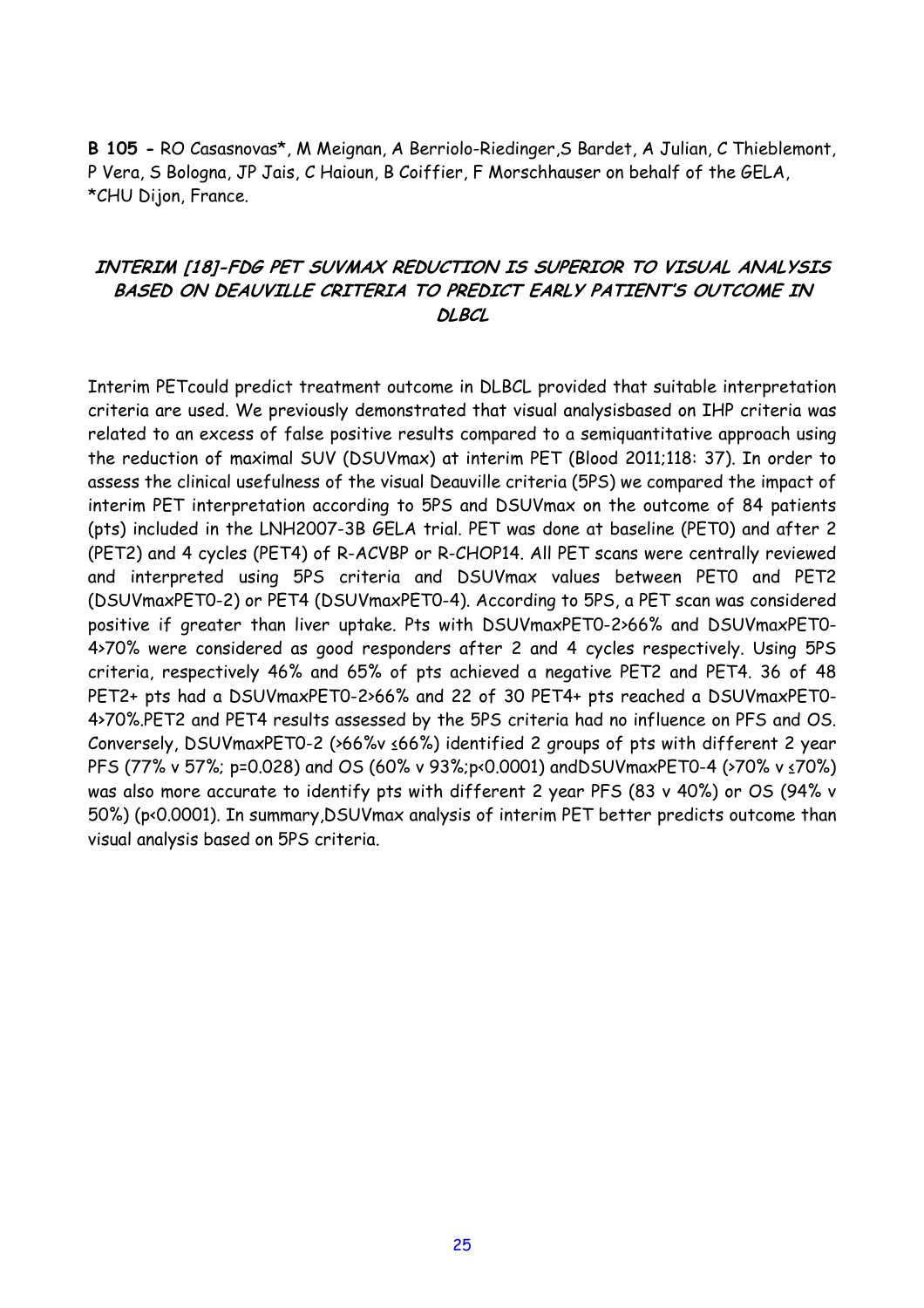**B 106 -** Luca Ceriani, Sergio Suriano,Teresa Ruberto,(\*)Emanuele Zucca and Luca Giovanella - Nuclear Medicine Dpt. and (\*) Oncology - Oncology Institute of Southern Switzerland (IOSI) - Bellinzona (Switzerland)

# **18FDG UPTAKE CHANGES IN LIVER AND MEDIASTINUM DURING CHEMOTHERAPY IN DLBCL: IMPACT ON THE EVALUATION OF INTERIM PET-CT**

AIM -To assess the inter- and intra-subjects variability of 18FDG mediastinum blood pool (MBP) and liver (L) uptake in patients (pts) with DLBCL treated with Rituximab (R)-based regimens.

MATERIALS AND METHODS -Fifty DLBCL pts undergone 18FDG PET-CT at baseline, after half of cycles (interim-PET) and after the end of therapy (final-PET) were enrolled retrospectively. 27 pts received R-CHOP and 23 R-MACOP-B/R-VACOP-B treatment. SUVmean and SUVmax values for L and MBP, their differences (L-MBP SUVmean and SUVmax ) and their changes were calculated, respectively.

RESULTS-The inter-subjects variability (SD/mean x100) of MBP and L SUV values ranged from 20 to 26%. The L SUVmean and SUVmax significantly increased in the interim as compared with baseline-PET and decreased at the final-PET. Viceversa, the MBP SUV values showed no significant changes. The difference (L-MBP SUVmean) ranged -0.62 -1.21, 0.13 - 1.36 and -0.10 - 0.95 in basal, interim and final-PET with an inter-subjects variability of 97,46 and 49%, respectively. In six cases the MBP SUVmean was higher than L value and in 31 the difference was  $\leq$  0.25. An increase in this difference was found in final and, particularly, in the interim-PET (p<0.05). Comparable results were also obtained for L MBP SUVmax values. Different R-based regimens did not show significant impact.

CONCLUSIONS - Our data suggest that both L and MBP 18FDG uptake may be inadequate as references for the evaluation of different degrees of early response to R-based regimens. Particularly, the intra-subject variability of the L uptake during chemotherapy recommends great caution in employing it as gatekeeper in risk-adapted therapeutic strategies.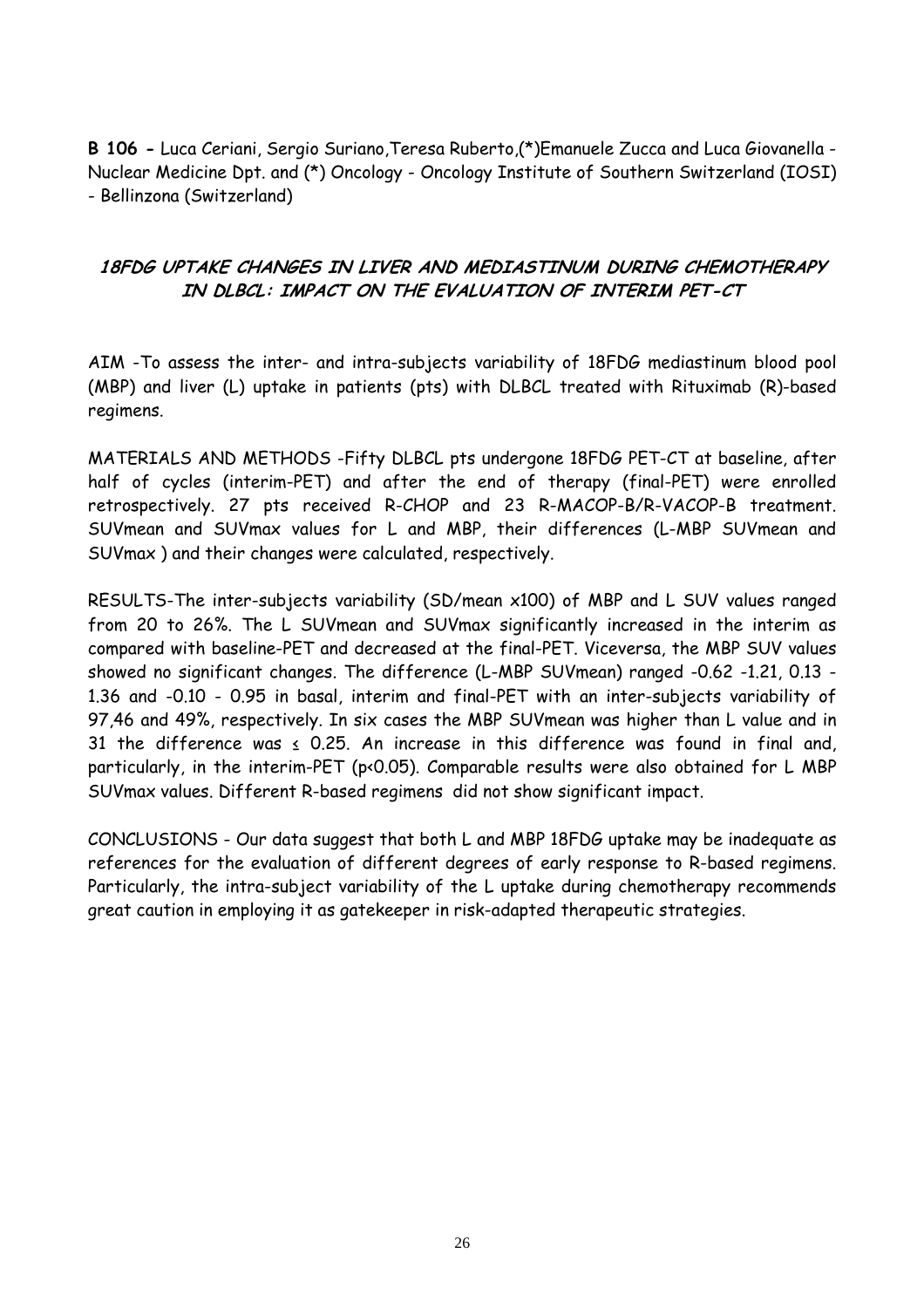**B 107 -** Izutsu K, Kwong YL, Kim WS, Kodama T, Maeda Y, Hashimoto C, Suh C, Yamaguchi M, Suzumiya J, Nakamura S, Hyo R, Oshimi K, Suzuki R on behalf of The NK-cell Tumor Study Group (NKTSG)

# **PET AFTER 2 CYCLES OF SMILE IN A PHASE 2 STUDY FOR NEWLY-DIAGNOSED STAGE IV, RELAPSED OR REFRACTORY EXTRANODAL NK/T-CELL LYMPHOMA. NASAL TYPE**

Background] Extranodal NK/T-cell lymphoma, nasal type (ENKL) is FDG-avid (Kako, Ann Oncol 2007). The role of PET in post-treatment or mid-treatment assessment, however, has not been extensively evaluated for ENKL. Therefore, using data of a phase II study of SMILE (SMILE-P2), we retrospectively evaluated the role of mid-treatment PET in ENKL. SMILE (dexamethasone, methotrexate, ifosfamide, L-asparaginase, and etoposide) is a promising regimen for newly-diagnosed stage IV, relapsed or refractory ENKL (Yamaguchi, ASCO 2010, abstract 8044). [Patients & Methods] In the SMILE-PII, the responses after two cycles of SMILE were assessed by the Central Imaging Review Board according to CTbased criteria modified from the WHO response criteria. PET after two cycles, which had not been defined in the protocol, was performed in 16 pts out of 28 pts who completed the protocol. In the SMILE-PII, patients could undergo additional treatment at physician's discretion including additional cycles of SMILE and/or hematopoietic stem cell transplantation (HSCT). [Results] All of the 16 pts were responders (CR 9, PR 7) according to the CT-based criteria. PET after 2nd cycle of SMILE was positive in 5 pts, all of whom were in PR. All of the 16 pts but one had additional treatment including HSCT (10 pts). For overall survival (OS), there was a trend in favor of a group with negative PET after two cycles of SMILE with 1-y OS of 81.8% vs 40.0% (log rank, P=0.09). [Conclusions] In patients with newly-diagnosed stage IV, relapsed or refractory ENKL, mid-treatment PET might predict prognosis and deserves further evaluation. PET is a useful tool for judging the response of ENKL.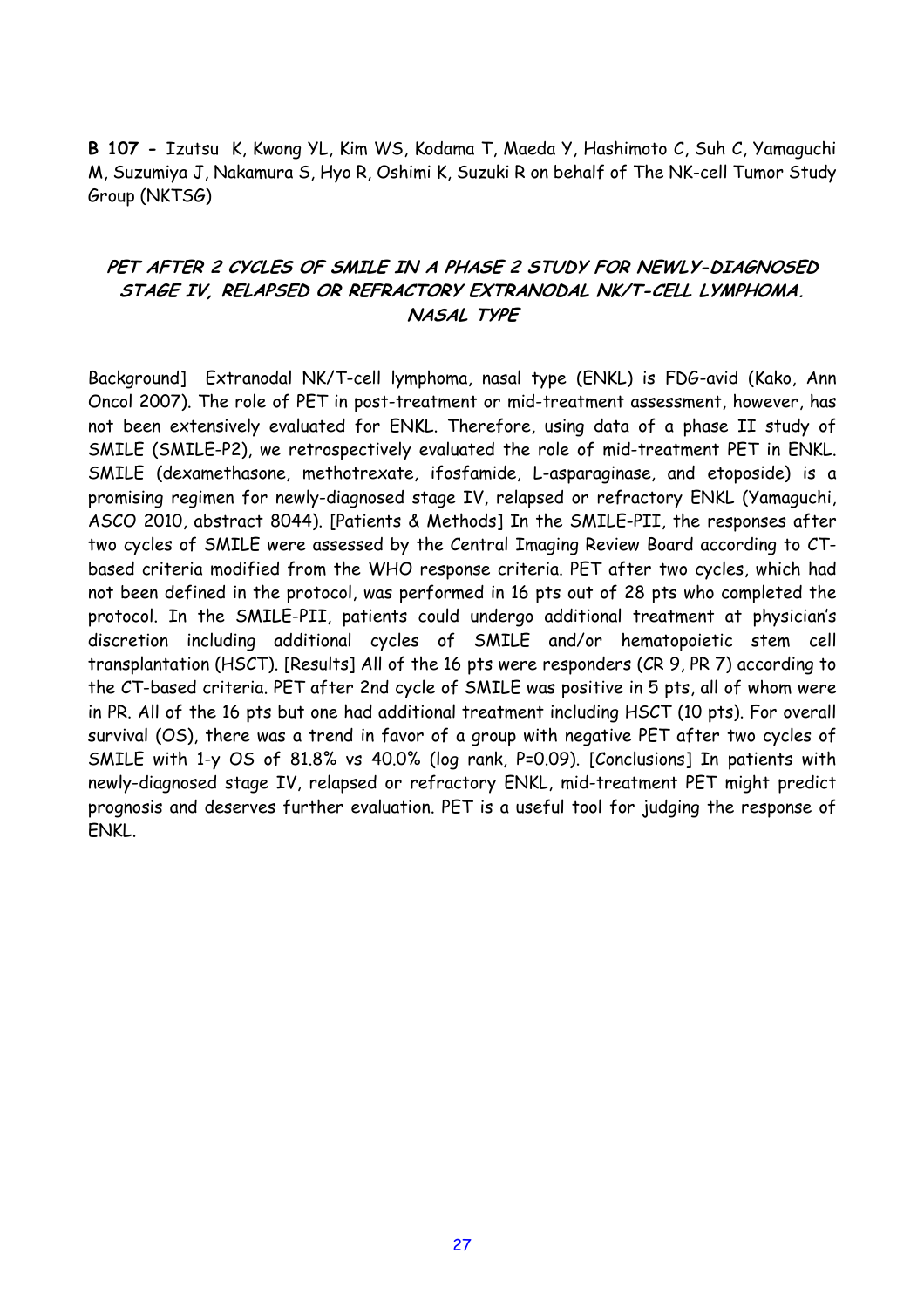**B 108 -** Stefan P. Müller1, Hong V. Ngo1, Ulrich Dührsen2, Andreas Bockisch1, Andreas Hüttmann2. 1. Nuclear Medicine, 2. Hematology, Universitätsklinikum, Essen, Germany

# **FDG-PET IN AGGRESSIVE NON-HODGKIN LYMPHOMA (NHL): ∆SUV VS. LYMPHOMA-TO-REFERENCE TISSUE RATIOS IN THE GERMAN MULTICENTRIC PETAL STUDY**

In the German multicentric PETAL study the SUV reduction in lymphoma, ∆SUV, after 2 cycles of R-CHOP therapy (interim PET) compared to a baseline scan is used to intensify treatment in non-responders (∆SUV≤66%). We are investigating whether interim PET alone may provide similar classification of non-responders using ratios of SUV in lymphoma to typical reference tissues commonly employed for comparison in visual scales.

For 145 of 261 patients studied so far in our center we calculated the ratios of maximum interim SUV in lymphoma to maximum and mean SUVs in spherical reference ROIs with 2 cm Ø in mediastinal blood pool, liver, and spleen. The ratio-based response was compared to the ∆SUV-based classification as the gold standard. Therefore, the sensitivity describes the agreement of the resulting study populations with the non-responder group of the PETAL study.

The classification based on lymphoma/reference organ ratios yielded areas under the ROC curves of 0.82 - 0.84 (no signif. difference). At 10% false-positives the sensitivities, i.e. the agreement with the PETAL classification, was between 48 and 59%.

Only every other patient in the randomized intensified treatment arms of the PETAL study population would be identified if the treatment stratification were based on lymphoma/reference tissue ratios instead of ∆SUV. Therefore the criteria for classi-fying NHL patients by interim FDG-PET may not be exchange-able because of the prognostic implications inherent in the differently composed study populations.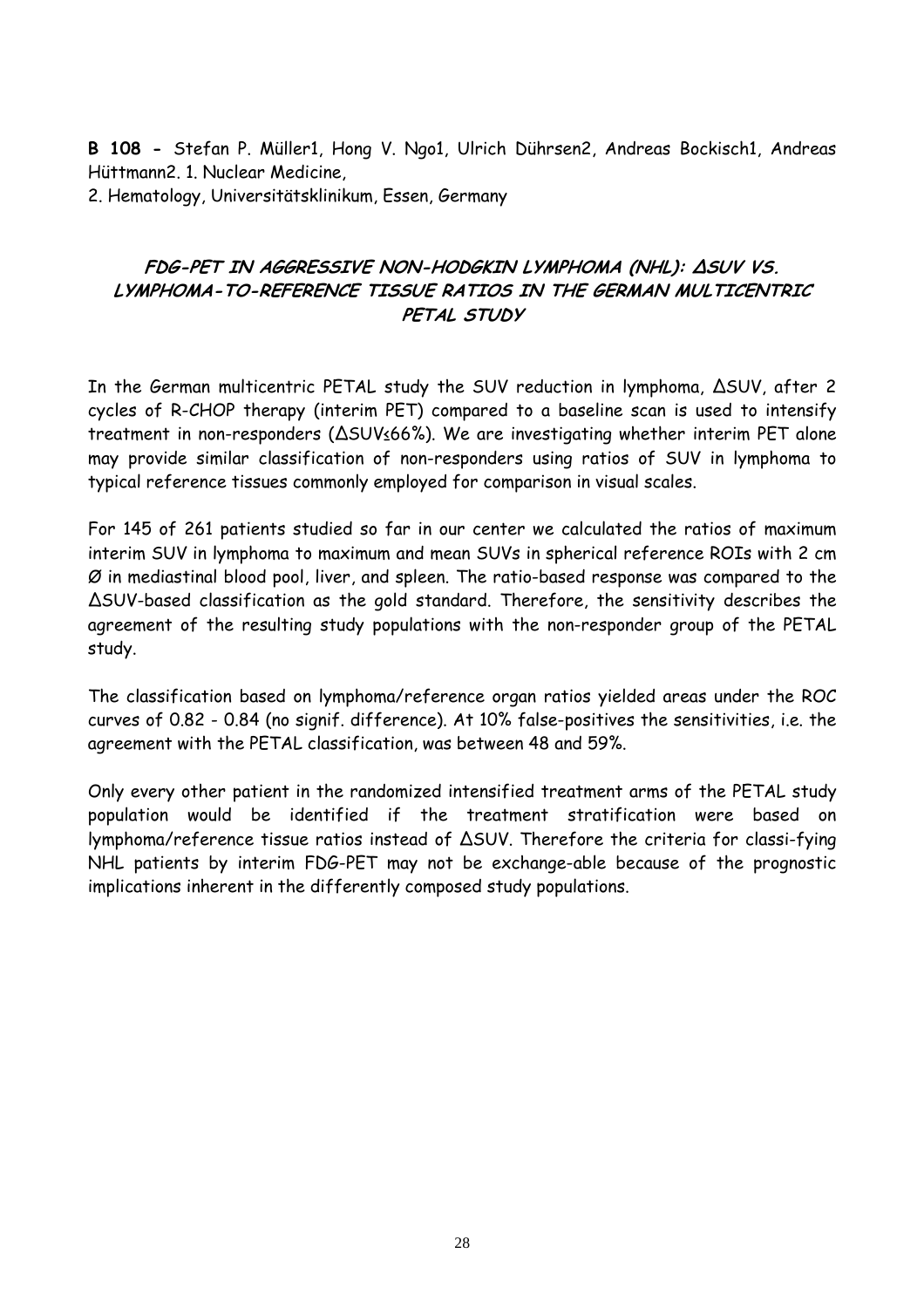**B 109 -** Nathalie Nols, Nicolas Mounier, Salima Bouazza, Renaud Lhommel, Thierry Vanderborght, Anne Sonet, Marc André, André Bosly, Eric Van Den Neste. UCL, Belgique; Nice , France

#### **QUANTITATIVE AND QUALITATIVE ANALYSIS OF METABOLIC RESPONSE AT INTERIM PET-SCAN IS HIGLY PREDICTIVE OF OUTCOME IN DLBCL**

We investigated whether interim metabolic response using adapted criteria had prognostic value in DLBCL. 74 pts (median 60 y; 47M/27F; IPI: low, 32%; low-int, 18%; high-int, 26%; high, 24%) treated with anthracyclin-cont. regimen, with baseline and mid-treatment (after 3 or 4 cycles) pet, were included. Qualitative analysis of response was done using Deauville's criteria, and quantitative analysis by comparing baseline to interim pet (∆SUV(max)). Survivals are at 2 y. Deauville's score was 1 in 34%, 2 in 23%, 3 in 15%, 4 in 18%, and 5 in 10% of pts. Median ∆SUV(max) was 85% (-9% to 98%). Pts with score 1 to 3 had a better outcome than patients with score 4 or 5 in term of EFS (79% vs 36%, P<.0001), PFS (83% vs 47%, P.0006), and OS (91% vs 58%, P.0003). In pts with a ∆SUV(max) > or equal 66% or < 66%, EFS (73% vs 41%, P.009), PFS (78% vs 50%, P.02), and OS (88% vs 56%, P.008) were significantly different. Pts with a positive interim pet (score 4 or 5) and a ∆SUV(max) < 66% had a particularly poor outcome (OS: 20%). Pts combining aaIPI 0 or 1, and negative interim pet either by Deauville's or  $\Delta$ SUV(max) criteria, had particularly good outcome (EFS: 85%, PFS: 88%, OS: 94%). Deauville's response at interim pet and ∆SUV(max) independently predicted for EFS (HR 4.3, P .001; HR 4.3, P.003), PFS (HR 3.2, P.01; HR 3.5, P .02), and OS (HR 3.6, P.01; HR 4.2, P.01, respectively). aaIPI did not retained independent prognostic value. In this retrospective study, quantitative or qualitative analysis of metabolic response at midtreatment was highly and independently predictive of any outcome (EFS, PFS, OS).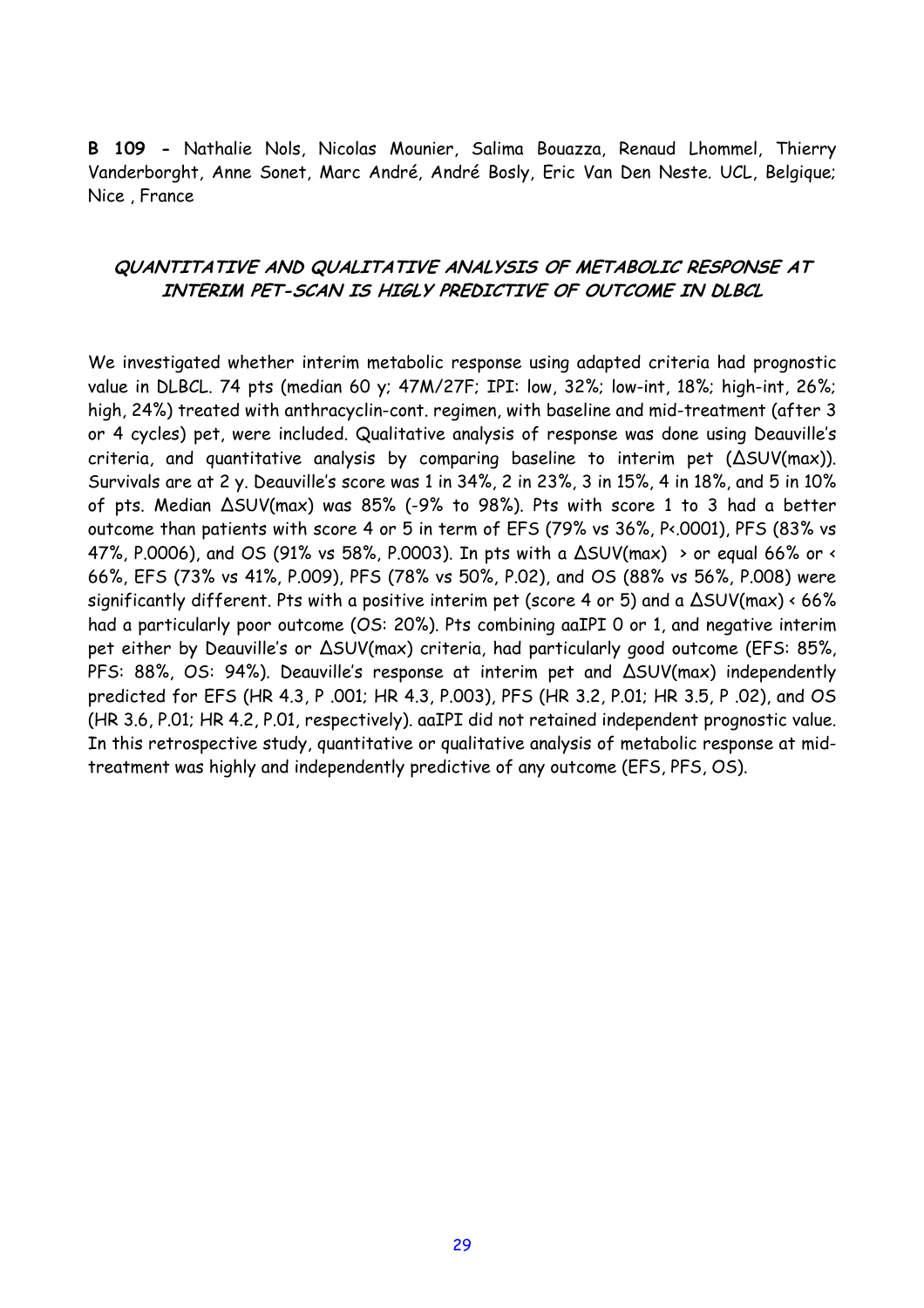**B 110 -** Deok-Hwan Yang1, Byun Byung Hyun2, Jung-Joon Min2, Jae-Sook Ahn1, Yeo-Kyeoung Kim1, Hee-Seung Bom2, Ik-Joo Chung1, Hyeoung-Joon Kim1, Won Seok Kim3 and Je-Jung Lee1

#### **CLINICAL USEFULNESS AND PROGNOSTIC SIGNIFICANCE OF INTERIM 18F-FDG PET/CT FOR THE TREATMENT OF PERIPHERAL T CELL LYMPHOMAS (PTCL)**

We prospectively investigated the sequential interim PET/CT to determine whether it provided additional prognostic information for the treatment of PTCL. Patients and Methods: Fifty-nine patients with newly diagnosed PTCL were enrolled. The response of interim PET/CT was assessed based on the combined evaluation with visual assessment by Deauville five-point scale (5-PS), quantitative assessment of the maximal standardized uptake value reduction rate (∆SUVmax) and quantitative assessment of metabolic tumor volume reduction rate (∆MTV2.5). Results: 35 patients (59.4%) presented with advanced stage disease and 14 (23.7%) had bone marrow involvements. 52 patients could be assessed the interim response based on Deauville 5-PS and 18 patients (34.6%) remained positive metabolic uptakes. After following median 12.9 months (range, 0.5-75.0), the positivity of interim PET/CT was significantly prognostic factor in PFS with a hazard ratio of 3.19 (1.48 – 6.89). The 2-year PFS rate was significantly different in the patients with interim PET-positive (27.8%) and interim PET-negative (56.7%) interim PET/CT (P=0.004). Among the patients, we re-analyzed the 34 patients who were available for the interim response based on three parameters of the visual, SUVmax, and MTV2.5. Both Deauville 5-PS and the optimal cutoff value of ∆SUVmax could predict the prognostic difference in patients with PTCL. However, the percentage of MTV2.5 reduction failed to differentiate the patients for predicting the progression.Conclusions: The combined assessment using Deauville 5-PS, SUV-based and MTV-based interim PET/CT could have a differential potential for predicting the prognosis in PTCL.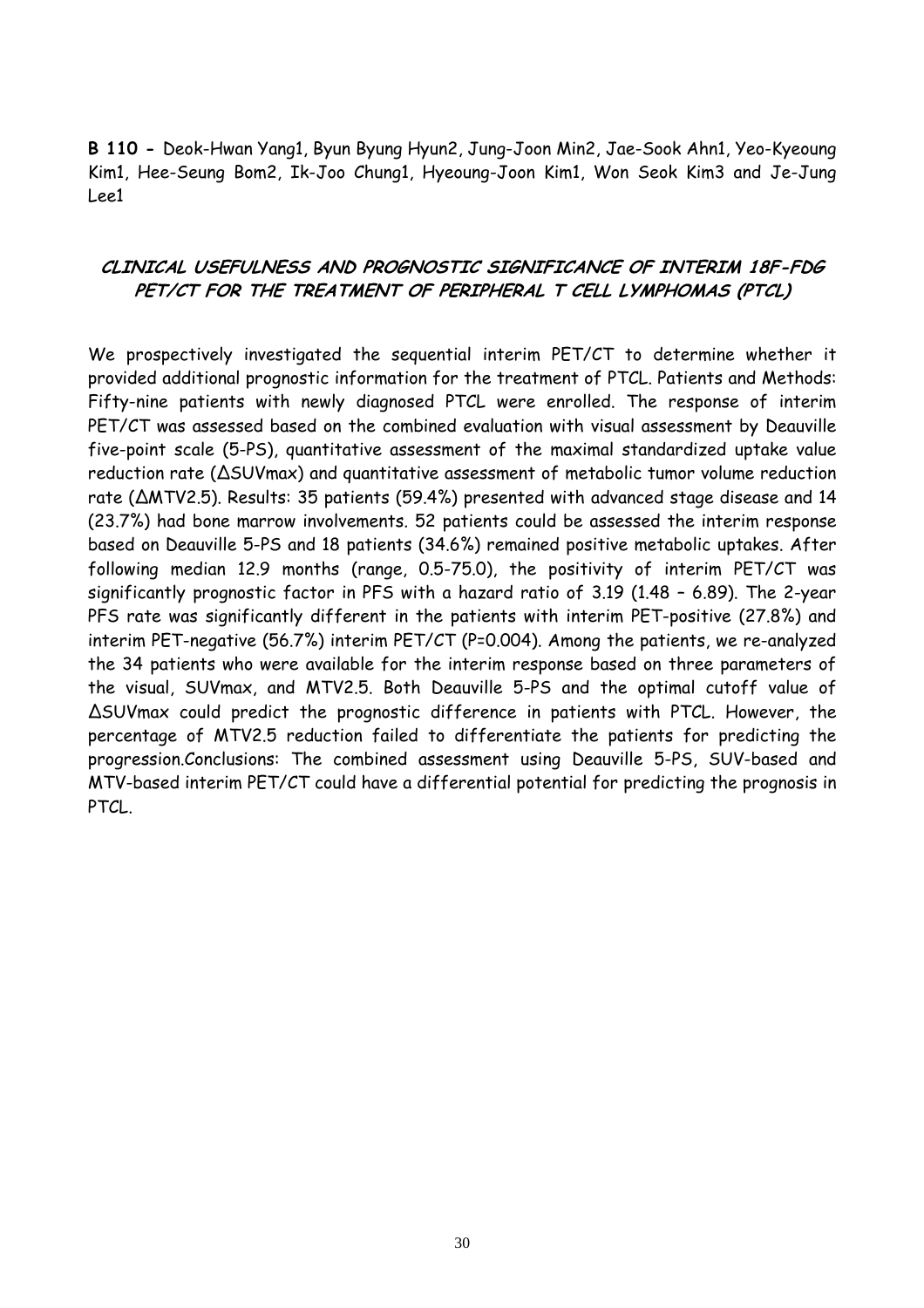**B 111 -** H Lanic, S Mareschal, F Mechken, JM Picquenot, P Bertrand, P Ruminy, C Bastard, H Tilly, P Vera, S Becker, F Jardin.

INSERM U918 and Departement of Haematology, Centre Henri Becquerel, Rouen, France

#### **GENE EXPRESSION PROFILE AND INTERIM TEP SCAN ARE TWO COMPLEMENTARY AND INDEPENDENT TOOLS TO PREDICT THE OUTCOME OF DLBCL**

The aim of the study was to assess the relationship between molecular classification and PET scan features in DLBCL. 57 cases treated by CHOP/CHOP-like+R were retrospectively analysed (median age = 65y, aaIPI 0-1 = 30%, 2-3 =70%). PET scan results at diagnosis (SUVmax), following 3/4 cycles of chemotherapy (interim PET) and at the end of treatment (final PET) were correlated to molecular features. Expression profile of 18 genes related to GCB/ABC signatures and 5 genes coding for glucose transporters (GLUT) was determined. Gene expression profiling classified 30 DLBCL in the GCB (2-year PFS=76%) and 27 in the ABC subtypes (2-year PFS=51%, p=0.03). Expression of GLUT2 was significantly higher in DLBCL with SUVmax ≥ third quartile, regardless the GCB/ABC subtype. At base-line, SUVmax was higher in the GCB subtype (p = 0.029) but was not predictive of the outcome. Using semi-quantitative assessment of SUV decrease at interim PET (DSUV) fast (n=36) and slow (n=9) responders (DSUV ≥ or < 70%) were defined. In multivariate analysis, GCB/ABC(OR=5.1), aaIPI(OR=7.1) and slow/fast responses (OR=0.1) were independently correlated with PFS and OS. Using the GCB/ABC classification and interim PET, we identified patients with a very favourable outcome (2-year OS/PFS = 100%) characterized by a GCB phenotype and a fast metabolic response. Conversely, in the GCB group, slow responders display a very poor prognosis (2-year OS=33%). DLBCL with fast metabolic responses but belonging to the ABC subtype displayed an unfavourable outcome (2-year OS = 57%). In conclusion, Molecular classification and interim TEP scan are two strong complementary and independent prognostic factors in DLBCL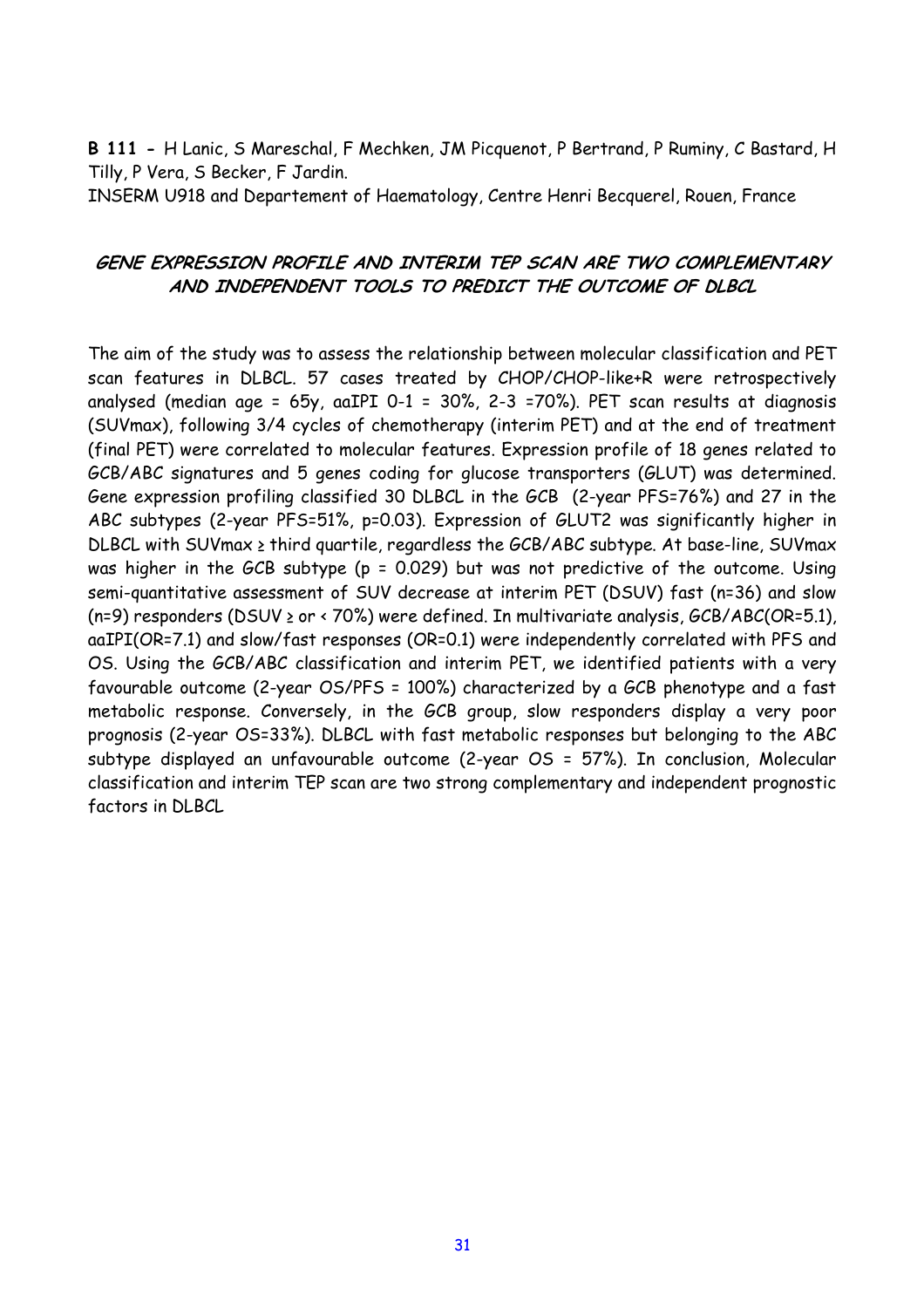**B 112 -** E González-Barca, M Canales, MJ Vidal, A Oriol, A Salar, J Bargay, M Cortés, J Coya, JF Tomas, A López, JJ Sánchez, E Donato, A Llorente, S Ferrer, D Caballero, on behalf of GEL/TAMO

## **PREDICTIVE VALUE FOR EVENT-FREE SURVIVAL (EFS) OF INTERIM PET IN PATIENTS WITH DLBCL TREATED WITH 6 CYCLES OF DOSE-DENSE R-CHOP-14**

Background: the role of an interim PET to early identify patients with poor survival after chemotherapy in DLBCL patients is controversial.

Aim: to evaluate the predictive value for EFS of an interim PET (after 2 cycles) in patients with DLBCL treated with 6 cycles of dose-dense R-CHOP-14 chemotherapy.

Methods: prospective clinical trial for patients with DLBCL older than 65 with IPI 0-5 or younger than 65 with IPI 0-2. Treatment consists on 6 cycles of R-CHOP administered every 14 days followed by pegfilgrastim on day 2. Interim PET results did not change the planned treatment.

Results: 124 patients were included in the trial, over 105 who completed 6 cycles of treatment, 69 with complete PET evaluation (at diagnosis, after 2 cycles, and at the end of therapy) were included in the analysis. Characteristics of the population: median age 61.6 yo (18.2-82.8); males: 37 (53.6%), ECOG 0-1: 59 (85.5%), stage III-IV: 45 (65.2%), bulky disease: 17 (24.64%), >2 extra-nodal sites: 4 (5.8%), B symptoms: 18 (26.1%), elevated LDH: 36/67 (53.7%), elevated beta-2-microglobulin: 23/62 (37.1%), IPI 3-5: 23 (33.3%). Thirtyfour (49.3%) patients achieved a negative PET evaluation after 2 R-CHOP cycles and 57 (82.6%) at the end of therapy. With a median follow-up of 29 months (limits 6-49), EFS was 64.4% for patients with positive interim PET and 91% for patients with negative interim PET (p=0.025). EFS was 25% for patients with positive end-of-treatment PET and 89.7% for patients with negative end-of-treatment PET (p<0.001).

Conclusions: a negative interim PET is highly predictive of a good outcome and patients with a positive interim PET have significantly worse EFS.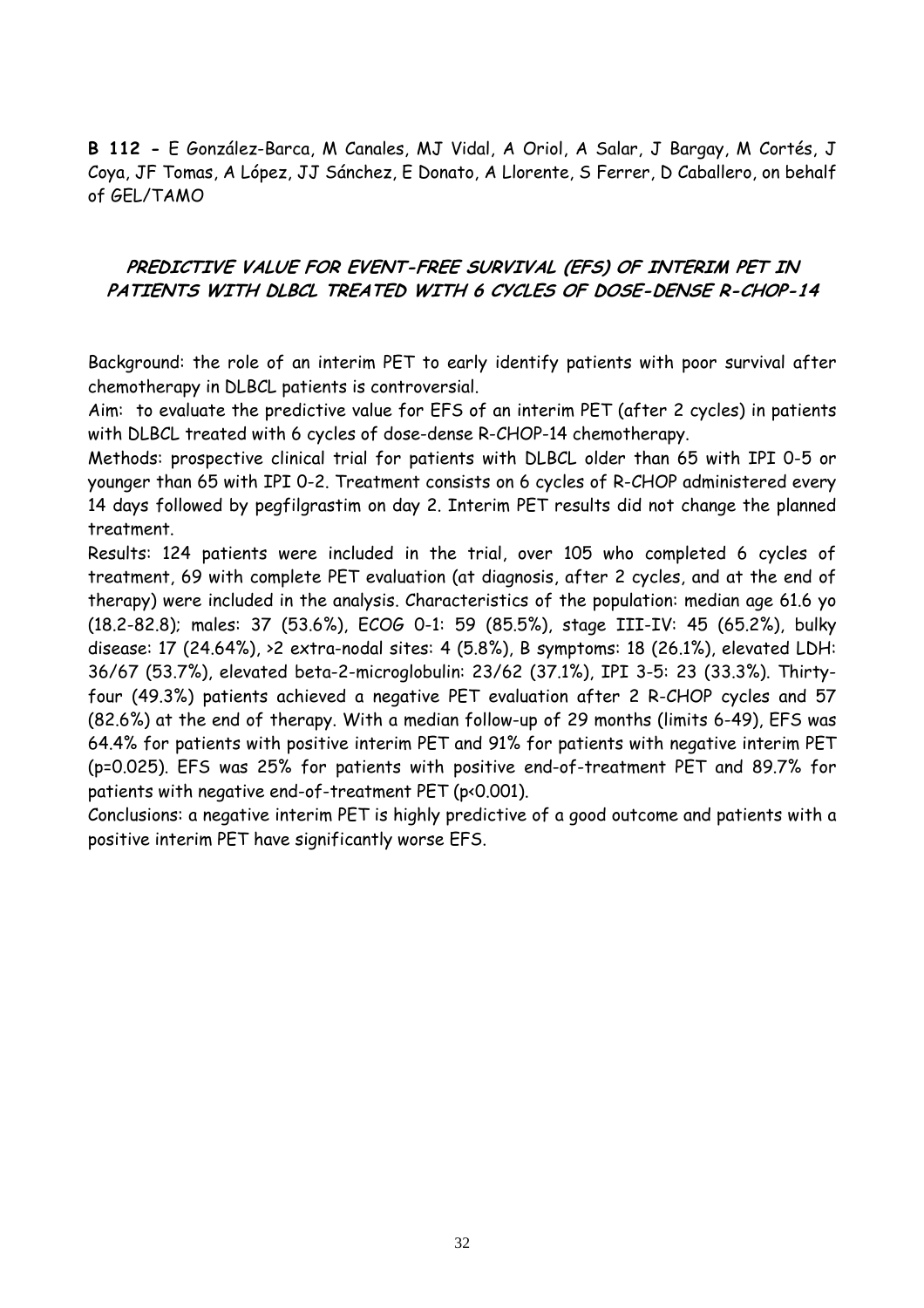**B 113 -** N. George Mikhaeel (1), Michael J. O'Doherty (2) and Sally Barrington (2). 1: Clinical Oncology, 2: PET imaging Centre, Guy's & St Thomas' Hospital, London, UK

# **COMPARISON OF QUANTITAIVE & QUALITATIVE RESPONSE CRITERIA IN THE UK-NCRI PET STUDY IN DLBCL- AN INTERIM ANALYSIS**

Background: Various criteria for interim PET response assessment are currently being investigated in Diffuse Large B-cell Lymphoma (DLBCL). We compared 3 sets of criteria in a cohort of patients who underwent blinded FDG-PET after 2 cycles of RCHOP as part of an ongoing UK-NCRI study.

Method: The "PET after 2 cycles in NHL" study is aiming to recruit 200 "eligible" patients (with baseline and post-cycle 2 PET) & is expected to reach its target later in 2011. In June 2011, 197 patients were enrolled, of whom 171 were eligible. Of these 125 have completed treatment & were included in this analysis. We compared the original response criteria of the study (SS), the Deauville criteria (DS) & ∆SUV. We also compared 2 definitions of DS 5; 2 times & 3 times the liver activity.

Results: 54 patients with excellent response who had SS 1(no uptake), 2a (MRU) & corresponding DS 1, 2 were classified as responders with ∆SUV >66%. Only 3 pts had SS 2c (stable) who were classified as 1 DS 4 and 2 DS 5. No patients had SS 2d (progression). 69 patients had SS 2b (partial response) and were distributed in DS 2-5, with the majority being DS 3 (25) and 4 (32). 25/28 DS 3 had >66% ∆SUV with the 2 classified as nonreponders having baseline SUVmax of 4.1 & 5.6. In DS 4, 32/36 patients had ∆SUV >66%. Overall, only 14/125 pts (11%) had ∆SUV <66%.

Conclusions: There is good concordance between the 3 criteria in patients with excellent response (DS 1+2) & poor response (DS 5). Patients with PR are classified differently by different criteria & most of DS 3+4 classify as responders by ∆SUV. DS 5 defined as 2 times changes 7 pts from DS 4 to 5. Outcome data is awaited to define the best criteria.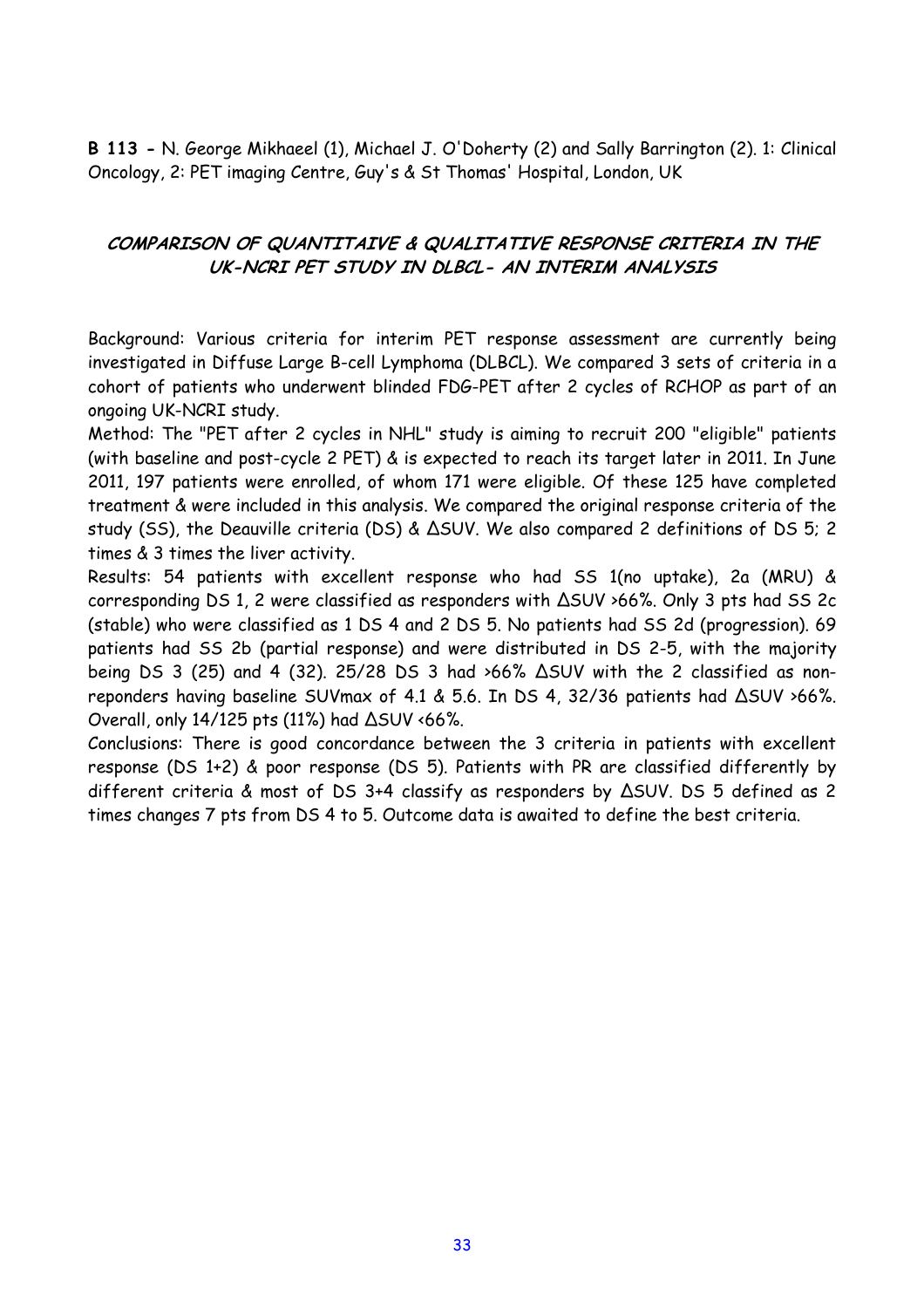**B 114 -** Abraham Avigdor,Tsvi Sirotkin, Miriam Berkowicz, Yaron Davidovitz, Abraham Kneller, Avichai Shimon and Arnon Nagler

Department of Hematology and BMT, Chaim Sheba Medical Center, Tel-Hashomer, Israel.

#### **THE IMPACT OF R-VACOP-B AND THE PROGNOSTIC SIGNIFICANCE OF INTERIM FDG-PET/CT ON THE OUTCOME IN PRIMARY MEDIASTINAL LYMPHOMA**

The choice of a riuximab-based regimen and the prognostic significance of interim FDG-PET/CT in primary mediastinal lymphoma (PMBCL) are still debatable issues. We evaluated the clinical features and outcomes of 95 consecutive patients with PMBCL who were treated in Sheba Medical Center between 1985 and 2009. 43 patients received rituximab-based chemotherapy: R-VACOPB (n=30) or R-CHOP21 (n=13), whereas 52 patients were treated with VACOPB (n=47) or CHOP21 (n=5) in the pre-rituximab era. Radiotherapy was not given following initial chemotherapy. Patients who received rituximab as part of treatment had 5-yr PFS of 79% and OS 97% compared with 58% (p=0.06) and 88% (p=0.2), respectively, without rituximab. Notably, 5-yr PFS in patients treated with R-VACOPB, R-CHOP21, VACOPB or CHOP21 were 83%, 69%, 62% and 20%, respectively (P=0.039). However, direct survival comparison showed that the difference between PFS rates in patients receiving R-VACOPB compared to R-CHOP21 was not statistically significant (p=0.3). Mid-interim FDG-PET/CT scans were performed in 30/43 patients who received R-VACOPB (n=19) or R-CHOP21 (n=11). The negative predictive values of mid-PET activity were high (100% for R-VACOPB and 86% for R-CHOP21), while the positive predictive values (PPV) were relatively low (30% and 75%, respectively). Despite the low PPV, overall, the 5-yr PFS for mid-PET negative patients (n=16) was significantly higher (94%) than for mid-PET positive (n=14) patients (57%, P=0.015). Conclusions: 1) The superiority of VACOPB over CHOP21 for treatment of PMBCL disappears once rituximab is included. 2) mid-PET activity has a prognostic impact on the outcome of patients with PMBCL.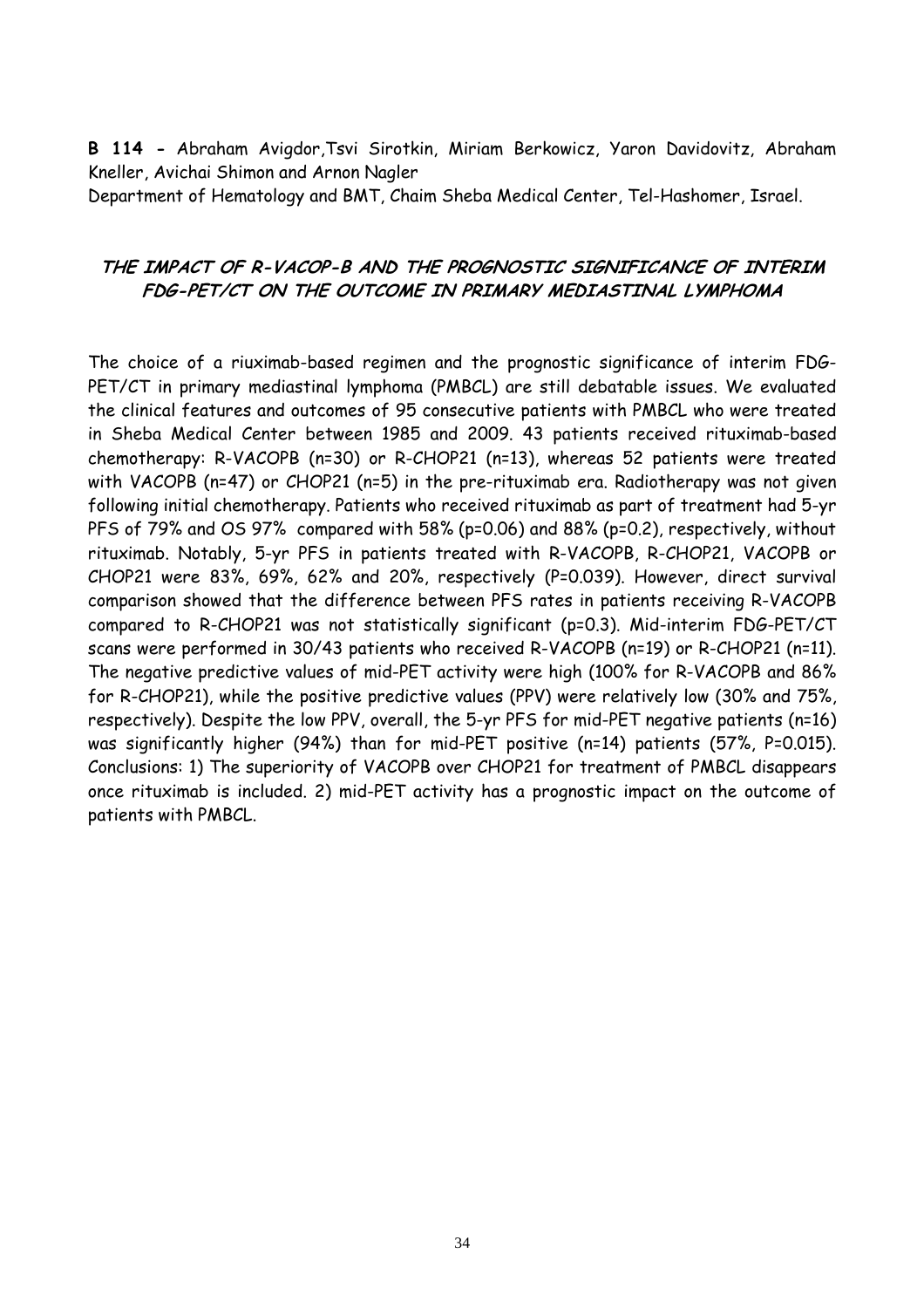**B 115 -** LH Sehn, P Hoskins, R Klasa, KJ Savage, T Shenkier, RD Gascoyne, T Pickles, J Morris, F Benard, D Wilson, JM Connors Departments of Medical Oncology, Pathology and Functional Imaging, BC Cancer Agency

#### **PHASE II TRIAL INVESTIGATING TAILORING INITIAL THERAPY FOR ADVANCED STAGE DLBCL BASED ON INTERIM PET RESULTS - A PRELIMINARY REPORT**

Currently, approximately 70% of all patients with DLBCL can be cured with R-CHOP. Despite increasing biologic insight, the ability to predict outcome with clinical and biologic predictors remains limited. The use of interim PET may provide a functional predictor of response to therapy to enable a tailored approach before further resistance develops. We are currently performing a phase II trial investigating interim PET in patients with advanced stage DLBCL in British Columbia. Patients >17 years of age with biopsy proven de novo DLBCL, planned for curative therapy with R-CHOP, with an ECOG PS <3, and no significant co-morbidities are potentially eligible. In an attempt to capture patients treated across the province, patients could be enrolled at any time prior to cycle 4 of R-CHOP, provided they meet all eligibility criteria and had routine staging investigations performed and were treated with standard dose R-CHOP. Interim PET scans are performed following cycle 4 (between day 21 to day 28 to minimize false positve scans). PET negative patients complete therapy with 2 additional cycles of R-CHOP, while PET positive patients are switched to receive 4 cycles of R-ICE. This trial is ongoing and a preliminary report will be provided at the meeting.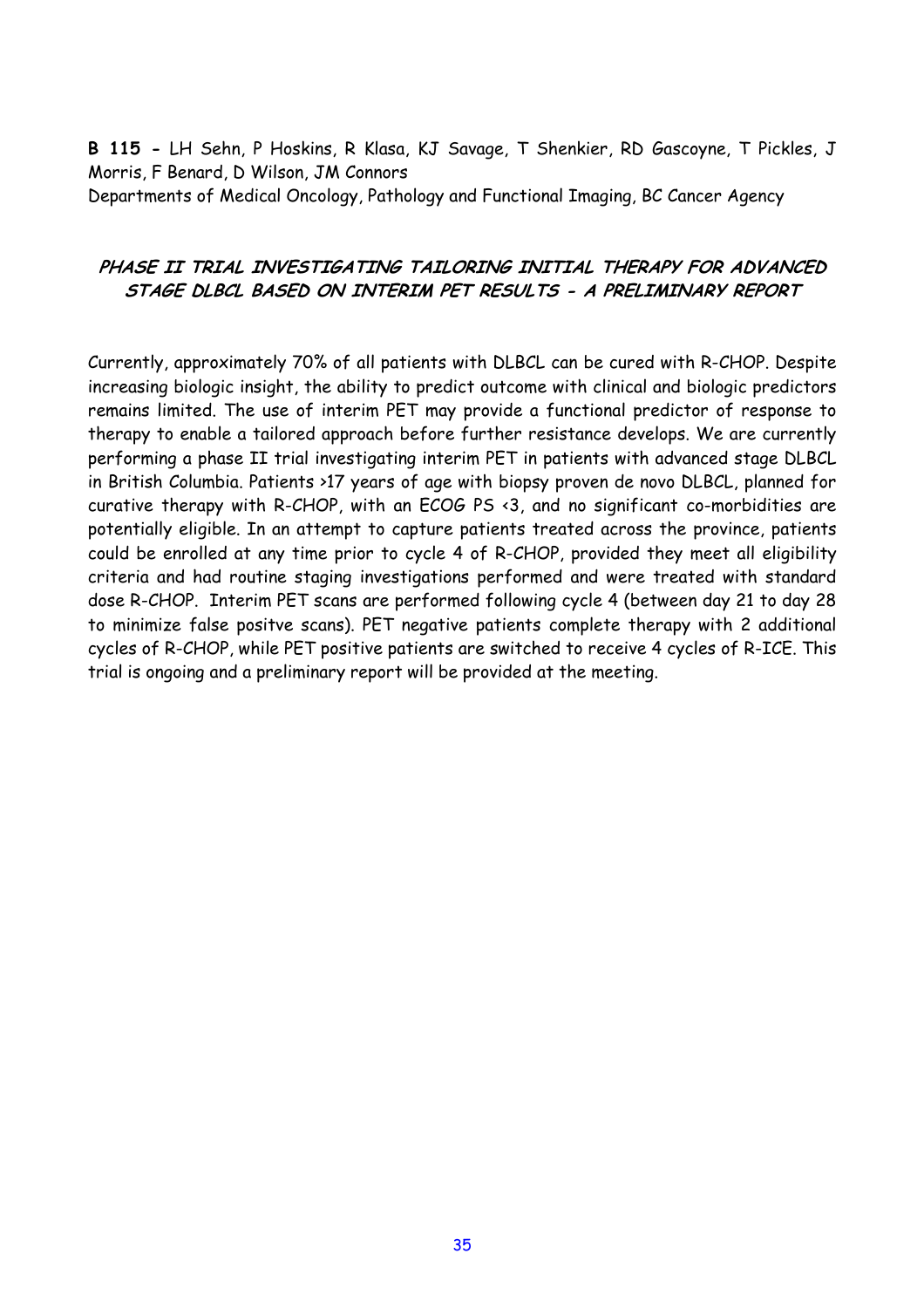**C 100 -** Louisa Barré 1,Martine Dhilly 1, Ahmed Abbas 1, Charles Dumontet 2, Michel Leporrier 3. 1-CEA DSV/I2BM, Cyceron – Caen, France; 2-INSERM U590 - Lyon, France ; 3-CHU – Caen, France

#### **A NOVEL PET PROBE FOR LYMPHOMA IMAGING: [18F]FLUDARABINE**

Lymphoma represents a very heterogeneous pathologic disease group and its initial assessment, treatment strategy and prognosis is closely related within each histological subtype. [18F]-FDG PET a functional and metabolic imaging tool has taken a major position in the pretreatment staging, restaging, therapy monitoring as well as post-therapy surveillance of lymphoma. However, the observed results remain sometimes equivocal, depending, among other criteria, on the histological subtype of the lymphoma, leading to false negative results in low grade lymphomas (SLL, MALT). Moreover, the lack of specificity of [18F]-FDG leads to false positives in the case of increased glycolysis.

The aim of our work was to develop from fludarabine, a drug used in low-grade non-Hodgkin's lymphoma treatment, a novel PET radiopharmaceutical ([18F]-fludarabine) and evaluate its potential in preclinical studies.Fludarabine was labeled with [18F]-KF. After purification and formulation of [18F]-fludarabine, a preliminary study was conducted using normal mice (control), tumor-free SCID (Severe Combined Immuno Deficient) mice and SCID mice bearing RL lymphomas. Animals were injected via the tail vein with [18F]-fludarabine and microPET imaging study was performed during 60 min. The results suggest that [18F] fludarabine possesses specific affinity for lymphoid tissues.This is supported by the observation that this compound is preferentially localized in spleen and in tumors The preliminary biological evaluation as a new PET tracer for lymphoma is very promising. A comparative study with [18F]-FDG will be presented.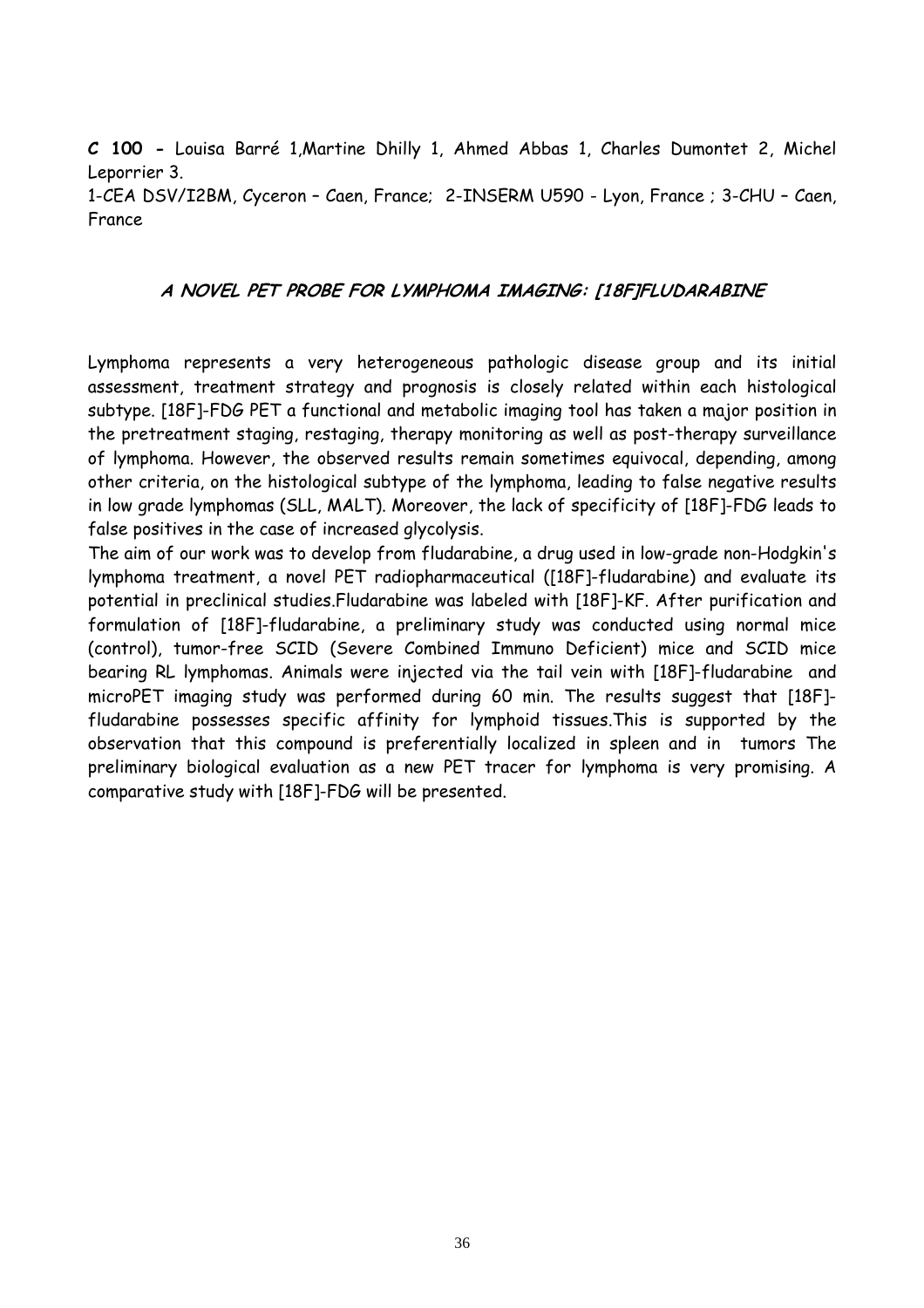**C 101 -** A. Elsner, Hermes Medical Solutions, Sweden ; L. Kurch, L. Tchavdarova, A. Barthel, O. Sabri, R. Kluge, Dept. Nuclear Medicine, Univ. of Leipzig, Germany ; D. Körholz, Dept. Paediatrics, Univ. Halle, Germany

# **"TUMOR-FINDER" AND "RESPONSE-CONTROLLER" - SEMIAUTOMATIC ALGORITHMS FOR DETECTION AND QUANTIFICATION OF TUMOR LESIONS IN LYMPHOMA**

**Aim:** Compared to malignant solid tumours with usually no or little metastasis Hodgkin's lymphoma (HL) do show a lot of involved sites. Thus, initial staging and especially response evaluation of PET/CT studies is a time consuming process. Therefore we are developing a semi automatic software tool to identify VOIs to be most likely manifestations of HL in the initial PET. These can directly be projected on follow up PET to gain an efficient visual and semi quantitative restaging process. In this abstract we would like to describe the methodical approach and our first results.

**Method:** The software consists of two modules, "Tumor-finder" for initial staging and "Response-Controller" for response evaluation. The "Tumor-finder" module creates VOIs of potential tumor lesions in PET by a source-to-background ratio based segmentation. The threshold is defined by (SUV<sub>meanLiver</sub> + 3 SD) using a cuboid VOI of 30ml for liver background. This criteria is based on PERCIST for tumor burden estimation [1]. While PERCIST is defined for solid tumors, it has also proven as a stable criteria in our test for HL. Candidate VOIs in close distance are grouped by applying clustering techniques. For identification of skeletal lesions, bone segmentation is performed in CT studies and transferred into the co-registered PET after applying a hole filling filter. Based on histogram analysis, a different background value is used for identifying skeletal bones. Statistics (SUV{max, mean, peak}, MTV, lesion glycolysis) for all lesions is automatically calculated, summarized and displayed in a table. Each possible lesion is also projected on a PET-MIP for quality control. False positive findings can be removed manually by selecting them in the table or directly in the PET-MIP. Finally, the lesion set is exported as DICOM RT structure set. The "Response-controller" module first automatically coregisters initial-CT with follow-up CT. After this step, follow-up PET is coregistered with follow-up CT. For coregistration quality control, initial PET and follow-up PET are shown in a fused display. The initial lesion VOI-set is then projected in the follow-up PET. For all VOIs of the initial study, SUV<sub>peak</sub> based on a VOI<sub>peak</sub> consisting of the hottest four voxel is automatically calculated to avoid variability compared to single-voxel. This value is then normalized to SUV<sub>meanLiver</sub> and compared to the value of the initial study VOI. All VOI<sub>peak</sub> created are sorted by the highest residual uptake and presented to the user in a table of potential residual pathological uptake. They also act as bookmarks and allow jumping to each VOI<sub>peak</sub> for inspection of the residual uptake automatically detected.

**Results:** The given approach was evaluated on 33 patients with newly diagnosed paediatric HL and compared to the results of conservative reading process. In the "Tumor-Finder" module, separation of the skeleton from the CT performed correctly in 22/33 patients. In 11 PET/CT studies positive oral contrast agent had been used, resulting in additional separation of parts of the intestine, which had to be removed manually. Lesion segmentation correctly identified 157 of 170 lesions. Areas with physiologically increased uptake (bladder, heart, e.g.) could be easily removed manually. An automatic approach to remove common areas of physiologically increased uptake is still in development. First tests of the "Response-Controller" module are promising, results on a pilot group of 50 patients will be presented. If the implemented tools for follow-up studies will turn out to be sufficient as well, this software could be very helpful and time efficient in investigating follow-up PET/CT studies in direct comparison to initial staging studies.

Wahl RL, Jacene H, Kasamon Y, Lodge MA. From RECIST to PERCIST: Evolving Considerations for PET response criteria in solid tumors. J Nucl Med. 2009 May;50 Suppl 1:122S-50S.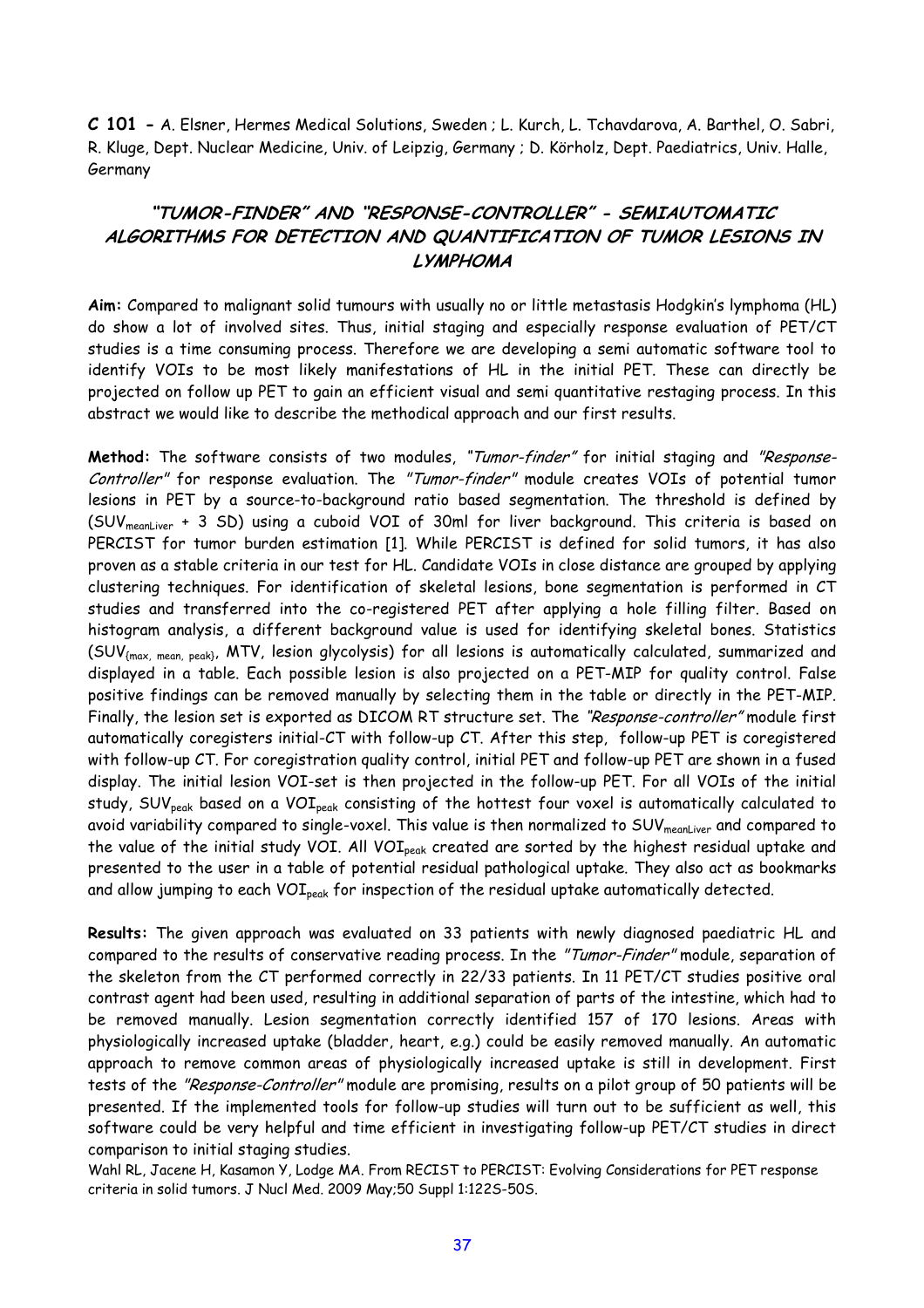**C 102 -** Alain Rahmouni (1), Sarah Toledano (1), Chieh Lin (1), Emmanuel Itti (2), Corinne Haioun (3), Alain Luciani (1).Department of Medical Imaging, Nuclear Medicine and Hematology, CHU Henri Mondor (France)

# **WHOLE-BODY MR DIFFUSION IN PATIENTS WITH LARGE B-CELL LYMPHOMA: A PRELIMINARY ADC MAPPING STUDY AT 3T**

Purpose: to evaluate the feasability of whole-body MR diffusion imaging in patients with large B cell lymphoma before and after four cycles of chemotherapy

Material and Methods: From the cervical region to the inguinal region, axial single-shot echoplanar images were acquired at b= 50, 400, et 800 s/mm2 with chemical fat suppression and respiratory gating. MR imaging technique included surface phased-array coils covering the patient allowing parallel acquisition and a roller plat-form table allowing 24 5mm-thickness images per station. ADC mapping was generated for all images. Image quality, total acquisition time, ADC values of nodal lesions were measured before and after four cycles of chemotherapy. Results were compared with those of combined FDG-TEP-CT.

Results: On a 1 to 4 scale, image quality was 3.4. Mean total time of acquisition was 19 min. Mean ADC was 0.792x10-3mm2/s (SD: 0.236) before treatment and increased to 1.303x10- 3mm2/s (SD: 0.793) after treatment. Seven patients had no FDG uptake after treatment with increased ADC value of all residual nodes. One patient had a persistant FDG uptake of one nodal region with a restricted ADC equal to 0,599x10-3 mm2/s.

Conclusion: Whole-body MR diffusion imaging is feasible at 3T with a decreased time of acquisition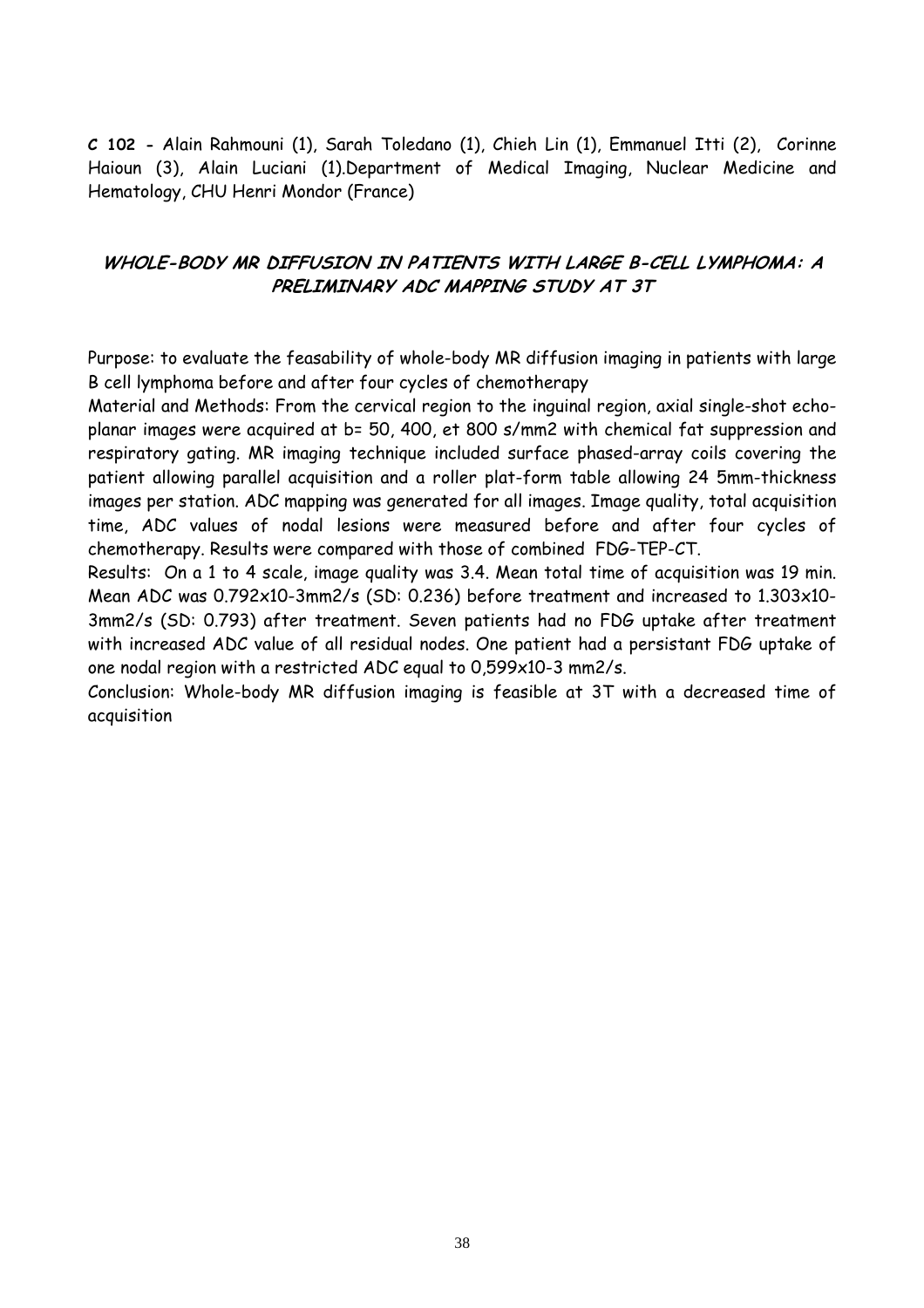**C 103 -** A Versari,C Coriani,F Fioroni,\*PG Gobbi,\*\*S Luminari,A Ferrari, M Casali,F Merli S.Maria Nuova Hospital-IRCCS-Reggio Emilia \*S.Matteo Hospital-Pavia \*\*University of Modena-Reggio Emilia - ITALY

# **TUMOR VOLUME EVALUATION: COMPARISON BETWEEN CT AND PET/CT IN PHANTOMS AND PATIENTS WITH HODGKIN LYMPHOMA**

Aim: the tumor burden is an important prognostic tool in pts with Hodgkin lymphoma (HL) but the definition on CT images is complex and time consuming. FDG PET/CT is accurate in staging pts with HL. Aim of this study is to compare CT and PET/CT in calculating the tumor volume (VL).

Methods: twelve fillable objects characterized by different VL (range 0.5-1700 cm3), shape and complexity were filled with a solution of water and 18F and then acquired with PET/CT. The VL was calculated on CT (manually) and PET images separately and blindly by a radiologist and a nuclear medicine physician. A semiautomatic segmentation software (PET VCAR - Volume Computer Assisted Reading - GE) was used for PET VL calculation using for contouring different thresholds (35-40-45-50-55-60%). CT and PET VLs were compared with the actual VLs. We compared also MDCT and PET/CT tumor VLs in 16 pts with HL.

Results: compared with the actual object VLs, CT and PET global VL was +4% and +1%, respectively. The best PET threshold for segmentation was 45%. Dividing the VLs in "small"(five: range 0.5-26.5 cm3) and "big"(seven: range 70-1700 cm3) CT VL was -28% and +4% and PET VL +4% and +1%, respectively.

In HL pts the CT VL range was 13-840 cm3. PET VL was comparable (+/-20%) in 7/16 pts while in the other 9 pts the discordance range was from -47% to +86%. The best threshold for pts is variable and often a visual evaluation needs. VL calculation time/pt was 10' (range 5'-15') with PET, much less than CT.

Conclusions: PET/CT is a valid tool for VL evaluation. The prognostic value of functional tumor VL needs to be evaluated in clinical studies.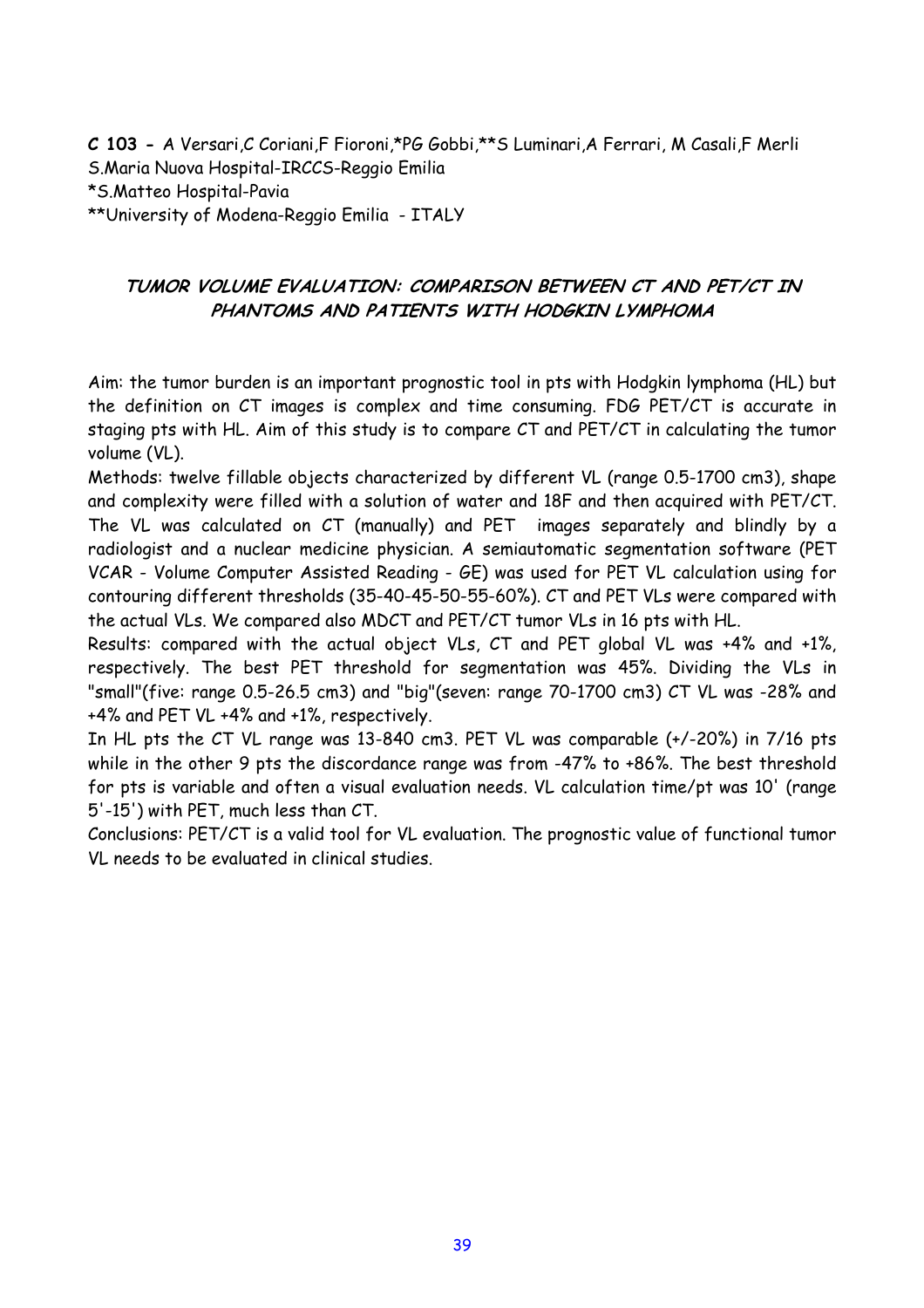**C 104 -** S. Chauvie (3); A. Stancu (3); A. Biggi (1); P. Cerello(4); A. Cavallo (2); A. Gallamini (2);

(1) Nuclear Medicine Department, (2) Hematology Department and (3) Medical Physics S. Croce e Carle Hospital, Cuneo (4) National Institute of Nuclear Physics, Torino, Italy

#### **WIDEN : A NEW ONLINE TOOL FOR IMAGING-BASED CLINICAL TRIALS MANAGEMENT**

**Background:** Recently a novel clinical trial generation for lymphoma treatment was launched in which a flexible therapeutic strategy is adapted to tumour chemosensitivity. The latter is assessed by a functional imaging technique such as PET scan, performed early during treatment. As a consequence, a central review of the images became necessary. A new web-based online tool called WIDEN (Web-based Imaging Diagnosis by an Expert Network) was developed to allow PET images exchange and review within the prospective multicenter Italian clinical trial HD 0607, in which Hodgkin Lymphoma (HL) treatment is tailored on results of interim PET scan performed after 2 chemotherapy cycles. **Methods:** In the HD 0607 clinical trial patients affected by advanced-stage HL are treated by standard ABVD therapy for 2 courses, followed by an interim PET scan (PET-2). PET-2 along with the baseline scan (PET-0) is uploaded to a dedicated web site thanks to WIDEN and hence distributed to reviewers. Reviewers report the scans within 72 hours from the upload and determine the choice whether intensify or not the treatment intensity (NCT identifier 00795613). **Results:** The average (median) time per scan upload and download were 14'33" (3'23") and 6'56" (3'34") respectively. The average (median) PET scan size were 133.3 MB (120.7 MB), with a minimum size of 51.2 MB and a maximum size of 469.8 MB. The average (median) time frame between the case files upload by the submitting centre and the case review reporting was 84h 21' (47h 06'). 10% of the cases were reviewed among the forth and the fifth days. 12% cases were reviewed after the fifth days. In cases of a delayed scan review beyond three days the delay depended on the presence of a week-end of other holiday time. If one excludes the "training period" of the first three months just after the protocol start, the average (median) time frame between the files upload by the submitting centre and the availability of the review results was 54h 24' (39h 42'). 7% of the scans were reviewed among in days 4 and 5; 7% of the cases were reviewed after the fifth day. **Conclusions**: WIDEN proved to be an effective tool for medical imaging exchange and review. Data security, simplicity, low cost, feasibility and prompt scan review were demonstrated. Its applicability in any clinical trial in which imaging is decisional for treatment modulation is warranted.